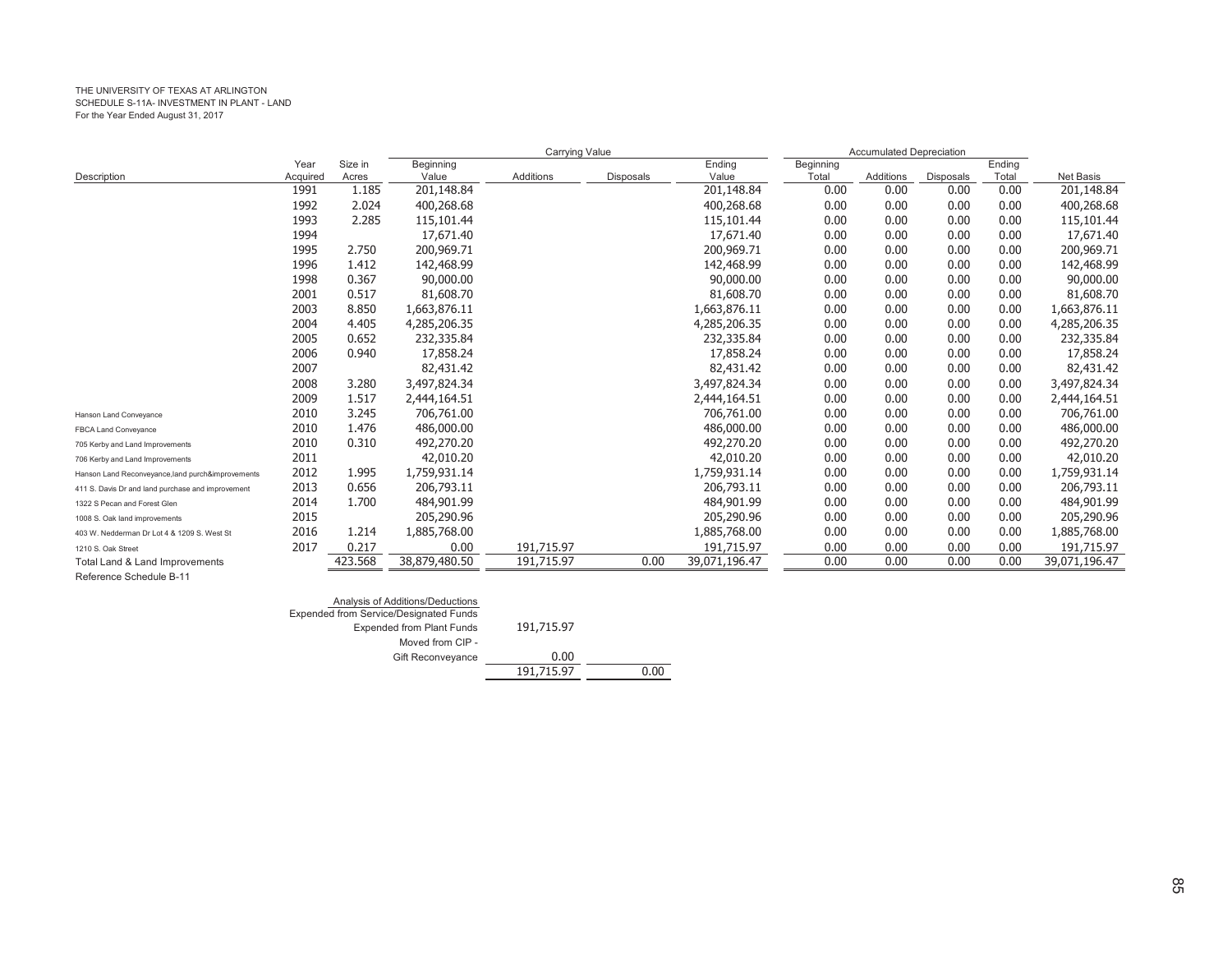For the Year Ended August 31, 2017 The University of Texas at Austin Schedule S-11A - Schedule of Changes in Investment in Plant: Land

#### **MAIN CAMPUS**

| Description                                | Beginning Value<br>$9 - 1 - 2016$ |            | Additions Transfers | Adjustments | Disposals | <b>Ending Value</b><br>8-31-2017 | Net Book Value |
|--------------------------------------------|-----------------------------------|------------|---------------------|-------------|-----------|----------------------------------|----------------|
| CAMPUS (ORIGINAL 40 ACRES) ESTIMATED VALUE | 500,000.00                        |            |                     |             |           | 500,000.00                       | 500,000.00     |
| 100 WEST 26TH STREET                       | 31,200.00                         |            |                     |             |           | 31,200.00                        | 31,200.00      |
| 1603 MANOR                                 | 2,117,857.44                      |            |                     |             |           | 2,117,857.44                     | 2,117,857.44   |
| 1616 GUADALUPE                             | 10,127,896.26                     |            |                     |             |           | 10,127,896.26                    | 10,127,896.26  |
| 1907 GUADALUPE                             | 2,764,214.80                      |            |                     |             |           | 2,764,214.80                     | 2,764,214.80   |
| 1909 COMAL                                 |                                   | 984,470.40 |                     |             |           | 984,470.40                       | 984,470.40     |
| 19TH AND RED RIVER (OPEN STORAGE AREA)     | 10,000.00                         |            |                     |             |           | 10,000.00                        | 10,000.00      |
| 2000 RED RIVER (JOSEPH PROPERTY)           | 105,850.64                        |            |                     |             |           | 105,850.64                       | 105,850.64     |
| 2006 LEONA STREET                          | 139,763.85                        |            |                     |             |           | 139,763.85                       | 139,763.85     |
| 2108 CONCHO STREET                         | 220,224.11                        |            |                     |             |           | 220,224.11                       | 220,224.11     |
| 2109 COMAL                                 |                                   | 984,470.40 |                     |             |           | 984,470.40                       | 984,470.40     |
| 2112 LEONA                                 | 215,015.21                        |            |                     |             |           | 215,015.21                       | 215,015.21     |
| 2200 EAST SIXTH STREET (LORENZ PROPERTY)   | 3,074,258.15                      |            |                     |             |           | 3,074,258.15                     | 3,074,258.15   |
| 2200 RED RIVER (MILLER PROPERTY)           | 91,224.83                         |            |                     |             |           | 91,224.83                        | 91,224.83      |
| 2204 LEONA STREET (HALE PROPERTY)          | 57,577.58                         |            |                     |             |           | 57,577.58                        | 57,577.58      |
| 2412-22 AND 2424-28 SAN ANTONIO STREET     | 272,469.20                        |            |                     |             |           | 272,469.20                       | 272,469.20     |
| 2500 GUADALUPE                             | 300,000.00                        |            |                     |             |           | 300,000.00                       | 300,000.00     |
| 2500 WHITIS                                | 30,000.00                         |            |                     |             |           | 30,000.00                        | 30,000.00      |
| 2506 WHITIS                                | 28,300.00                         |            |                     |             |           | 28,300.00                        | 28,300.00      |
| 2512 WHITIS (PARRISH PROPERTY)             | 25,311.04                         |            |                     |             |           | 25,311.04                        | 25,311.04      |
| 2600 WHITIS (GARRISON PROPERTY)            | 25,000.00                         |            |                     |             |           | 25,000.00                        | 25,000.00      |
| 2604-2608 WICHITA (PUETT PROPERTY)         | 53,424.57                         |            |                     |             |           | 53,424.57                        | 53,424.57      |
| 2610 WHITIS (KERBY PLACE LOTS)             | 22,000.00                         |            |                     |             |           | 22,000.00                        | 22,000.00      |
| 2612 WHITIS AVE (SCARBROUGH ESTATE)        | 2,986,473.42                      |            |                     |             |           | 2,986,473.42                     | 2,986,473.42   |
| 2815 SAN GABRIEL (IC2 INSTITUTE)           | 346,000.00                        |            |                     |             |           | 346,000.00                       | 346,000.00     |
| 2901 IH-35                                 | 883,400.00                        |            |                     |             |           | 883,400.00                       | 883,400.00     |
| 300 MLK & 1902 WHITIS ACQUISITION          | 2,263,926.20                      |            |                     |             |           | 2,263,926.20                     | 2,263,926.20   |
| 304 WEST MLK ACQUISITION                   | 1,887,133.66                      |            |                     |             |           | 1,887,133.66                     | 1,887,133.66   |
| 305 W 20TH & 1908 WHITIS                   | 2,386,351.87                      |            |                     |             |           | 2,386,351.87                     | 2,386,351.87   |
| 702 EAST 26TH ST. (J. FRANK DOBIE)         | 102,000.00                        |            |                     |             |           | 102,000.00                       | 102,000.00     |
| AERIAL BRIDGE BELO - ENCROACHMENT RIGHTS   | 54,103.28                         |            |                     |             |           | 54,103.28                        | 54,103.28      |
| ARCHWAY PROPERTIES                         | 461,315.00                        |            |                     |             |           | 461,315.00                       | 461,315.00     |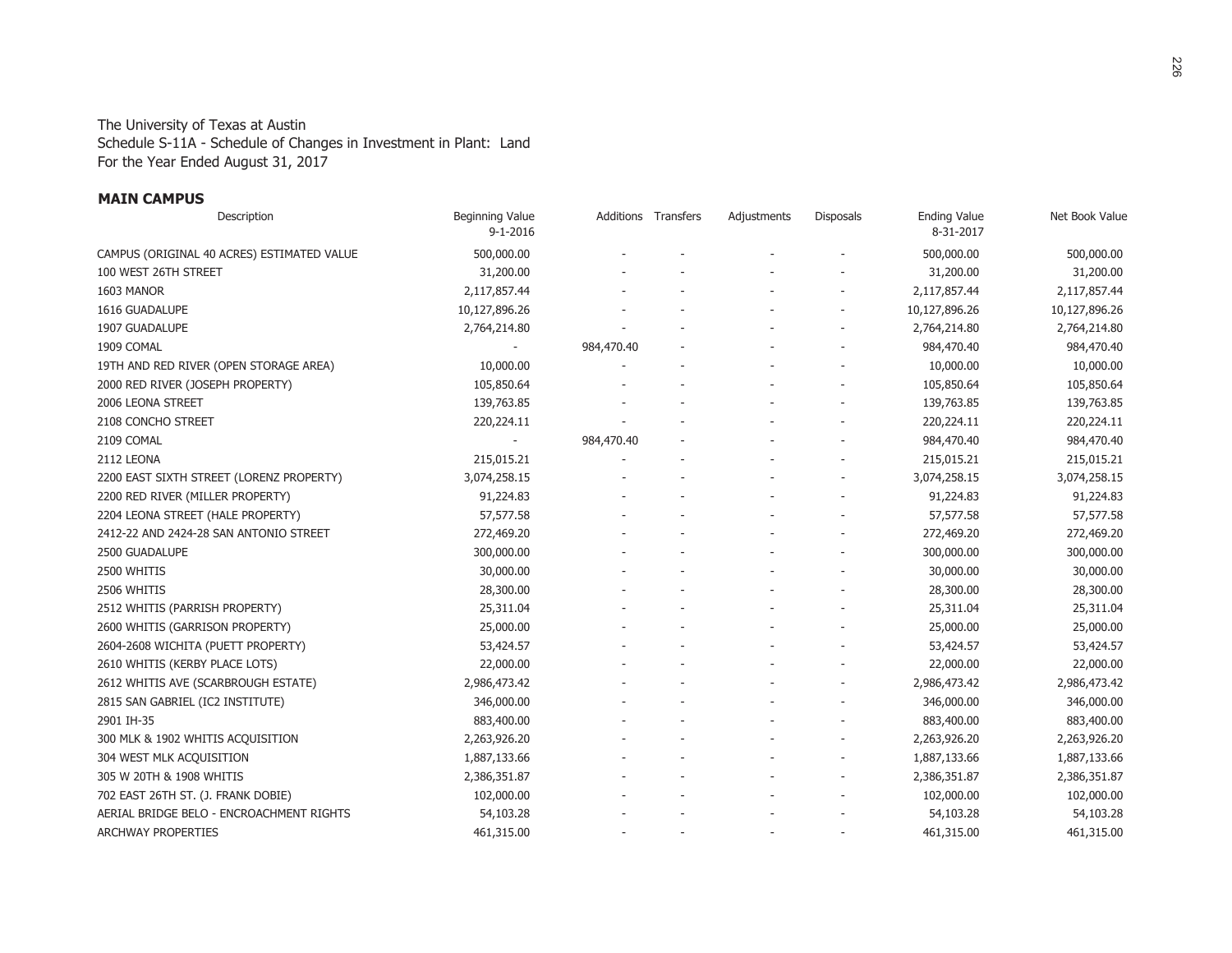| ATHLETIC FIELDS (COR. OF E. 24TH ST & COLE ST)    | 423,000.00    |              |  | 423,000.00    | 423,000.00    |
|---------------------------------------------------|---------------|--------------|--|---------------|---------------|
| ATHLETIC FIELDS (I-35 & 26TH ST -SW CORNER)       | 487,609.99    |              |  | 487,609.99    | 487,609.99    |
| ATHLETIC FIELDS (OLD VILLA CAPRI SITE)            | 6,246,245.93  |              |  | 6,246,245.93  | 6,246,245.93  |
| <b>BLACKLANDS (PHASE II) SITE</b>                 | 6,758,423.09  |              |  | 6,758,423.09  | 6,758,423.09  |
| CAMPUS EXTENSION PROPERTY BOUGHT BY LAND ACQUISIT | 1,609,536.16  |              |  | 1,609,536.16  | 1,609,536.16  |
| CONCHO - COMAL - MLK                              | 5,975,267.33  |              |  | 5,975,267.33  | 5,975,267.33  |
| EAST CAMPUS GRAD HOUSING - VACATION               |               | 508,710.00   |  | 508,710.00    | 508,710.00    |
| <b>EAST URBAN RENEWAL</b>                         | 3,895,069.63  |              |  | 3,895,069.63  | 3,895,069.63  |
| ELEMENTARY SCHOOL LAND - HIDALGO/ MARTINEZ        | 354,900.50    |              |  | 354,900.50    | 354,900.50    |
| GIFT FROM GEORGE W. LITTLEFIELD-EST. VALUE        | 15,000.00     |              |  | 15,000.00     | 15,000.00     |
| GOODEN LOTS - E. 20TH & E. MLK                    | 7,102,725.46  |              |  | 7,102,725.46  | 7,102,725.46  |
| HOTEL, CONFERENCE CENTER & GARAGE SITE            | 7,552,522.24  |              |  | 7,552,522.24  | 7,552,522.24  |
| KINSOLVING DORM SITE (EPISCOPAL PROPERTY)         | 65,000.00     |              |  | 65,000.00     | 65,000.00     |
| LAND ACQUIS. PGM. AUTH. BY 59TH LEG, 1965         | 6,249,011.98  |              |  | 6,249,011.98  | 6,249,011.98  |
| LAND ACQUIS. PGM. AUTH. BY 60TH LEG, 1967         | 10,002,877.49 |              |  | 10,002,877.49 | 10,002,877.49 |
| LITTLE CAMPUS GROUNDS                             | 36,100.00     |              |  | 36,100.00     | 36,100.00     |
| LITTLEFIELD HOME SITE - ESTIMATED VALUE           | 50,000.00     |              |  | 50,000.00     | 50,000.00     |
| MEDIANS IN 1900 & 2000 BLKS-UNIVERSITY AVE        | 10.00         |              |  | 10.00         | 10.00         |
| PARKING GARAGE II SITE                            | 363,845.68    |              |  | 363,845.68    | 363,845.68    |
| PHYSICAL PLANT (PHASE I) SITE                     | 4,201,037.43  |              |  | 4,201,037.43  | 4,201,037.43  |
| ROWLING HALL VACATION                             | 491,150.00    |              |  | 491,150.00    | 491,150.00    |
| SOFTBALL FIELD/PARKING LOT SITE                   | 23,500.00     |              |  | 23,500.00     | 23,500.00     |
| TEXAS WESLEYAN COLLEGE PROPERTY                   | 120,000.00    |              |  | 120,000.00    | 120,000.00    |
| UNIVERSITY SERVICE STATION (1104 MANOR RD)        | 163,000.00    |              |  | 163,000.00    | 163,000.00    |
| WEST CAMPUS 613 W 24 1/2 STREET                   |               | 760,336.01   |  | 760,336.01    | 760,336.01    |
| WOOLDRIDGE SCHOOL PROPERTY (WEST 24TH)            | 343,500.00    |              |  | 343,500.00    | 343,500.00    |
| <b>MAIN CAMPUS</b>                                | 94,111,624.02 | 3,237,986.81 |  | 97,349,610.83 | 97,349,610.83 |

#### **TRAVIS COUNTY**

| Description                                      | Beginning Value<br>$9 - 1 - 2016$ | Additions                | Transfers | Adjustments              | <b>Disposals</b> | <b>Ending Value</b><br>8-31-2017 | Net Book Value |
|--------------------------------------------------|-----------------------------------|--------------------------|-----------|--------------------------|------------------|----------------------------------|----------------|
| 1513-1521 MANOR ROAD                             | 325,729.47                        |                          |           |                          |                  | 325,729.47                       | 325,729.47     |
| 61ST LEG. 1969 - #1-E OF W. 51ST & N. GUAD.      | 241,868.92                        |                          |           |                          |                  | 241,868.92                       | 241,868.92     |
| 61ST LEG. 1969 - #2 - CONFEDERATE HOME W. 6TH ST | 94,346.48                         |                          |           |                          |                  | 94,346.48                        | 94,346.48      |
| BRACKENRIDGE APARTMENTS SITE                     | 6,603.07                          |                          |           |                          |                  | 6,603.07                         | 6,603.07       |
| BRACKENRIDGE FIELD LAB SITE                      | 10,158.84                         |                          |           |                          |                  | 10,158.84                        | 10,158.84      |
| <b>COLORADO APARTMENTS SITE</b>                  | 2,597.06                          | $\overline{\phantom{a}}$ |           |                          |                  | 2,597.06                         | 2,597.06       |
| DOBIE PAISANO RANCH (RAWHIDE TRAIL)              | 70,216,75                         | $\overline{\phantom{a}}$ |           | $\overline{\phantom{a}}$ |                  | 70,216,75                        | 70,216.75      |
| LADY BIRD JOHNSON WILDFLOWER CENTER              | 7,032,883.00                      |                          |           |                          |                  | 7,032,883.00                     | 7,032,883.00   |
| LAKE AUSTIN CENTRE BUILDING SITE                 | 286,520,00                        |                          |           |                          |                  | 286,520.00                       | 286,520.00     |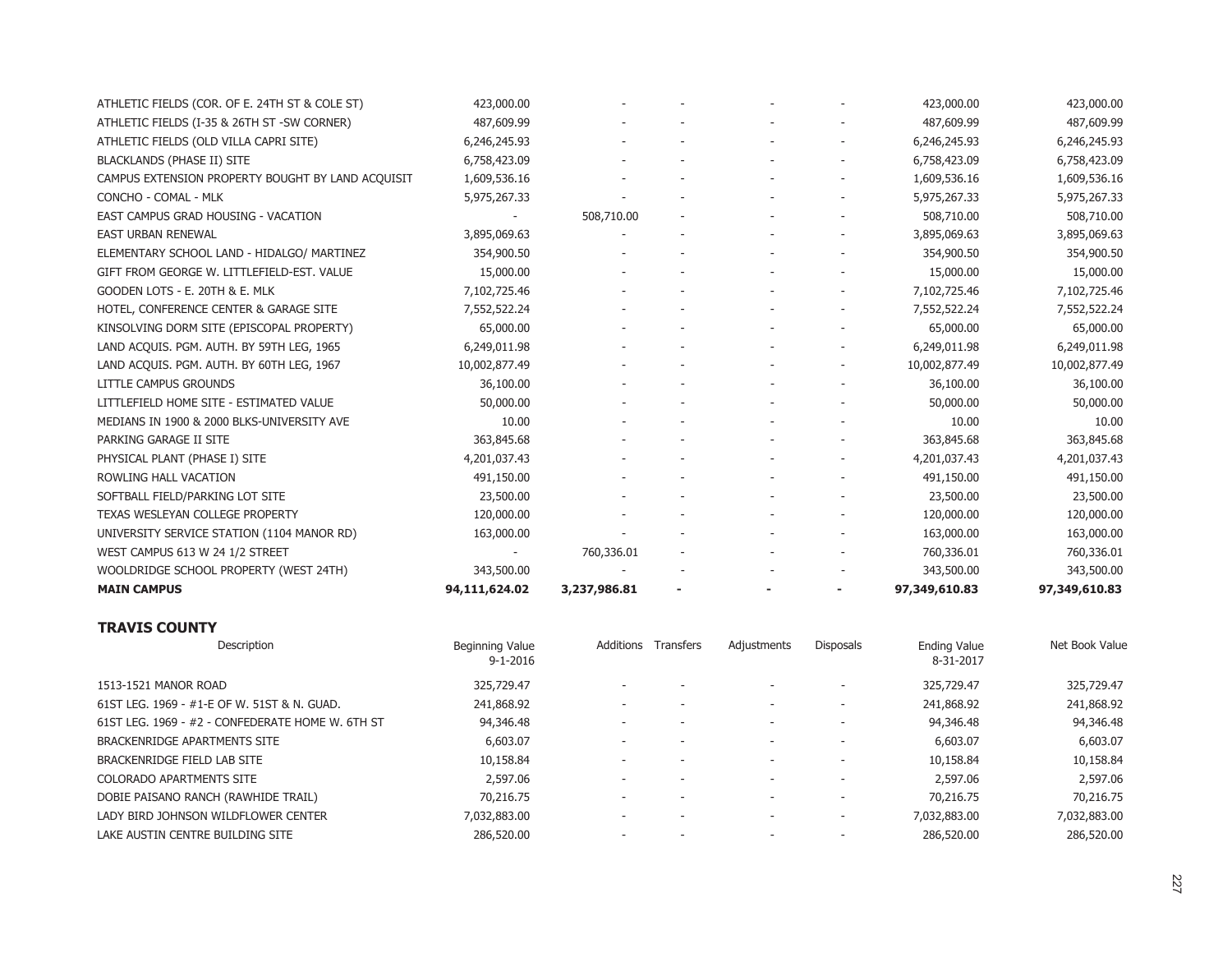| LAND PORTION OF REGIONAL RADIO SYSTEM             | 64,871.00                | $\overline{\phantom{a}}$ |                          |                          | $\overline{\phantom{a}}$ | 64,871.00     | 64,871.00     |
|---------------------------------------------------|--------------------------|--------------------------|--------------------------|--------------------------|--------------------------|---------------|---------------|
| MO-PAC S. EXPRESSWAY 365306-10                    | $\overline{\phantom{a}}$ | 3,750,00                 | $\overline{\phantom{a}}$ |                          |                          | 3,750.00      | 3,750.00      |
| MONTOPOLIS RESEARCH CENTER (DATA GEN'L SITE)      | 4,096,288.59             | $\overline{\phantom{a}}$ |                          |                          | $\sim$                   | 4,096,288.59  | 4,096,288.59  |
| NIKE-HERCULES LAUNCHER SITE (BEE CAVES)           | 32,000.00                | $\overline{\phantom{a}}$ |                          |                          | $\overline{\phantom{a}}$ | 32,000.00     | 32,000.00     |
| PROPERTY ADJACENT TO PICKLE RESEARCH CAMPUS       | 805,829.22               | $\overline{\phantom{a}}$ |                          |                          | $\overline{\phantom{a}}$ | 805,829.22    | 805,829.22    |
| RED BUD TRAIL STRIP                               | 97.16                    | $\overline{\phantom{a}}$ |                          |                          | $\overline{\phantom{a}}$ | 97.16         | 97.16         |
| STEINER RANCH GOLF                                | 13,550.88                | $\overline{\phantom{a}}$ |                          | $\overline{\phantom{a}}$ | $\sim$                   | 13,550.88     | 13,550.88     |
| STEINER RANCH TENNIS                              | 1,029,033.50             | -                        |                          |                          |                          | 1,029,033.50  | 1,029,033.50  |
| THE J.J. PICKLE RESEARCH CAMPUS - ESTIMATED VALUE | 39,350.00                | $\overline{\phantom{a}}$ |                          |                          | $\overline{\phantom{a}}$ | 39,350.00     | 39,350.00     |
| <b>TRAVIS COUNTY</b>                              | 14,151,943.94            | 3,750,00                 | $\overline{\phantom{a}}$ |                          |                          | 14,155,693.94 | 14,155,693.94 |

| Description                                           | Beginning Value<br>$9 - 1 - 2016$ | Additions                | Transfers | Adjustments | Disposals | <b>Ending Value</b><br>8-31-2017 | Net Book Value |
|-------------------------------------------------------|-----------------------------------|--------------------------|-----------|-------------|-----------|----------------------------------|----------------|
| MARINE SCIENCE INSTITUTE - MARINA-CITY BY THE BAY TR. | 219,147.50                        | $\overline{\phantom{a}}$ |           |             |           | 219,147.50                       | 219,147.50     |
| MARINE SCIENCE INSTITUTE - MCNAMARA TRACT             | 1.00                              | $\overline{\phantom{a}}$ |           |             |           | 1.00                             | 1.00           |
| MARINE SCIENCE INSTITUTE (MSI) - ORIGINAL TRACT       | 270.00                            | $\overline{\phantom{a}}$ |           |             |           | 270.00                           | 270.00         |
| $MSI - F.A.M.L.$                                      | 1.00                              |                          |           |             |           | 1.00                             | 1.00           |
| MSI - FRY TRACT (WILSON COTTAGES)                     | 52,000.00                         |                          |           |             |           | 52,000.00                        | 52,000.00      |
| <b>MSI - LUND TRACT</b>                               | 6,000.00                          |                          |           |             |           | 6,000.00                         | 6,000.00       |
| <b>MSI - NELSON TRACT</b>                             | 10,000.00                         |                          |           |             |           | 10,000.00                        | 10,000.00      |
| NUECES COUNTY PROPERTY (HEW) TWO TRACTS               | 100,000.00                        |                          |           |             |           | 100,000.00                       | 100,000.00     |
| <b>NUECES COUNTY</b>                                  | 387,419.50                        |                          |           |             |           | 387,419.50                       | 387,419.50     |

| <b>JEFF DAVIS COUNTY</b> |  |
|--------------------------|--|
|--------------------------|--|

| Description                                        | Beginning Value<br>$9 - 1 - 2016$ | Additions                | <b>Transfers</b> | Adjustments | <b>Disposals</b>         | <b>Ending Value</b><br>8-31-2017 | Net Book Value |
|----------------------------------------------------|-----------------------------------|--------------------------|------------------|-------------|--------------------------|----------------------------------|----------------|
| MCD - ADJOINING TRACT - ESTIMATED VALUE            | 4,000.00                          | $\overline{\phantom{a}}$ |                  |             |                          | 4,000.00                         | 4,000.00       |
| MCDONALD OBSERVATORY (MCD) - MT LOCKE TRACT - ESTI | 4,000.00                          | $\overline{\phantom{0}}$ |                  |             | $\overline{\phantom{a}}$ | 4,000.00                         | 4,000.00       |
| MCDONALD OBSERVATORY SITE - REBECCA GALEVISITORS C | 165,252.26                        | $\overline{\phantom{0}}$ |                  |             |                          | 165,252.26                       | 165,252.26     |
| <b>JEFF DAVIS COUNTY</b>                           | 173,252.26                        |                          |                  | ٠           | ۰                        | 173,252,26                       | 173,252.26     |
| <b>BONHAM COUNTY</b>                               |                                   |                          |                  |             |                          |                                  |                |
| Description                                        | Beginning Value<br>$9 - 1 - 2016$ | Additions                | <b>Transfers</b> | Adjustments | <b>Disposals</b>         | <b>Ending Value</b><br>8-31-2017 | Net Book Value |
| SAM RAYBURN LIBRARY                                | 30,080,00                         | $\overline{\phantom{a}}$ |                  |             |                          | 30,080,00                        | 30,080.00      |
| <b>BONHAM COUNTY</b>                               | 30,080,00                         |                          |                  | ٠           |                          | 30,080,00                        | 30,080,00      |

#### **MIDLAND COUNTY**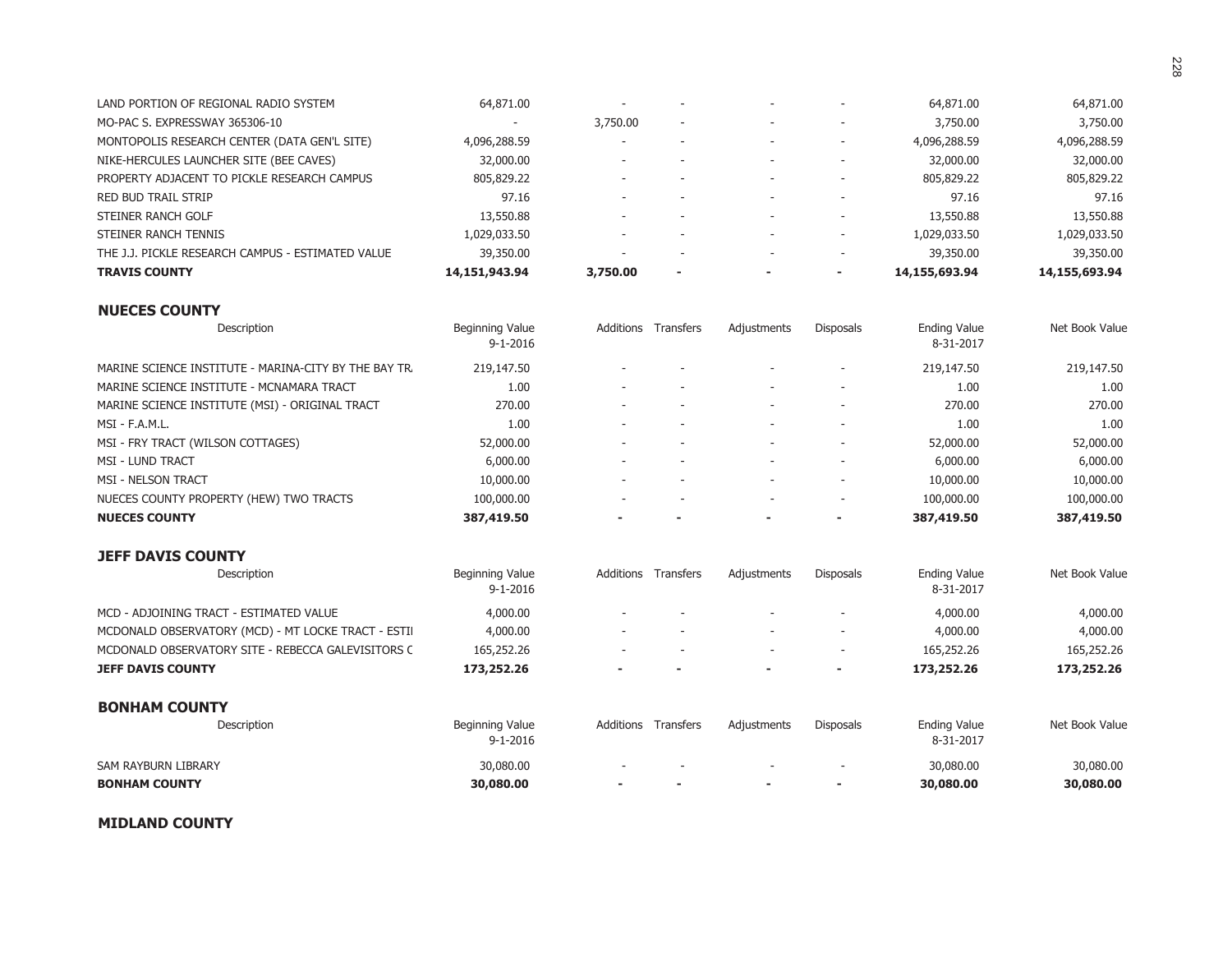| Description                            | Beginning Value<br>$9 - 1 - 2016$        |              | Additions Transfers | Adjustments | <b>Disposals</b> | <b>Ending Value</b><br>8-31-2017 | Net Book Value |
|----------------------------------------|------------------------------------------|--------------|---------------------|-------------|------------------|----------------------------------|----------------|
| BEG-CORE STORAGE FACILITY              | 10,400.00                                |              |                     |             |                  | 10,400.00                        | 10,400.00      |
| <b>MIDLAND COUNTY</b>                  | 10,400.00                                |              |                     |             |                  | 10,400.00                        | 10,400.00      |
| <b>UVALDE COUNTY</b>                   |                                          |              |                     |             |                  |                                  |                |
| Description                            | Beginning Value<br>$9 - 1 - 2016$        |              | Additions Transfers | Adjustments | <b>Disposals</b> | <b>Ending Value</b><br>8-31-2017 | Net Book Value |
| 333 N PARK STREET (GARNER PROPERTY)    | 9,480.00                                 |              |                     |             |                  | 9,480.00                         | 9,480.00       |
| <b>UVALDE COUNTY</b>                   | 9,480.00                                 |              |                     |             |                  | 9,480.00                         | 9,480.00       |
| <b>BASTROP COUNTY</b>                  |                                          |              |                     |             |                  |                                  |                |
| Description                            | <b>Beginning Value</b><br>$9 - 1 - 2016$ |              | Additions Transfers | Adjustments | <b>Disposals</b> | <b>Ending Value</b><br>8-31-2017 | Net Book Value |
| 401 OLD ANTIOCH ROAD (LORRAINE STENGL) | 590,000.00                               |              |                     |             |                  | 590,000.00                       | 590,000.00     |
| SMITHMVILLE BFL STENGL LOST PINES      | $\overline{\phantom{a}}$                 | 1,617,976.21 |                     |             | $\sim$           | 1,617,976.21                     | 1,617,976.21   |
| <b>BASTROP COUNTY</b>                  | 590,000.00                               | 1,617,976.21 |                     |             |                  | 2,207,976.21                     | 2,207,976.21   |
| <b>HARRIS COUNTY</b>                   |                                          |              |                     |             |                  |                                  |                |
| Description                            | Beginning Value<br>$9 - 1 - 2016$        | Additions    | Transfers           | Adjustments | <b>Disposals</b> | <b>Ending Value</b><br>8-31-2017 | Net Book Value |
| 11611 WEST LITTLE YORK RD (BP SITE)    | 714,930.00                               |              |                     |             |                  | 714,930.00                       | 714,930.00     |
| <b>HARRIS COUNTY</b>                   | 714,930.00                               |              |                     |             |                  | 714,930.00                       | 714,930.00     |
| <b>MEDINA COUNTY</b>                   |                                          |              |                     |             |                  |                                  |                |
| Description                            | Beginning Value<br>$9 - 1 - 2016$        | Additions    | Transfers           | Adjustments | <b>Disposals</b> | <b>Ending Value</b><br>8-31-2017 | Net Book Value |
| <b>DEVINE TEST SITE</b>                | 400,000.00                               |              |                     |             |                  | 400,000.00                       | 400,000.00     |
| <b>MEDINA COUNTY</b>                   | 400,000.00                               |              |                     |             |                  | 400,000.00                       | 400,000.00     |
| <b>LAND TOTAL (SCH. B-11)</b>          | 110,579,129.72                           | 4,859,713.02 |                     |             |                  | 115,438,842.74                   | 115,438,842.74 |

**Summary of Disposal**

none

**Summary of Adjustments**

none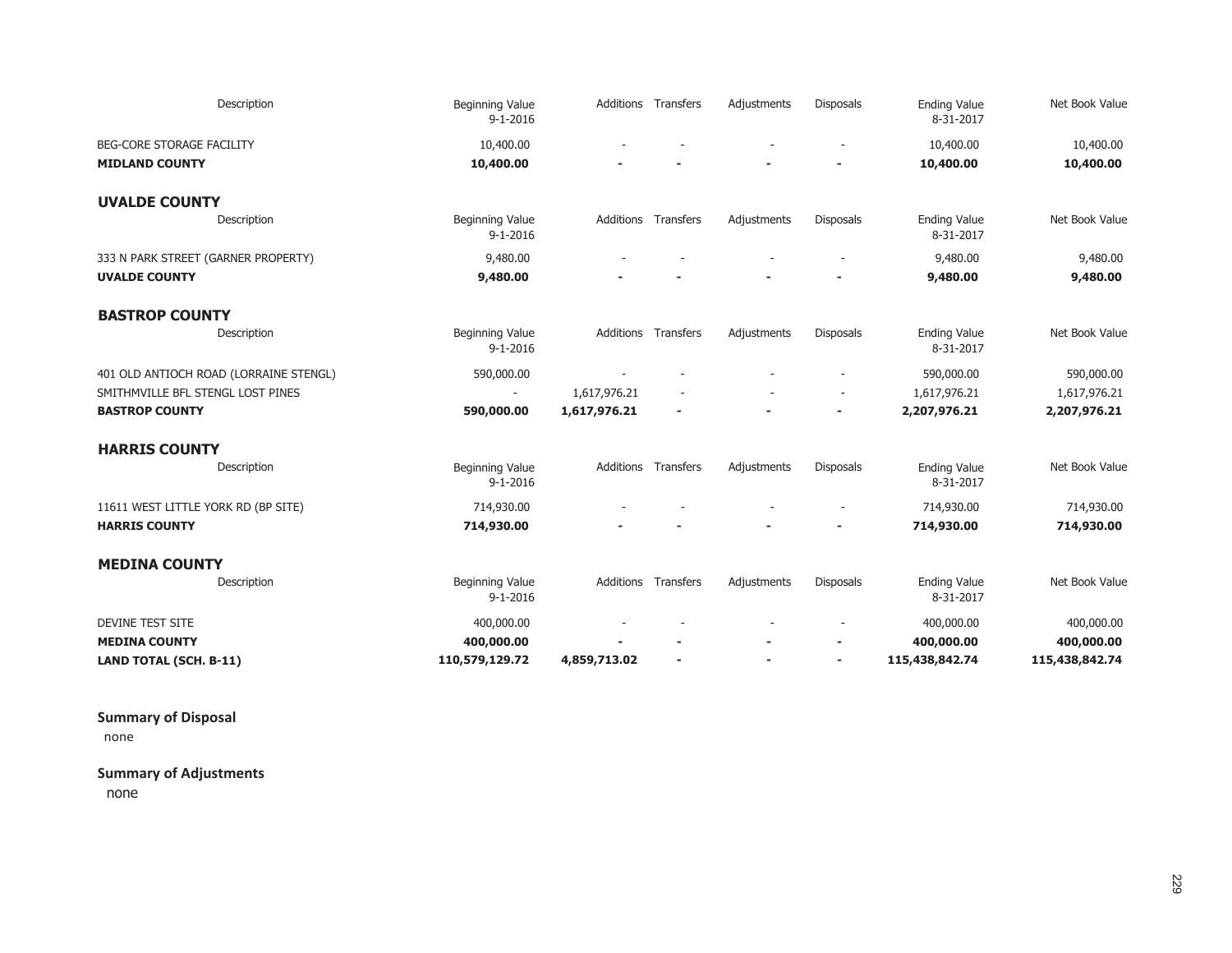# **Summary of Transfers**

none

## **Summary of Additions**

 Additions per S-11a Schedule (B-11) Current Year Additions Made up as Follows: Education General Funds Designated Funds Auxiliary Funds Restricted Current Funds Unexpended Plant Funds 4,855,963.02 Gifts for Capital Acquisitions 3,750.00 Other Adjustments **Total**

4,859,713.02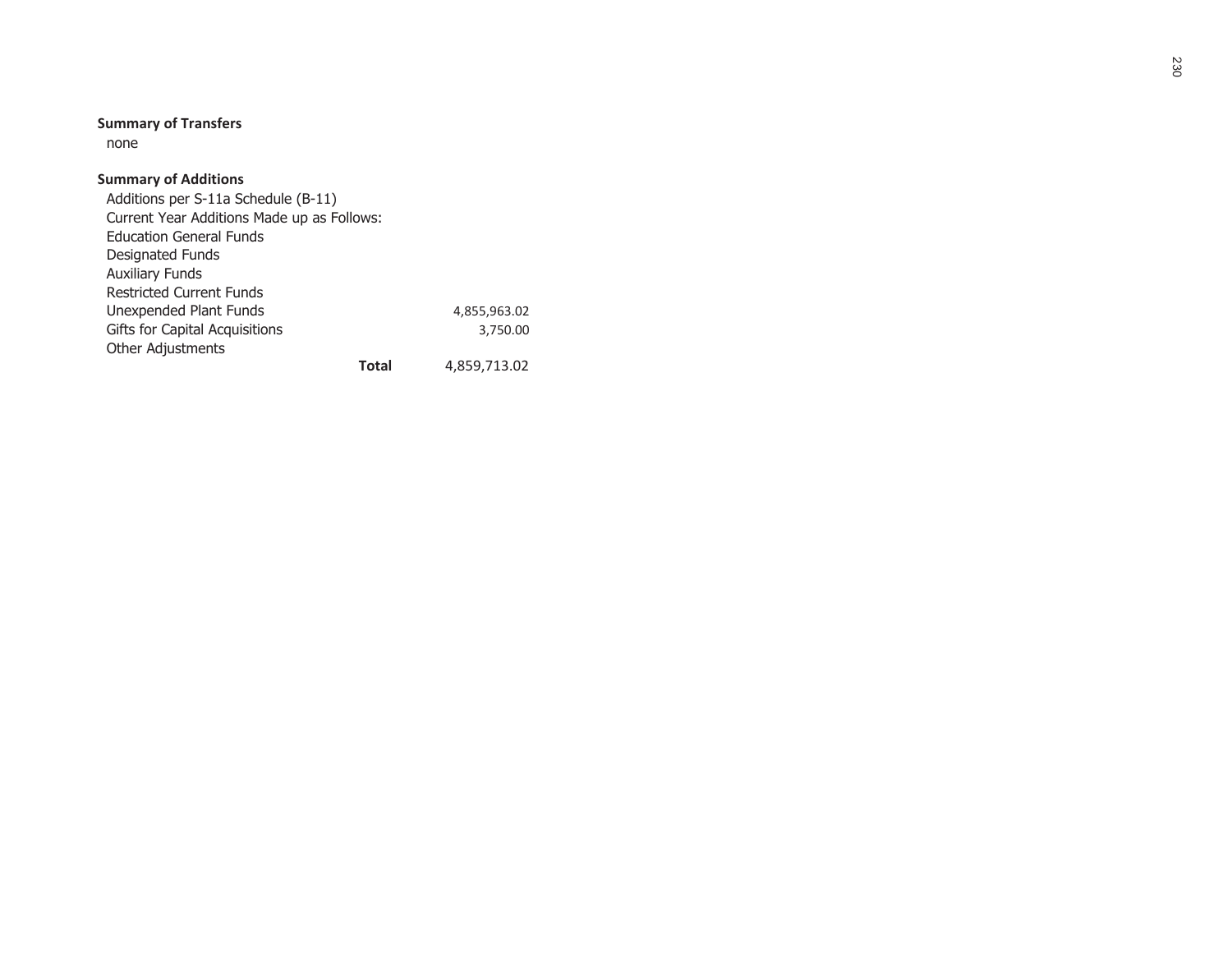### The University of Texas at Dallas Schedule S-11a: Schedule of Changes in Investment in Plant - Land As of August 31, 2017

|                                                                         |                  |                  |                      |           |                             |               |                                                          | <b>Ending Balance</b>    |                          |                           |
|-------------------------------------------------------------------------|------------------|------------------|----------------------|-----------|-----------------------------|---------------|----------------------------------------------------------|--------------------------|--------------------------|---------------------------|
| Land                                                                    | Year<br>Acquired | Size<br>In Acres | Beginning<br>Balance | Additions | (Disposals)/<br>Adjustments | Total         | From General<br>Tuition<br>Revenue Bonds<br>and Interest | From<br>Private<br>Gifts | From<br>Other<br>Sources | From<br>Other<br>Agencies |
| <b>Original Campus</b>                                                  | 1962-64, 75      | 463.599          | 4,160,238.60         |           |                             | 4,160,238.60  |                                                          | 4,160,238.60             |                          |                           |
| 2200 Mockingbird Lane, Dallas, TX<br>Center for Brain Health            | 2004             | 3.543            | 772,320.00           |           |                             | 772,320.00    |                                                          | 772,320.00               |                          |                           |
| 17919 Waterview Parkway, Dallas, TX<br>Waterview Science and Technology | 2004             | 4.885            | 1,170,351.00         |           |                             | 1,170,351.00  | 1,170,351.00                                             |                          |                          |                           |
| Main Campus (Phase III) Site Development                                | 1977             | N/A              | 2,933,378.82         |           |                             | 2,933,378.82  | 2,933,378.82                                             |                          |                          |                           |
| 3410 & 3420 Waterview Parkway, Richardson, TX                           | 2008             | 0.820            | 237,680.00           |           |                             | 237,680.00    |                                                          |                          | 237,680.00               |                           |
| Land from the City of Richardson<br>Texas - Estimated Value             | 1975             | 0.051            | 531.30               |           |                             | 531.30        |                                                          |                          | 531.30                   |                           |
| 17217 Waterview Parkway, Richardson, TX                                 | 2010             | 9.995            | 2,041,945.92         |           |                             | 2,041,945.92  | 2,041,945.92                                             |                          |                          |                           |
| 2126 West Mockingbird, Dallas, TX                                       | 2014             | 2.013            | 1,852,128.23         |           |                             | 1,852,128.23  |                                                          |                          | 128,978.23               | 1,723,150.00              |
| Total Investment in Plant - Land (Schedule B-11)                        |                  | 484.906          | 13, 168, 573. 87     |           |                             | 13,168,573.87 | 6,145,675.74                                             | 4,932,558.60             | 367,189.53               | 1,723,150.00              |
| $A$ constant and constant $A$ of all $BA$ and $A$                       |                  |                  |                      |           |                             |               |                                                          |                          |                          |                           |

Current year Additions Made up as follows: Purchases in Unexpended Plant as reported on S-8<br>Purchases in Education and General Funds on C-2<br>Purchases in Designated on C-2 Purchases in Restricted on C-2 - Transfers from Other State Agencies - Construction in Progress on S-11e -Total Additions $\sim$  -  $\sim$  -  $\sim$  -  $\sim$  -  $\sim$  -  $\sim$  -  $\sim$  -  $\sim$  -  $\sim$  -  $\sim$  -  $\sim$  -  $\sim$  -  $\sim$  -  $\sim$  -  $\sim$  -  $\sim$  -  $\sim$  -  $\sim$  -  $\sim$  -  $\sim$  -  $\sim$  -  $\sim$  -  $\sim$  -  $\sim$  -  $\sim$  -  $\sim$  -  $\sim$  -  $\sim$  -  $\sim$  -  $\sim$  -  $\sim$  -  $\sim$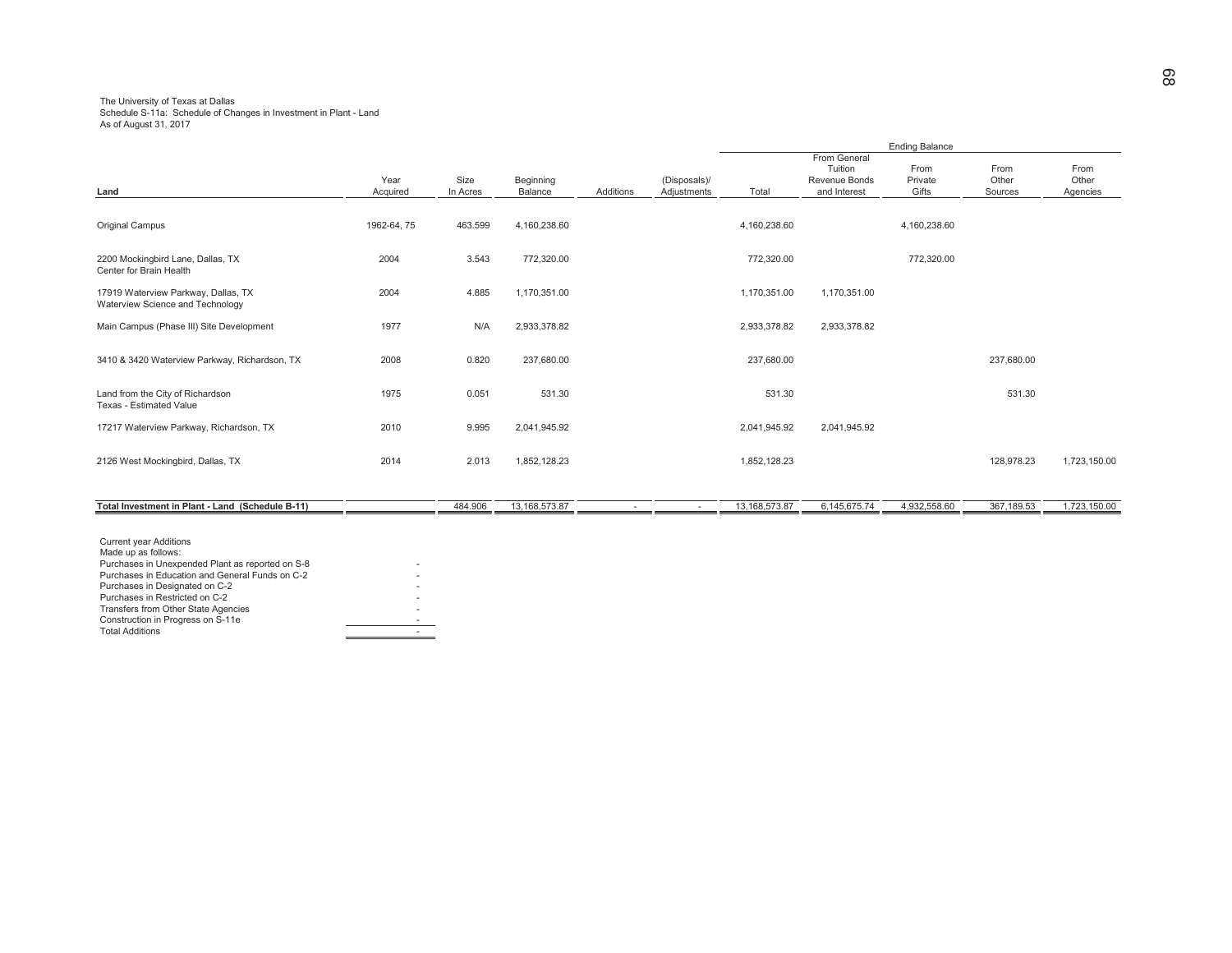THE UNIVERSITY OF TEXAS AT EL PASO SCHEDULE S-11a SCHEDULE OF CHANGES IN INVESTMENT IN PLANT - LAND<br>For the Year Ended August 31, 2017

|                                                    |          |             |                  | Carrying Value |                |               |
|----------------------------------------------------|----------|-------------|------------------|----------------|----------------|---------------|
|                                                    | Acres    | Size        | Beginning        |                |                | Ending        |
| <b>DESCRIPTION</b>                                 | Acquired | in Acres    | Value            | Addition       | Disposal       | Value         |
| <b>University Campus</b>                           |          |             |                  |                |                |               |
| Land in F. W. Brown Survey No. 202 and Hart        |          |             |                  |                |                |               |
|                                                    | 1917-81  | 272.6849 \$ | 718,949.19 \$    | s              | \$             | 718,949.19    |
| Land in Alexander Addition                         |          |             |                  |                |                |               |
|                                                    | 1932-84  | 58.6754     | 1.617,437.22     |                |                | 1.617.437.22  |
|                                                    | 1977-87  | 2.5000      | 467,384.00       |                |                | 467,384.00    |
|                                                    | 1969-79  | 14.9371     | 676, 128.32      |                |                | 676, 128.32   |
|                                                    | 1974-89  | 14.9282     | 2.064.602.69     |                |                | 2,064,602.69  |
|                                                    | 1992     | 1.2066      | 165,005.00       |                |                | 165,005.00    |
|                                                    | 2000     | 0 2801      | 18,788.00        |                |                | 18,788.00     |
|                                                    | 2001     | 1.2490      | 778,738.65       |                |                | 778,738.65    |
|                                                    | 2002     | 0.1033      | 8,000.00         |                |                | 8,000.00      |
|                                                    | 2002     | 6.4380      | 4.100.000.00     |                |                | 4.100.000.00  |
|                                                    | 2002     | 1.6530      | 73,620.50        |                |                | 73,620.50     |
|                                                    | 2002     | 12.0910     | 1,580,000.00     |                |                | 1,580,000.00  |
|                                                    | 2008     | 0.5826      | 780,629.44       |                |                | 780,629.44    |
|                                                    | 2008     | 0.5826      | 579,162.09       |                |                | 579,162.09    |
|                                                    | 2008     | 1.1460      | 1,262,060 76     |                |                | 1,262,060.76  |
|                                                    | 2008     | 0.5496      | 335,667.14       |                |                | 335,667.14    |
|                                                    |          |             |                  |                |                |               |
|                                                    | 2008     | 1.5381      | 1.198,920.84     |                |                | 1,198,920.84  |
|                                                    | 2008     | 0.2159      | 122,219.33       |                |                | 122,219.33    |
| Block F13, Alexander Addition and Block 19.        |          |             |                  |                |                |               |
|                                                    | 2011     | 0 1370      | 90,458.82        |                |                | 90,458.82     |
|                                                    | 2013     | 0.6140      | 606,890.08       |                |                | 606,890 08    |
|                                                    | 2015     | 0.1450      | 76,377.98        |                |                | 76, 377 98    |
|                                                    | 2017     | 0.1710      |                  | 277.500.00     |                | 277,500.00    |
| <b>Total University Campus</b>                     |          | 392.4284    | 17,321,040.05    | 277,500.00     | 0.00           | 17,598,540.05 |
| Fractional Block 31, Alexander Addition            |          |             |                  |                |                |               |
|                                                    | 1965     | 0.8740      | 22,500.00        |                |                | 22,500.00     |
| Land in Texas and Pacific Railroad Surveys         |          |             |                  |                |                |               |
|                                                    | 1977     | 58.1150     | 348,690.00       |                |                | 348,690.00    |
| Sale of Land in Texas and Pacific Railroad Surveys | 2010     | (58.1150)   | (348.690.00)     |                |                | (348, 690.00) |
|                                                    |          | 0.0000      | 0.00             | 0.00           | 0.00           | 0.00          |
|                                                    | 1995     | 1.5519      | 235, 187.03      |                |                | 235, 187.03   |
|                                                    | 2012     | (1.5519)    |                  |                | 235, 187.03    | (235, 187.03) |
|                                                    |          | 0.0000      | 235, 187.03      | 0.00           | 235, 187.03    | 0.00          |
| <b>TOTAL LAND (Schedule B-11)</b>                  |          | 393.3024 \$ | 17,578,727.08 \$ | 277,500.00 \$  | 235, 187.03 \$ | 17,621,040.05 |
|                                                    |          |             |                  |                |                |               |
| Analysis of Additions / Disposals:                 |          |             |                  |                |                |               |
| (1) From Unexpended Plant Funds - Schedule S-8     |          |             | S                | s              |                |               |
| (2) From Gifts                                     |          |             |                  | 277,500.00     |                |               |
| (3) Loss on Sale of Land                           |          |             |                  |                | 235, 187.03    |               |
|                                                    |          |             |                  | 277,500.00 \$  | 235, 187.03    |               |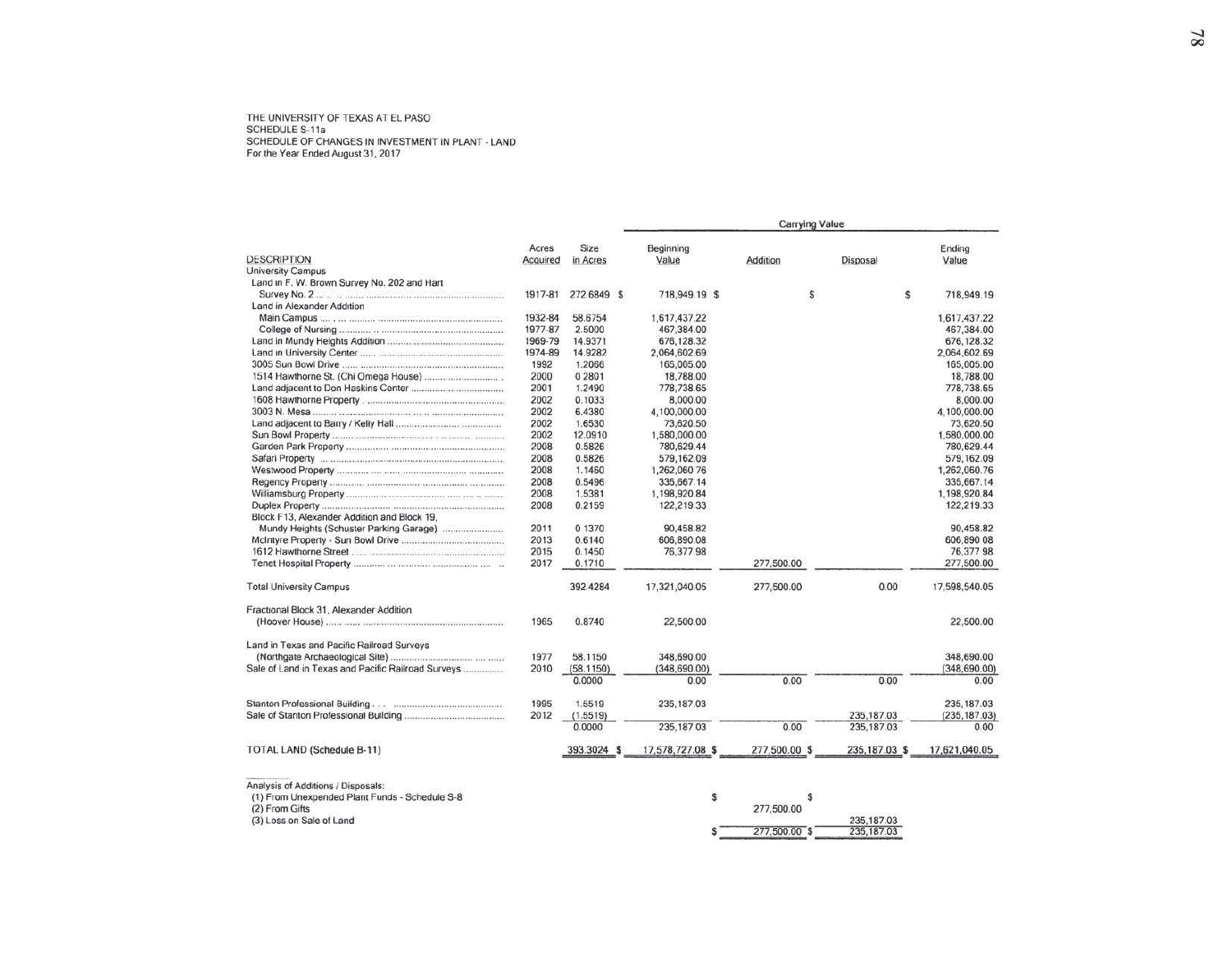### **6&HEDULE S-11A<br>THE UNIVERSITY OF TEXAS MEDICAL BRANCH AT GALVESTON** SCHEDULE OF CHANGES IN INVESTMENT IN PLANT - LAND<br>FOR THE YEAR ENDED AUGUST 31, 2017

|                      |                                                                                               |                        |              |                        |                                       |                        |             |            | CARRYING VALUE, AUGUST 31, 2017 |         |                    |                        |
|----------------------|-----------------------------------------------------------------------------------------------|------------------------|--------------|------------------------|---------------------------------------|------------------------|-------------|------------|---------------------------------|---------|--------------------|------------------------|
|                      |                                                                                               |                        |              |                        |                                       |                        |             | From       | From                            |         |                    |                        |
| <b>PSAM</b>          |                                                                                               | <b>YEAR</b>            | SIZE         | CARRYING               | <b>FY17</b>                           | <b>ENDING</b>          | From        | Permanent  | Revenue                         | From    | From               | From                   |
| <b>TAG</b>           |                                                                                               | COMPLETED              | IN           | VALUE                  | <b>ADDITIONS &amp;</b><br><b>FY17</b> | <b>VALUE</b>           | Legislative | University | Financing                       | Federal | Private            | Other                  |
| NUMBER CAT           | <b>LAND DESCRIPTION</b>                                                                       | OR ACQUIRED ACRES      |              | SEPT. 1, 2016          | ADJUSTMENTS TM DISPOSALS              | August 31, 2017        | Enactments  | Fund Bonds | <b>System Bonds</b>             | Grants  | Gifts              | Sources                |
|                      | Property Located on Galveston Island                                                          |                        |              |                        |                                       |                        |             |            |                                 |         |                    |                        |
| 07000001             | Block 61 SEoutlet(S55' of Lots4,5,6&7;Lots8,9,10&E1/2 of Lot11; all of alley)                 | 1990                   | 0.66         | 65.000.00              |                                       | 65.000.00              |             |            |                                 |         | 65,000.00          |                        |
| 07000003             | Block 204, a portion of, & portion of alley                                                   | 1980                   | 0.90         | 185,000.00             |                                       | 185.000.00             |             |            |                                 |         | 185,000.00         |                        |
| 07000004             | Block 204 (Abstract 628, Lots 1-4)                                                            | 1995                   | 0.50         | 329,290.00             |                                       | 329,290.00             |             |            |                                 |         | 329,290.00         |                        |
| 07000005<br>07000006 | Block 204 (NE Part of Lot 5 and NW part of Lot 6)                                             | 1995<br>1995           | 0.05<br>0.05 | 13,956.76<br>12,578.19 |                                       | 13,956.76<br>12,578.19 |             |            |                                 |         |                    | 13,956.76<br>12,578.19 |
| 07000007             | Block 204 (NW Part of Lot 5)<br>Block 204 (N 89.5 of E 28'6.67" of Lot 6 & N 89.5 of lot 7)   | 1996                   | 0.15         | 105,509.75             |                                       | 105,509.75             |             |            |                                 |         |                    | 105,509.75             |
| 07000008             | Block 362 (S of Lots 4-7)                                                                     | 1995                   | 4.11         | 774,981.87             |                                       | 774,981.87             |             |            |                                 |         |                    | 774,981.87             |
| 07000009             | Block 672 (N 43'3" of Lot 14, aka 114 13th St)                                                | 2001                   | 0.04         | 28,597.75              |                                       | 28,597.75              |             |            |                                 |         |                    | 28,597.75              |
| 07000010             | Block 423 (Lots 5-7)                                                                          | 1973                   | 0.35         | 34,700.00              |                                       | 34,700.00              |             |            |                                 |         | 34,700.00          |                        |
| 07000011             | Block 426 (Lot 4)                                                                             | 1996                   | 0.12         | 7,408.00               |                                       | 7,408.00               |             |            |                                 |         | 7,408.00           |                        |
| 07000012             | Block 426 (Lots 1 & 2)                                                                        | 1996                   | 0.08         | 11,525.00              |                                       | 11,525.00              |             |            |                                 |         | 11,525.00          |                        |
| 07000013             | Block 426 (Lot 14 & the E 37' of adjactent 7th St)                                            | 1996                   | 0.22         | 9,055.00               |                                       | 9,055.00               |             |            |                                 |         | 9,055.00           |                        |
| 07000014             | Block 426 (1/2 Lot 6 & the westerly 32'10" N 60' Lot 7)                                       | 1996                   | 0.15         | 11,525.00              |                                       | 11,525.00              |             |            |                                 |         | 11,525.00          |                        |
| 07000015             | Block 426 (N 80'6" E 42'6" Lot 2)                                                             | 1996                   | 0.07         | 5,762.00               |                                       | 5,762.00               |             |            |                                 |         | 5,762.00           |                        |
| 07000016             | Block 426 (N 80'6" Lot 1 & N80'6" W4" of Lot 2)                                               | 1996                   | 0.08         | 4,939.00               |                                       | 4,939.00               |             |            |                                 |         | 4,939.00           |                        |
| 07000017             | Block 427 (Lot 1 & 2)                                                                         | 1996                   | 0.24         | 21,533.00              |                                       | 21,533.00              |             |            |                                 |         | 21,533.00          |                        |
| 07000018             | Block 427 (Lots 5,6,7,8,9,10 & W 43' adjacent 7th St & alley)                                 | 1996                   | 1.19         | 457,275.00             |                                       | 457,275.00             |             |            |                                 |         | 457,275.00         |                        |
| 07000019             | Block 427 (Lots 11 & 12)                                                                      | 1996                   | 0.38         | 21,533.00              |                                       | 21,533.00              |             |            |                                 |         | 21,533.00          |                        |
| 07000020             | Block 486, 487 & adjacent 7th St & alley in block 427                                         | 1996                   | 3.95         | 1,518,511.00           |                                       | 1,518,511.00           |             |            |                                 |         | 1,518,511.00       |                        |
| 07000021             | Block 488 (Lots 1-7)                                                                          | 1966&2006              | 0.90         | 148,516.26             |                                       | 148,516.26             |             | 18,212.26  |                                 |         | 130,304.00         |                        |
| 07000022             | Block 489 (Lots 1-7)                                                                          | 1967                   | 0.90         | 83,024.54              |                                       | 83,024.54              |             | 22,466.54  |                                 |         | 60,558.00          |                        |
| 07000023             | Block 490 (Lots 1-7)                                                                          | 1967                   | 0.90         | 129.064.94             |                                       | 129.064.94             |             | 4,708.94   |                                 |         | 124,356.00         | 25,000.00              |
| 07000024<br>07000025 | Block 492 (Lots 3 & 4)<br>Block 493 (Lot 5)                                                   | 1994<br>1995           | 0.24<br>0.12 | 25,000.00<br>19,603.77 |                                       | 25,000.00<br>19,603.77 |             |            |                                 |         |                    | 19,603.77              |
| 07000026             | Block 493 (Lots 6 & 7)                                                                        | 1993                   | 0.25         | 21,360.00              |                                       | 21,360.00              |             |            |                                 |         | 21,360.00          |                        |
| 07000027             | Block 544 (Lots 1-4, 10-13 & portion of Lots 5 & 14)                                          | 1973                   | 1.44         | 188,125.00             |                                       | 188,125.00             |             |            |                                 |         | 188,125.00         |                        |
| 07000028             | Block 544 (117.30 E & W by 110' N & S out of the NE corner)                                   | 1995                   | 0.40         | 32,608.44              |                                       | 32,608.44              |             |            |                                 |         |                    | 32,608.44              |
| 07000029             | Block 546 & 547, portion of                                                                   | 1971                   | 1.07         | 304,250.00             |                                       | 304,250.00             |             |            |                                 |         | 304,250.00         |                        |
| 07000030             | Block 546 (Lots 10,11,12)                                                                     | 1984                   | 0.29         | 502,267.74             |                                       | 502,267.74             |             |            |                                 |         | 502,267.74         |                        |
| 07000031             | Block 546 (Lot 13)                                                                            | 1972                   | 0.12         | 18,407.44              |                                       | 18,407.44              |             |            |                                 |         | 18,407.44          |                        |
| 07000032             | Block 547 (Lots 1-3, & 8-14)                                                                  | 1978&2006              | 1.22         | 228,036.25             |                                       | 228,036.25             |             | 22,243.33  |                                 |         | 133,842.92         | 71,950.00              |
| 07000033             | Block 548                                                                                     | 1967                   | 1.79         | 174,974.30             |                                       | 174,974.30             |             | 39,742.15  |                                 |         | 133,282.15         | 1,950.00               |
| 07000034             | Block 549                                                                                     | 1967                   | 1.79         | 261,177.28             |                                       | 261, 177. 28           |             | 57,097.28  |                                 |         | 204,080.00         |                        |
| 07000035             | Block 550                                                                                     | 1967                   | 1.79         | 238,439.18             |                                       | 238,439.18             |             | 24,350.58  |                                 |         | 214,088.60         |                        |
| 07000036             | Block 551 (Lots 1-10, & portion of 11)                                                        | 1972                   | 1.31         | 204,865.30             |                                       | 204,865.30             |             |            |                                 |         | 204,865.30         |                        |
| 07000037             | Block 551 (W 1/2 of Lot 11,12 & E 32'1/2" of Lot 13)                                          | 1989<br>1999           | 0.27         | 57,825.00              |                                       | 57,825.00              |             |            |                                 |         | 57,825.00          |                        |
| 07000038<br>07000039 | Block 551 (SW Part of Lot 13)<br>Block 551 (314 12th St N 36' Lot 14 & NW part Lot 13 (14-2)) | 1997                   | 0.13<br>0.02 | 11,729.42<br>10.032.73 |                                       | 11,729.42<br>10.032.73 |             |            |                                 |         |                    | 11,729.42<br>10.032.73 |
| 07000040             | Block 552                                                                                     | 1972                   | 1.78         | 256,699.15             |                                       | 256,699.15             |             |            |                                 |         | 256,699.15         |                        |
| 07000041             | Block 553 (Lots 1-7, & 11-14)                                                                 | 1972                   | 1.30         | 266,798.37             |                                       | 266,798.37             |             |            |                                 |         | 266,798.37         |                        |
| 07000042             | Block 553 (Lots 8,9, & 10)                                                                    | 1989                   | 0.36         | 22,410.00              |                                       | 22,410.00              |             |            |                                 |         | 22,410.00          |                        |
| 07000043             | Block 554 (Lot 4, E 32'2" of Lot 6,7)                                                         | 1988                   | 0.36         | 133,223.00             |                                       | 133,223.00             |             |            |                                 |         | 133,223.00         |                        |
| 07000044             | Block 604 (Field House Site)                                                                  | 1979                   | 0.84         | 81,865.91              |                                       | 81,865.91              |             |            |                                 |         | 81,865.91          |                        |
| 07000045             | Block 604, 605, 644 & 665 (Dormitory Sites)                                                   | 1955                   | 6.08         | 14,678.14              |                                       | 14,678.14              |             |            |                                 |         | 14,678.14          |                        |
| 07000046             | Block 607 (Lots 1, 2, W 12'3.5" Lot 3, portion of 11 & Lots 12,14,15)                         | 1973                   | 1.04         | 28,185.84              |                                       | 28,185.84              |             |            |                                 |         | 28,185.84          |                        |
| 07000047             | Block 608                                                                                     | 1938                   | 2.91         | 72,231.33              |                                       | 72,231.33              |             |            |                                 |         | 72,231.33          |                        |
| 07000048             | Block 609                                                                                     | 1924                   | 1.80         | 52,837.00              |                                       | 52,837.00              |             |            |                                 |         |                    | 52,837.00              |
| 07000049             | Block 610                                                                                     | 1967                   | 1.79         | 189,054.60             |                                       | 189,054.60             |             | 157,828.60 |                                 |         | 31,226.00          |                        |
| 07000050             | Block 611                                                                                     | 1972                   | 1.65         | 250,470.69             |                                       | 250,470.69             |             |            |                                 |         | 250,470.69         |                        |
| 07000051             | Block 612 (Lots 1-11,13 & 14)                                                                 | 1975                   | 1.55         | 233,957.99             |                                       | 233,957.99             |             |            |                                 |         | 233,957.99         |                        |
| 07000052             | Block 612 (Lot 12)                                                                            | 1985                   | 0.12         | 33,000.00              |                                       | 33,000.00              |             |            |                                 |         |                    | 33,000.00              |
| 07000053             | Block 613 (Lots 1-12, portion of 13)                                                          | 1972&1999              | 1.53         | 233,184.64             |                                       | 233, 184.64            |             |            |                                 |         | 224,773.64         | 8,411.00               |
| 07000054<br>07000056 | Block 666 (portion of Lot 5)                                                                  | 1951&2004<br>1973&2011 | 0.09<br>2.10 | 493.58<br>875.719.65   |                                       | 493.58<br>875.719.65   |             |            |                                 |         | 493.58<br>9,233.65 | 866.486.00             |
| 07000057             | Block 667 (Lots 1-5, portion of Lot 6, portion of 13 & 14)<br>Block 668                       | 1911                   | 1.80         | 39,550.00              |                                       | 39,550.00              |             |            |                                 |         | 39,550.00          |                        |
| 07000058             | Block 669                                                                                     | 1890                   | 1.80         | 25,350.00              |                                       | 25,350.00              | 22,600.00   |            |                                 |         |                    | 2,750.00               |
| 07000059             | Block 670                                                                                     | 1945                   | 1.65         | 35,000.00              |                                       | 35,000.00              | 35,000.00   |            |                                 |         |                    |                        |
| 07000060             | Block 671                                                                                     | 1967                   | 1.79         | 86,185.32              |                                       | 86,185.32              | 40,644.00   | 45,541.32  |                                 |         |                    |                        |
| 07000061             | Block 672 (portion of Lots 8,9 & 10)                                                          | 1984                   | 0.15         | 38,574.00              |                                       | 38,574.00              |             |            |                                 |         | 38,574.00          |                        |
| 07000062             | Block 672 (S 76'9" of W 21'4" of Lot 14, aka 1226 The Strand)                                 | 2000                   | 0.02         | 6,649.28               |                                       | 6,649.28               |             |            |                                 |         |                    | 6,649.28               |
| 07000063             | Block 672 (S 76'9" of E 21'8" of Lot 14, aka 1228 The Strand)                                 | 2000                   | 0.03         | 6,748.32               |                                       | 6,748.32               |             |            |                                 |         |                    | 6,748.32               |
| 07000064             | Block 672 (S 70' of Lot 1, aka 110 13th St)                                                   | 2000                   | 0.07         | 14,846.22              |                                       | 14,846.22              |             |            |                                 |         |                    | 14,846.22              |
| 07000065             | Block 672 (Lots 2,3 aka 1217 Harborside)                                                      | 2000                   | 0.24         | 41,706.80              |                                       | 41,706.80              |             |            |                                 |         |                    | 41,706.80              |
| 07000066             | Block 672 (S 70' of Lot 1, aka 110 13th St)                                                   | 2001                   |              | 22,269.33              |                                       | 22,269.33              |             |            |                                 |         |                    | 22,269.33              |
| 07000067             | Block 672 (SE Part of Lot 14, aka 1126 The Strand)                                            | 2001                   | 0.02         | 9,973.93               |                                       | 9,973.93               |             |            |                                 |         |                    | 9,973.93               |
| 07000068             | Block 672 (S 76'9" of E 21'8" of Lot 14, aka 1228 The Strand)                                 | 2001                   |              | 11,997.00              |                                       | 11,997.00              |             |            |                                 |         |                    | 11,997.00              |

(Continued on next page)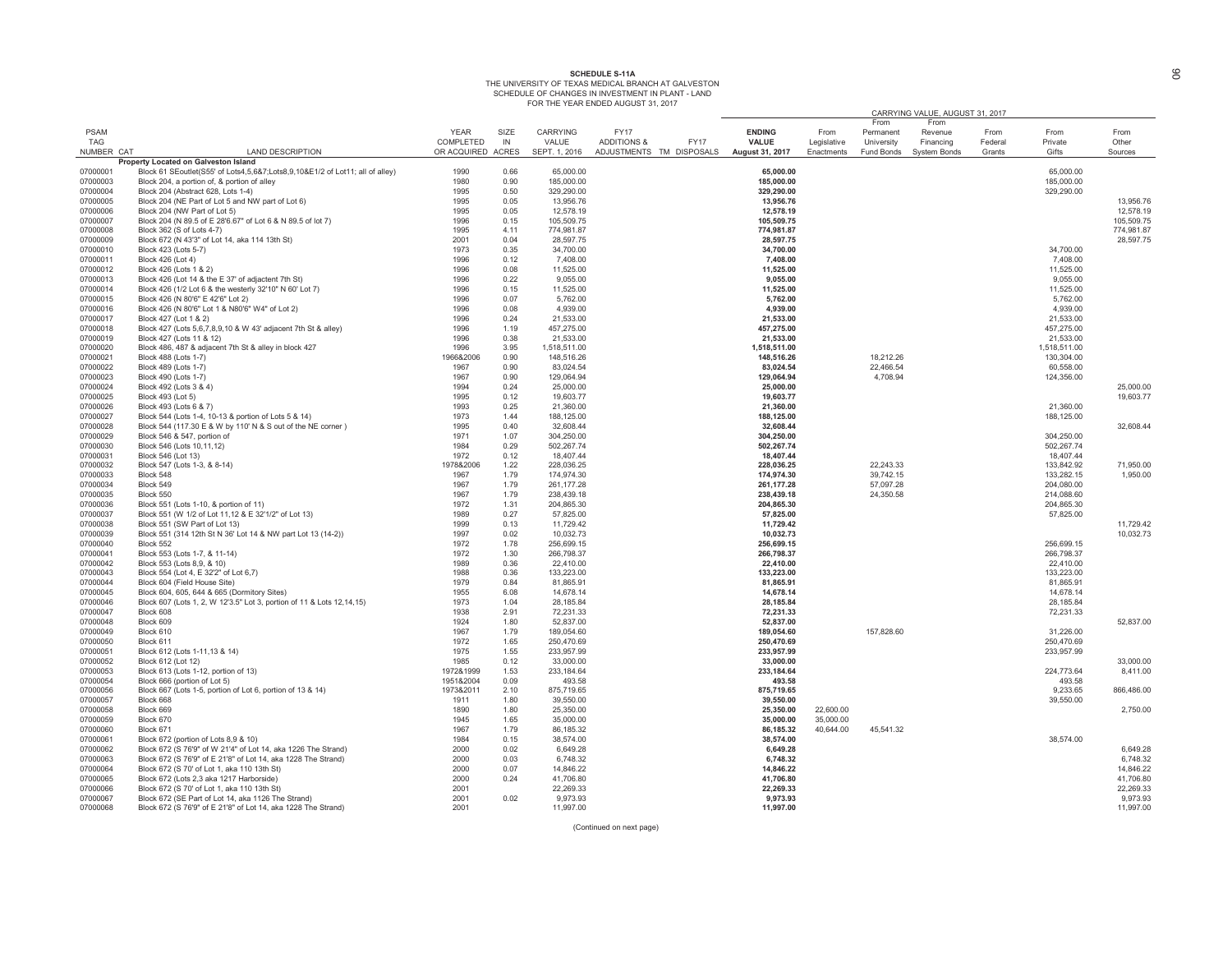# SCHEDULE S-11A<br>THE UNIVERSITY OF TEXAS MEDICAL BRANCH AT GALVESTON SCHEDULE OF CHANGES IN INVESTMENT IN PLANT - LAND<br>FOR THE YEAR ENDED AUGUST 31, 2017

|             |                                                                                 |                   |        |                 | I ON THE TEAN ENDED AUGUST 31, 2017 |             |                 |             |              |                                 |              |                |                 |
|-------------|---------------------------------------------------------------------------------|-------------------|--------|-----------------|-------------------------------------|-------------|-----------------|-------------|--------------|---------------------------------|--------------|----------------|-----------------|
|             |                                                                                 |                   |        |                 |                                     |             |                 |             |              | CARRYING VALUE, AUGUST 31, 2017 |              |                |                 |
|             |                                                                                 |                   |        |                 |                                     |             |                 |             | From         | From                            |              |                |                 |
| <b>PSAM</b> |                                                                                 | <b>YEAR</b>       | SIZE   | <b>CARRYING</b> | <b>FY17</b>                         |             | <b>ENDING</b>   | From        | Permanent    | Revenue                         | From         | From           | From            |
| TAG         |                                                                                 | COMPLETED         | IN     | VALUE           | <b>ADDITIONS &amp;</b>              | <b>FY17</b> | VALUE           | Legislative | University   | Financing                       | Federal      | Private        | Other           |
| NUMBER CAT  | <b>LAND DESCRIPTION</b>                                                         | OR ACQUIRED ACRES |        | SEPT. 1, 2016   | ADJUSTMENTS TM DISPOSALS            |             | August 31, 2017 | Enactments  | Fund Bonds   | System Bonds                    | Grants       | Gifts          | Sources         |
| 07000069    | Block 672(N Lot13, NW40' Lot12(12-1), ∂ Lots11&12(11-1), aka1218 Stand          | 2001&2006         | 0.05   | 61,989.52       |                                     |             | 61,989.52       |             |              |                                 |              |                | 61,989.52       |
| 07000070    | Block 677                                                                       | 1975              | 1.79   | 273,000.00      |                                     |             | 273.000.00      |             |              |                                 | 273.000.00   |                |                 |
| 07000071    | Block 724,725,726, portion of, & 5th, 6th & Ave A                               | 1980              | 2.13   | 324,320.00      |                                     |             | 324,320.00      |             |              |                                 |              | 324,320.00     |                 |
| 07000072    | Block 738(Lots12,13,14)&739(Lots8,9,10,11,12,13,14)∂ of 19th St N of Harborside | 1992              | 3.78   | 558.986.00      |                                     |             | 558.986.00      |             |              |                                 |              | 558.986.00     |                 |
| 07000073    | Block 738 (Lots 8, 9, 10 and 11)                                                | 1998              | 0.05   | 100,000.00      |                                     |             | 100,000.00      |             |              |                                 |              | 100,000.00     |                 |
| 07000074    | Five Tracts of Land adjoining Campus                                            | 1961              | 1.36   | 102,972.00      |                                     |             | 102,972.00      |             |              |                                 |              | 102,972.00     |                 |
| 07000076    | Lots 18,19 Sec 2 Abstract 121, aka 12822 Bermuda Beach Dr                       | 2001              | 0.34   | 103,618.95      |                                     |             | 103,618.95      |             |              |                                 |              | 102,500.00     | 1,118.95        |
| 07000077    | Portion of Ave A adjoining N side of Campus                                     | 1951              | 0.47   | 318.00          |                                     |             | 318.00          |             |              |                                 |              | 318.00         |                 |
| 07000078    | Portion of Ave A N of 668 & 669                                                 | 1964              | 0.46   | 1.500.00        |                                     |             | 1.500.00        |             |              |                                 |              | 1.500.00       |                 |
| 07000079    | Portion of Menard Grant in E end tract                                          | 1973              | 6.57   | 315,000.00      |                                     |             | 315,000.00      |             |              |                                 |              | 315,000.00     |                 |
| 07000080    | Portion of MB Menard Survey (Lots 1-7)                                          | 1980              | 2.98   | 130.492.16      |                                     |             | 130,492.16      |             |              |                                 |              |                | 130.492.16      |
| 07000081    | 624 Church Land                                                                 | 1999              | 0.12   | 18,000.00       |                                     |             | 18.000.00       |             |              |                                 |              |                | 18.000.00       |
| 07000082    | 10 7th Avenue                                                                   | 1999              | 0.08   | 7,250.00        |                                     |             | 7,250.00        |             |              |                                 |              |                | 7,250.00        |
| 07000084    | Block 554 (E 27'9" Lot 3,5, W 10'8" Lot 6, aka1417, 1409, 1407 Mechanic)        | 2003&2004         | 0.14   | 110.245.25      |                                     |             | 110,245.25      |             |              | 30.674.77                       |              |                | 79,570.48       |
| 07000085    | Block 426 (Lot 5), (aka 609 Post Office)                                        | 2005              | 0.12   | 116.182.02      |                                     |             | 116,182.02      |             |              |                                 |              | 116.182.02     |                 |
| 07000086    | Block 363 (S 110' of Lots 11-14))                                               | 2005              | 0.53   | 210,365.36      |                                     |             | 210,365.36      |             |              |                                 |              |                | 210,365.36      |
| 07000087    | Block 426 (Lot 5), (aka 609 Post Office)                                        | 2005              |        | 880.00          |                                     |             | 880.00          |             |              |                                 |              | 880.00         |                 |
| 07000089    | Block 673 (Lot 11, abstract 628, aka 1314 The Strand)                           | 2006              | 0.12   | 95,762.20       |                                     |             | 95,762.20       |             |              |                                 |              |                | 95,762.20       |
| 07000090    | Block 672 (W 25' of Lot 5)                                                      | 2007              | 0.06   | 35,069.52       |                                     |             | 35,069.52       |             |              |                                 |              |                | 35,069.52       |
| 07000091    | Block 672 (Lot 5-1, aka 1200 Block of Harborside Dr)                            | 2008&2009         | 0.05   | 34.534.90       |                                     |             | 34.534.90       |             |              |                                 |              |                | 34.534.90       |
| 07000092    | Block 427 (Lots 13-14(14-1)) aka 728 Church Street                              | 2012&2013         | 0.24   | 206.974.72      |                                     |             | 206.974.72      |             |              |                                 |              |                | 206,974.72      |
| A00222      | Block 672 (Lot E 1/2 of 4(4-1) aka 1213 Harborside Dr, Galveston                | 2013              | 0.06   | 10,997.06       |                                     |             | 10,997.06       |             |              |                                 |              |                | 10,997.06       |
| 07000093    | 827 University Blvd-Galv-Tx                                                     | 2014              | 0.39   | 331.259.35      |                                     |             | 331.259.35      |             |              |                                 |              |                | 331.259.35      |
| Land        | 511 University Blvd                                                             | 2015              | 0.10   | 100,668.17      |                                     |             | 100,668.17      |             |              |                                 |              |                | 100,668.17      |
| A00135      | 517 University Blvd                                                             | 2015              | 0.21   | 184,558.54      |                                     |             | 184,558.54      |             |              |                                 |              |                | 184,558.54      |
| A00092      | Alley Right of Way-Adjacent to 1102 Market/Ave D 16P-028                        | 2016              | 0.14   | 22,800.00       |                                     |             | 22,800.00       |             |              |                                 |              | 22,800.00      |                 |
|             | <b>Total Property Located on Galveston Island</b>                               |                   | 83.38  | 12,819,391.72   | \$0.00                              | \$0.00      | \$12,819,391.72 | \$98,244.00 | \$392,191.00 | \$30.674.77                     | \$273,000.00 | \$8,330,497.46 | \$3,694,784.49  |
|             |                                                                                 |                   |        |                 |                                     |             |                 |             |              |                                 |              |                |                 |
|             | Property Located Off Galveston Island                                           |                   |        |                 |                                     |             |                 |             |              |                                 |              |                |                 |
|             | For UTMB HealthCare Systems Inc (UTHCS)                                         | 1996-1998         |        | 640.424.00      |                                     |             | 640,424.00      |             |              |                                 |              |                | 640.424.00      |
|             |                                                                                 | 2000              |        | (338.391.05)    |                                     |             | (338.391.05)    |             |              |                                 |              |                | (338.391.05)    |
|             |                                                                                 | 2001              |        | (204, 274.95)   |                                     |             | (204, 274.95)   |             |              |                                 |              |                | (204, 274.95)   |
|             |                                                                                 | 2002              |        | (24, 366.00)    |                                     |             | (24, 366.00)    |             |              |                                 |              |                | (24, 366.00)    |
|             |                                                                                 |                   |        |                 |                                     |             |                 |             |              |                                 |              |                |                 |
|             |                                                                                 | 2003              |        | 48,242.00       |                                     |             | 48,242.00       |             |              |                                 |              |                | 48,242.00       |
|             |                                                                                 | 2004              |        | (19,634.00)     |                                     |             | (19,634.00)     |             |              |                                 |              |                | (19,634.00)     |
|             |                                                                                 | 2008              |        | 614,600.52      |                                     |             | 614,600.52      |             |              |                                 |              |                | 614,600.52      |
|             | Disposal Land 06/16/16 - 6400 Memorial Dr-Tx City, TX w/ B122                   | 2016              |        | (15,000.00)     |                                     |             | (15,000.00)     |             |              |                                 |              |                | (15,000.00)     |
|             | Total For UTMB HealthCare Systems Inc (UTHCS)                                   |                   |        | \$701,600.52    | \$0.00                              | \$0.00      | \$701,600.52    | \$0.00      | \$0.00       | \$0.00                          | \$0.00       | \$0.00         | \$701,600.52    |
|             |                                                                                 |                   |        |                 |                                     |             |                 |             |              |                                 |              |                |                 |
| 07000083    | Raphael Basquez Survey-Abstract 32, League City, Galv County                    | 1988              | 1.97   | 113.000.00      |                                     |             | 113.000.00      |             |              |                                 |              | 113,000.00     |                 |
| 07000088    | Stephen F Austin League-Abstract 3, League City, Galv County                    | 2005&2008         | 64.83  | 15.534.076.96   |                                     |             | 15.534.076.96   |             |              |                                 |              |                | 15.534.076.96   |
|             | <b>Total Property Located Off Galveston Island</b>                              |                   | 66.80  | \$16,348,677.48 | \$0.00                              | \$0.00      | \$16,348,677.48 | \$0.00      | \$0.00       | \$0.00                          | \$0.00       | \$113,000.00   | \$16,235,677.48 |
|             |                                                                                 |                   |        |                 |                                     |             |                 |             |              |                                 |              |                |                 |
|             | TOTAL CHANGES IN INVESTMENT IN PLANT - LAND                                     |                   | 150.18 | \$29.168.069.20 | \$0.00                              | \$0.00      | \$29.168.069.20 | \$98,244.00 | \$392,191.00 | \$30,674.77                     | \$273,000.00 | \$8,443,497.46 | \$19,930,461.97 |
|             |                                                                                 |                   |        |                 |                                     |             |                 |             |              |                                 |              |                |                 |
|             |                                                                                 |                   |        |                 |                                     |             |                 |             |              |                                 |              |                |                 |
|             | <b>Analysis of Additions and Adjustments</b>                                    |                   |        |                 |                                     |             |                 |             |              |                                 |              |                |                 |
|             | (1) From Plant Funds Expended (S-8)                                             |                   |        |                 |                                     | $S-8$       |                 |             |              |                                 |              |                |                 |
|             | (2) From Designated Funds                                                       |                   |        |                 |                                     |             |                 |             |              |                                 |              |                |                 |
|             |                                                                                 |                   |        |                 |                                     |             |                 |             |              |                                 |              |                |                 |

| (4) Land Sold from UTMB to Guesna Alvarado & Renee Daniel |        |
|-----------------------------------------------------------|--------|
|                                                           |        |
| <b>Total Additions and Adiustments</b>                    | \$0.00 |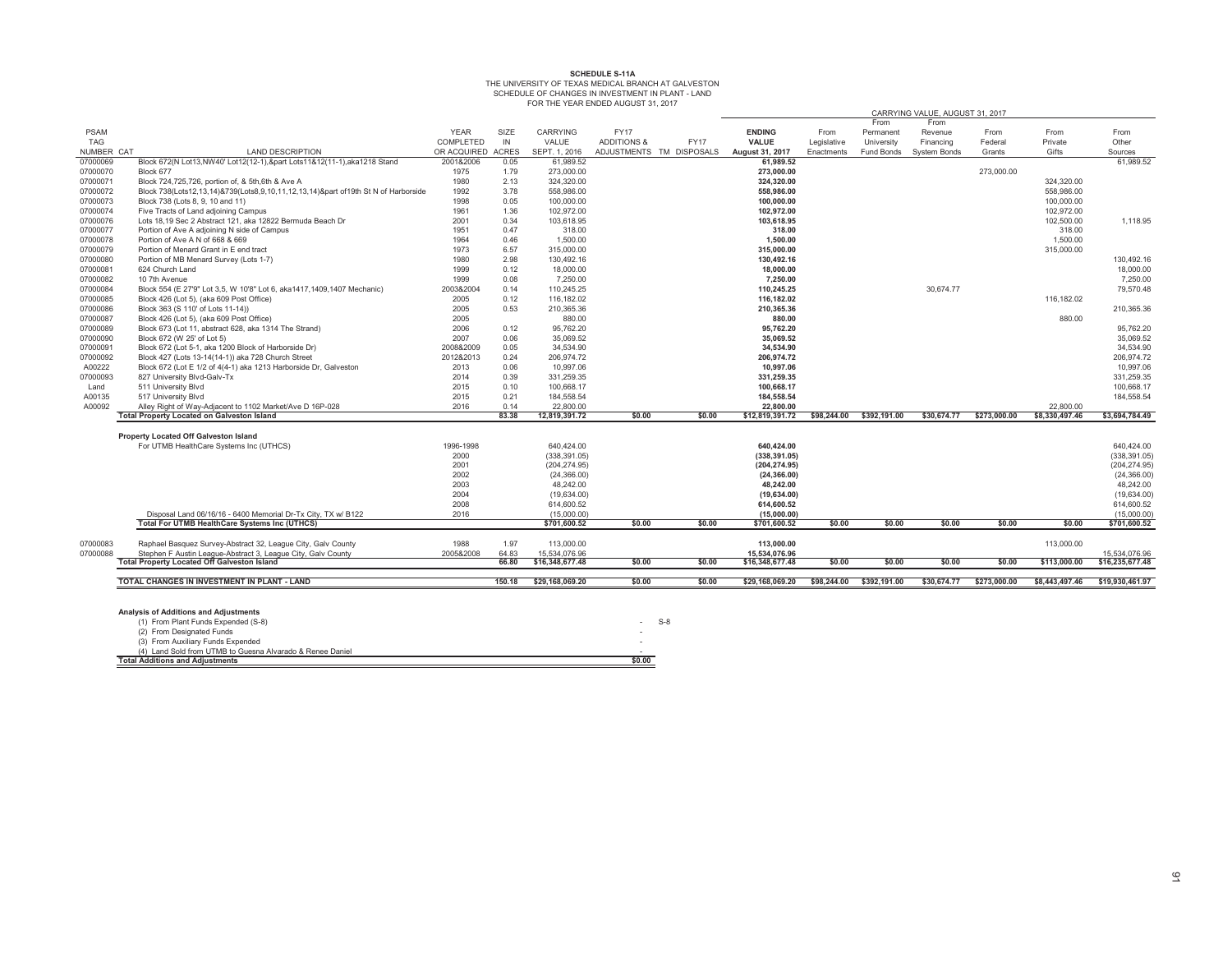#### SCHEDULE S-11a THE UNIVERSITY OF TEXAS HEALTH SCIENCE CENTER AT HOUSTON SCHEDULE OF CHANGES IN INVESTMENT IN PLANT - LAND FOR THE PERIOD ENDED AUGUST 31, 2017

|                                                                                             |                  |                     |                                     |           |                            |      |                  |                                                            | Carrying Value August 31, 2017         |                          |                          |
|---------------------------------------------------------------------------------------------|------------------|---------------------|-------------------------------------|-----------|----------------------------|------|------------------|------------------------------------------------------------|----------------------------------------|--------------------------|--------------------------|
|                                                                                             | Year<br>Acquired | Size in<br>Acres    | Beginning<br>Value<br>Sept. 1, 2016 | Additions | Disposals &<br>Adjustments |      | Ending<br>Value  | From General<br><b>Tuition Revenue</b><br>Bonds & Interest | From<br>Institutional<br>Revenue Bonds | From<br>Private<br>Gifts | From<br>Other<br>Sources |
| Medical School Building Site in the<br><b>Texas Medical Center</b>                          | 1971-1974        | 5.8353 \$           | 815,463.00 \$                       | $-5$      | $\sim$                     | - \$ | 815,463.00 \$    |                                                            | \$<br>\$                               | 815,463.00 \$            |                          |
| <b>Operations Center Building</b>                                                           | 1987             | 16.7800             | 1,389,000.00                        | $\sim$    | $\overline{\phantom{a}}$   |      | 1,389,000.00     | 1,389,000.00                                               |                                        |                          |                          |
| School of Public Health Site in the<br><b>Texas Medical Center</b>                          | 1970             | 3.6920              | 515,937.98                          | $\sim$    | $\overline{\phantom{a}}$   |      | 515,937.98       |                                                            |                                        | 515,937.98               |                          |
| South Campus Expansion,<br>Corner of El Paseo and Cambridge Street                          | 2002             | 5.1156              | 2,293,945.50                        |           | $\overline{\phantom{a}}$   |      | 2,293,945.50     |                                                            |                                        |                          | 2,293,945.50             |
| Tract in the P. W. Rose Survey in the<br>City of Houston                                    | 1970<br>2011     | 81.4050<br>(5.0800) | 1,540,876.00                        |           | $\overline{\phantom{a}}$   |      | 1,540,876.00     |                                                            |                                        | 1,540,876.00             |                          |
| University Center Tower                                                                     | 1996             | 2.0430              | 3,114,755.00                        |           | $\overline{\phantom{a}}$   |      | 3,114,755.00     |                                                            | 3,114,755.00                           |                          |                          |
| Reserve E. Doctors Center, 2000 Block of Galen<br>Drive (F. Sarofim Research Building site) | 2002             | 1.9020              | 4,149,078.97                        | $\sim$    | $\overline{\phantom{a}}$   |      | 4,149,078.97     |                                                            |                                        | 4,149,078.97             |                          |
| JJL Site in the Pleasant W. Rose Survey                                                     | 2016             | 3.4429              | 17,314,565.86                       | $\sim$    |                            |      | 17,314,565.86    |                                                            | 10,600,000.00                          |                          | 6,714,565.86             |
| TOTAL LAND (Schedule B-11)                                                                  |                  | 115.1358            | 31, 133, 622. 31                    |           |                            |      | 31, 133, 622. 31 | 1,389,000.00                                               | 13,714,755.00                          | 7,021,355.95             | 9,008,511.36             |

 $\frac{1}{3}$ .

 $\frac{1}{\sqrt{2\pi}}\left(\frac{1}{\sqrt{2\pi}}\right)^{2}=\frac{1}{2\sqrt{2\pi}}\left(\frac{1}{\sqrt{2\pi}}\right)^{2}$ 

Analysis of Additions and Adjustments:

Total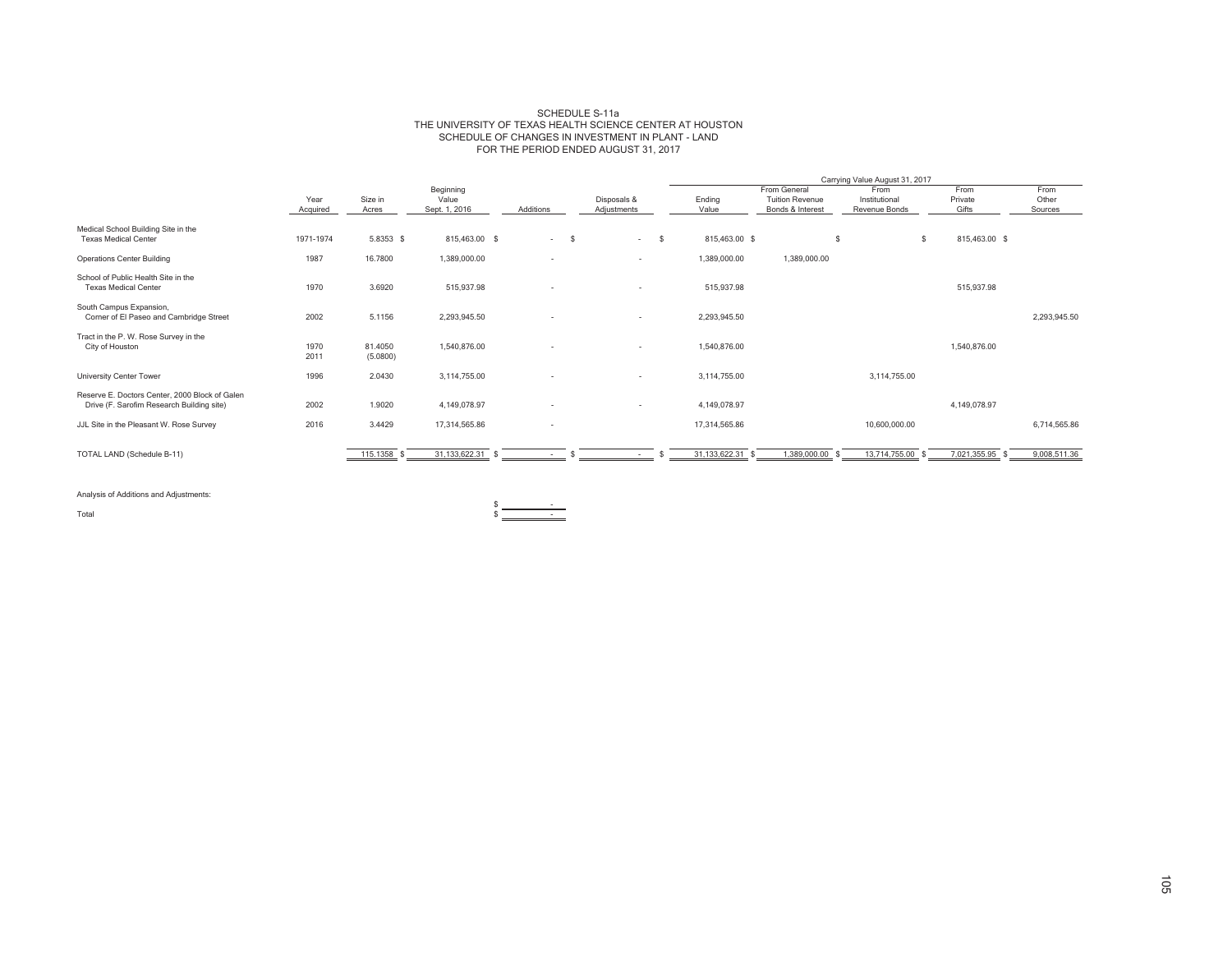|          |                                |                         |                                             | Carrying Value |          |                                          |
|----------|--------------------------------|-------------------------|---------------------------------------------|----------------|----------|------------------------------------------|
| Asset ID | <b>Asset Description</b>       | <b>Acquisition Date</b> | <b>Beginning Value</b><br>September 1, 2016 | Additions      | Diposals | <b>Ending Balance</b><br>August 31, 2017 |
| 116042   | 1113 ST. AGNES STREET 2009     | 2009-02-26              | 289,419.49                                  |                |          | 289,419.49                               |
| 123306   | 1122 LYNDON STREET 2011        | 2010-12-29              | 844,546.85                                  |                |          | 844,546.85                               |
| 123308   | 1841 OLD SPANISH TRAIL 2011    | 2010-12-29              | 2,746,540.03                                |                |          | 2,746,540.03                             |
| 54509    | 1950 MDA TUMOR INSTITUTE SITE  | 1950-08-31              | 430,720.00                                  |                |          | 430,720.00                               |
| 54514    | 1963 CORNER HOMCOMBE-BERTNER   | 1963-08-31              | 366,345.00                                  |                |          | 366,345.00                               |
| 54523    | 1968 BUESCHER SCIENCE PARK     | 1968-08-31              | 48,238.42                                   |                |          | 48,238.42                                |
| 54516    | 1969 ANDERSON MAYFAIR SITE     | 1969-08-31              | 400,000.00                                  |                |          | 400,000.00                               |
| 54519    | 1970 ADJACENT TO MDA MAYFAIR   | 1970-08-31              | 97,628.81                                   |                |          | 97,628.81                                |
| 54520    | 1971 LUTHERAN HOSPITAL SITE    | 1971-08-31              | 873,404.56                                  |                |          | 873,404.56                               |
| 54524    | 1974 UT AT HMB SITE            | 1974-08-31              | 7,035,242.00                                |                |          | 7,035,242.00                             |
| 54532    | 1977-1800 HOLCOMBE BLVD, APTS. | 1977-08-31              | 530,000.00                                  |                |          | 530,000.00                               |
| 54531    | 1977-R.E. BOB SMITH RES BLDG   | 1977-08-31              | 356,567.00                                  |                |          | 356,567.00                               |
| 54529    | 1977-SCIENCE PARK IN BASTROP   | 1977-08-31              | 152,225.30                                  |                |          | 152,225.30                               |
| 54527    | 1977-UT HMB SITE ADJ           | 1977-08-31              | 1,344,806.00                                |                |          | 1,344,806.00                             |
| 54533    | 1979-PARKHILL FARMS BASTROP    | 1979-08-31              | 198,982.83                                  |                |          | 198,982.83                               |
| 54534    | 1981-SITE ADJ TO AND. MAYFAIR  | 1981-08-31              | 29,504.98                                   |                |          | 29,504.98                                |
| 54536    | 1984-SITE AT BRAESWD-HOLCOMBE  | 1984-08-31              | 157,936.86                                  |                |          | 157,936.86                               |
| 54537    | 1989-1700 HOLCOMBE             | 1989-08-31              | 5,620,531.15                                |                |          | 5,620,531.15                             |
| 54542    | 1991-DELA CRUZ PROPERTY        | 1991-08-31              | 295,810.80                                  |                |          | 295,810.80                               |
| 54538    | 1991-PW ROSE SURVEY HOLCOMBE   | 1991-08-31              | 1,810,879.85                                |                |          | 1,810,879.85                             |
| 54551    | 1995-NATIONAL GUARD PROPERTY   | 1995-08-31              | 2,416,626.97                                |                |          | 2,416,626.97                             |
| 54550    | 1999-PW ROSE SURVEY            | 1999-08-31              | 2,006,218.62                                |                |          | 2,006,218.62                             |
| 54555    | 2000-MID CAMPUS LAND ELLIS     | 2000-08-31              | 428,965.15                                  |                |          | 428,965.15                               |
| 54556    | 2000-MID CAMPUS LAND GIDEON    | 2000-08-31              | 373,041.87                                  |                |          | 373,041.87                               |
| 54558    | 2000-MID CAMPUS LAND SHADHA    | 2000-08-31              | 483,431.45                                  |                |          | 483,431.45                               |
| 54554    | 2000-MID CAMPUS LAND TRACT     | 2000-08-31              | 129,174.26                                  |                |          | 129, 174.26                              |
| 54553    | 2000-MID CAMPUS LANDS-SHAW     | 2000-08-31              | 57,131.57                                   |                |          | 57,131.57                                |
| 54552    | 2000-TMC LAND SWAP ROTORY HSE  | 2000-08-31              | 1,708,975.40                                |                |          | 1,708,975.40                             |
| 54562    | 2001-K LOT                     | 2001-08-31              | 20,772.00                                   |                |          | 20,772.00                                |
| 54561    | 2001-CHOW-7202 SELMA           | 2001-08-31              | 875,593.25                                  |                |          | 875,593.25                               |
| 54563    | 2001-FHB 6900 FANNIN           | 2001-08-31              | 3,270,000.00                                |                |          | 3,270,000.00                             |
| 85020    | 2002-BASTROP                   | 2002-08-31              | 50,806.67                                   |                |          | 50,806.67                                |
| 85019    | 2002-CHOW-7202 SELMA           | 2002-08-31              | 223,520.00                                  |                |          | 223,520.00                               |
| 85021    | 2002-MID CAMPUS LAND SELMA     | 2002-08-31              | 182,638.72                                  |                |          | 182,638.72                               |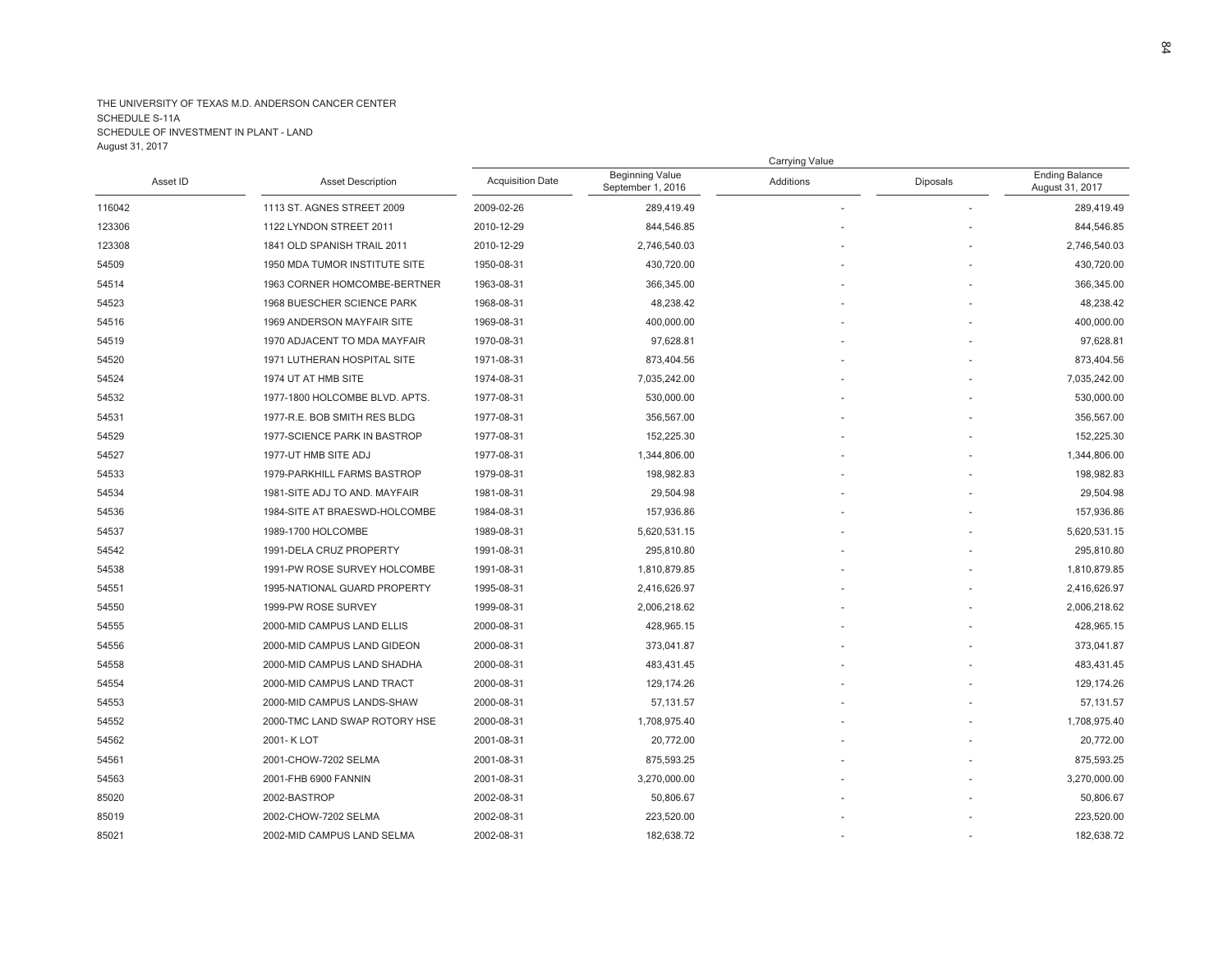|              |                                |                         |                                             | Carrying Value |          |                                          |
|--------------|--------------------------------|-------------------------|---------------------------------------------|----------------|----------|------------------------------------------|
| Asset ID     | <b>Asset Description</b>       | <b>Acquisition Date</b> | <b>Beginning Value</b><br>September 1, 2016 | Additions      | Diposals | <b>Ending Balance</b><br>August 31, 2017 |
| 85023        | 2002-PAWNEE                    | 2002-08-31              | 377,400.00                                  |                |          | 377,400.00                               |
| 85022        | 2002-SOUTH OF ACB              | 2002-08-31              | 3,201,600.00                                |                |          | 3,201,600.00                             |
| 104708       | 2006 UT AT HMB SITE            | 2006-08-31              | 71,772.93                                   |                |          | 71,772.93                                |
| 106232       | 2007-1800 HOLCOMBE BLVD. APTS  | 2007-02-27              | 575,089.41                                  |                |          | 575,089.41                               |
| 122059       | 2010-NATIONAL GUARD PROPERTY   | 2010-08-31              | 700.00                                      |                |          | 700.00                                   |
| 165198       | 2012 HMB SITE DEMOLITION       | 2012-08-28              | 10,332,540.84                               |                |          | 10,332,540.84                            |
| 000000001883 | 2013 HMB SITE DEMOLITION       | 2013-02-27              | 982,290.12                                  |                |          | 982,290.12                               |
| 000000007436 | 2013 SCIENCE PARK IN BASTROP   | 2013-08-31              | 17,181.50                                   | 9,083.00       |          | 26,264.50                                |
| 115679       | 28 ACRES ALMEDA 2009           | 2009-01-28              | 72,063.23                                   |                |          | 72,063.23                                |
| 111900       | 28 ACRES ALMEDA ABS#645 SP31.7 | 2008-01-31              | 33,796,739.47                               |                |          | 33,796,739.47                            |
| 107547       | 6425 CHIMNEY ROCK 2007         | 2007-05-31              | 5,231,349.96                                |                |          | 5,231,349.96                             |
| 116773       | 6425 CHIMNEY ROCK 2009         | 2009-06-26              | 983,780.05                                  |                |          | 983,780.05                               |
| 100300       | 7123 SELMA 2006 .35583 ACRES   | 2006-03-30              | 890,731.58                                  |                |          | 890,731.58                               |
| 102731       | 7213 CECIL STREET 2006         | 2006-05-30              | 67,631.00                                   |                |          | 67,631.00                                |
| 96912        | 7213 Cecil Street 2005         | 2005-06-30              | 154,473.00                                  |                |          | 154,473.00                               |
| 115322       | 7301 ALMEDA                    | 2008-12-04              | 3,944,393.22                                |                |          | 3,944,393.22                             |
| 123307       | 7305 FANNIN 2011               | 2010-12-29              | 1,627,040.85                                |                |          | 1,627,040.85                             |
| 107608       | 7405 - 7511 ALMEDA 2007        | 2007-06-28              | 4,349,352.38                                |                |          | 4,349,352.38                             |
| 111351       | 7405 - 7511 ALMEDA 2008        | 2007-12-28              | 63,622.75                                   |                |          | 63,622.75                                |
| 115682       | 7405-7511 ALMEDA 2009          | 2009-01-28              | 33,790.74                                   |                |          | 33,790.74                                |
| 113052       | 7605 ALMEDA 2008               | 2008-04-29              | 1,280,592.98                                |                |          | 1,280,592.98                             |
| 115680       | 7605 ALMEDA 2009               | 2009-01-28              | 22,947.40                                   |                |          | 22,947.40                                |
| 113051       | 7615-7619 ALMEDA 2008          | 2008-04-29              | 1,059,063.55                                |                |          | 1,059,063.55                             |
| 115681       | 7615-7619 ALMEDA 2009          | 2009-01-28              | 22,943.82                                   |                |          | 22,943.82                                |
| 115323       | 7701 ALMEDA                    | 2008-12-04              | 704,866.77                                  |                |          | 704,866.77                               |
| 99367        | ADDL LAND FOR BELLAIRE C 2006  | 2005-12-14              | 90,705.85                                   |                |          | 90,705.85                                |
| 98556        | ARMY - NAVY 2006               | 2005-10-31              | 19,976,654.72                               |                |          | 19,976,654.72                            |
| 124574       | ARMY - NAVY 2011               | 2011-05-25              | 4,000.00                                    |                |          | 4,000.00                                 |
| 164582       | ARMY-NAVY 2012                 | 2012-08-26              | 25,703.75                                   |                |          | 25,703.75                                |
| 000000001885 | ARMY-NAVY 2013                 | 2013-02-27              | 2,475,384.00                                |                |          | 2,475,384.00                             |
| 96393        | BELLAIRE CANCER TREATMENT 2005 | 2005-04-29              | 269,303.00                                  |                |          | 269,303.00                               |
| 164581       | BELLAIRE CANCER TREATMENT FY12 | 2012-08-26              | 5,000.00                                    |                |          | 5,000.00                                 |
| 000000000009 | Computer Dell OptiPlex 990     | 2013-01-30              | 16,582,907.31                               |                |          | 16,582,907.31                            |
| 93036        | GUHN ROAD LAND 2004            | 2004-08-25              | 1,300,000.00                                |                |          | 1,300,000.00                             |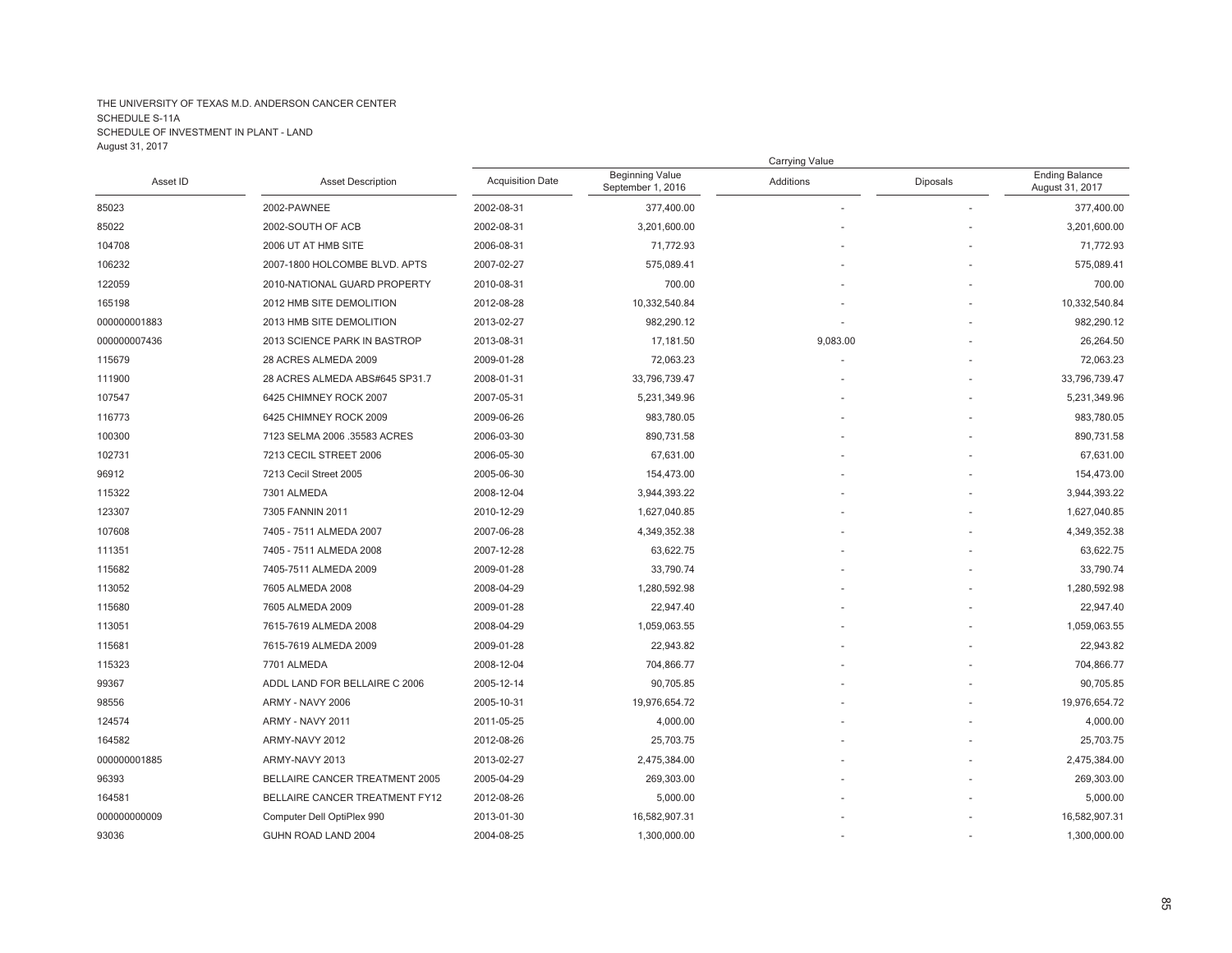|              |                                   |                         |                                             | Carrying Value |          |                                          |
|--------------|-----------------------------------|-------------------------|---------------------------------------------|----------------|----------|------------------------------------------|
| Asset ID     | <b>Asset Description</b>          | <b>Acquisition Date</b> | <b>Beginning Value</b><br>September 1, 2016 | Additions      | Diposals | <b>Ending Balance</b><br>August 31, 2017 |
| 97837        | <b>HOSPITALITY APTS LAND 2005</b> | 2005-08-29              | 1,899,367.00                                |                |          | 1,899,367.00                             |
| 113593       | <b>HOSPITALITY APTS LAND 2008</b> | 2008-07-30              | 120,971.50                                  |                |          | 120,971.50                               |
| 000000000005 | Holly Hall Land FY2013            | 2012-11-30              | 6,526,748.81                                | (4,549.16)     |          | 6,522,199.65                             |
| 95152        | MID CAMPUS - LINDA VISTA 2005     | 2005-01-31              | 1,851,636.97                                |                |          | 1,851,636.97                             |
| 95153        | MID CAMPUS - SCHULTZ L.P. 2005    | 2005-01-31              | 607,438.94                                  |                |          | 607,438.94                               |
| 108157       | MID CAMPUS LAND SELMA 2007        | 2007-08-28              | 49,154.00                                   |                |          | 49,154.00                                |
| 93034        | MID CAMPUS LAND-BROOKS 2004       | 2004-08-25              | 133,923.45                                  |                |          | 133,923.45                               |
| 88857        | MID CAMPUS LAND-GRACE 2003        | 2003-08-31              | 889,359.64                                  |                |          | 889,359.64                               |
| 102732       | MID CAMPUS LAND-GRACE 2006        | 2006-05-30              | 191,597.00                                  |                |          | 191,597.00                               |
| 93035        | MID CAMPUS LAND-HOGE 2004         | 2004-08-25              | 435,313.50                                  |                |          | 435,313.50                               |
| 102733       | MID CAMPUS LAND-HOGE 2006         | 2006-05-30              | 330,721.50                                  |                |          | 330,721.50                               |
| 93033        | MID CAMPUS LAND-WEITING 2004      | 2004-08-25              | 82,780.77                                   |                |          | 82,780.77                                |
| 104707       | MID CAMPUS-LINDA VISTA 2006       | 2006-08-31              | 239,429.00                                  |                |          | 239,429.00                               |
| 95154        | MID CAMPUS-SCHULTZ GRAND 2005     | 2005-01-31              | 582,303.98                                  |                |          | 582,303.98                               |
| 119042       | MISC TRACTS CECIL SELMA OST S.    | 2010-02-25              | 7,258,479.00                                |                |          | 7,258,479.00                             |
| 165196       | MSI DEMOLITION 2012               | 2012-08-28              | 3,377,488.02                                |                |          | 3,377,488.02                             |
| 000000000007 | Plaza Del Oro Land FY2013         | 2012-11-30              | 20,759,812.83                               | (934.84)       |          | 20,758,877.99                            |
| 128310       | S. CAMPUS RES. B III LAND 2012    | 2011-09-27              | 102,557.00                                  |                |          | 102,557.00                               |
| 54535        | SITE ADJ TO PLAZA DEL ORO         | 1981-08-31              | 967,826.00                                  |                |          | 967,826.00                               |
| 119037       | TR 49-50 7405-7511 ALMEDA 2010    | 2010-02-24              | 394,116.91                                  |                |          | 394,116.91                               |
| 124573       | TR 49-50 7405-7511 ALMEDA 2011    | 2011-05-25              | 35,889.10                                   |                |          | 35,889.10                                |
| 165191       | TR 49-50 7405-7511 ALMEDA 2012    | 2012-08-28              | 11,030.07                                   |                |          | 11,030.07                                |
| 000000007434 | TR 49-50 7405-7511 ALMEDA 2013    | 2013-08-31              | 23,528.96                                   |                |          | 23,528.96                                |
| 119696       | TR 51 28 ACRES ALMEDA 2010        | 2010-05-25              | 26,532.70                                   |                |          | 26,532.70                                |
| 164687       | TR18 DENTAL BRANCH BLDG FY2012    | 2012-08-27              | 175,333.30                                  |                |          | 175,333.30                               |
| 124582       | TR51 28 ACRES ALMEDA 2011         | 2011-05-27              | 12,663.97                                   |                |          | 12,663.97                                |
| 165192       | TR51 28 ACRES ALMEDA 2012         | 2012-08-28              | 37,019.66                                   |                |          | 37,019.66                                |
| 119040       | <b>TRACT 31 LOT6 BLK19 FY2010</b> | 2010-02-25              | 125,000.00                                  |                |          | 125,000.00                               |
| 119043       | TRACT 33 7114 SELMA ST FY2010     | 2010-02-25              | 250,000.00                                  |                |          | 250,000.00                               |
| 120095       | TRACT 50 7110 BERTNER 2010        | 2010-06-29              | 860,227.75                                  |                |          | 860,227.75                               |
| 000000007435 | TRACT 50 7110 BERTNER 2013        | 2013-08-31              | 750.00                                      |                |          | 750.00                                   |
| 119697       | TRACT 52 7605 ALMEDA 2010         | 2010-05-25              | 101,013.62                                  |                |          | 101,013.62                               |
| 124583       | TRACT 52 7605 ALMEDA 2011         | 2011-05-27              | 4,473.36                                    |                |          | 4,473.36                                 |
| 165193       | TRACT 52 7605 ALMEDA 2012         | 2012-08-28              | 4,684.89                                    |                |          | 4,684.89                                 |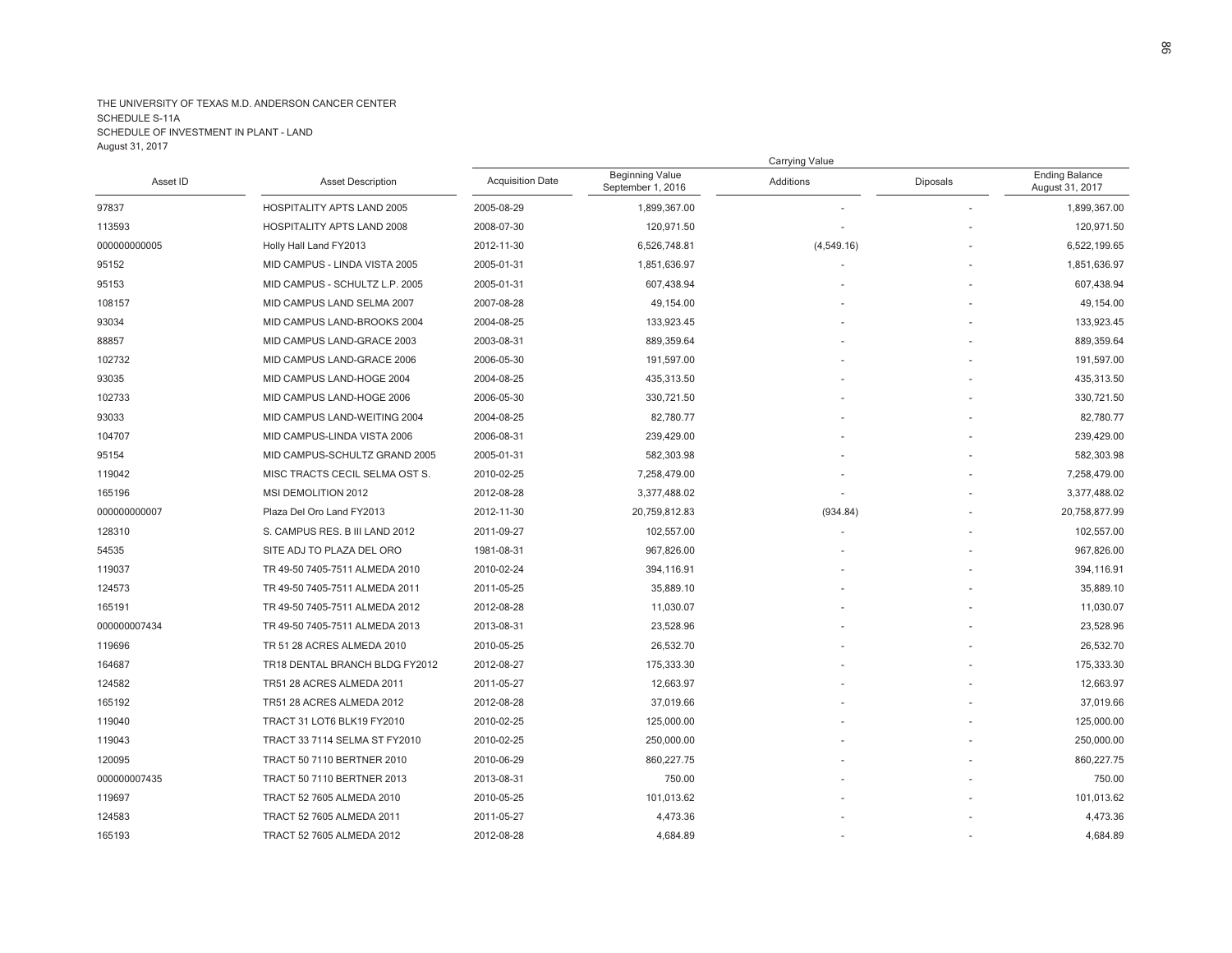|                    |                                |                         |                                             | <b>Carrying Value</b> |          |                                          |
|--------------------|--------------------------------|-------------------------|---------------------------------------------|-----------------------|----------|------------------------------------------|
| Asset ID           | <b>Asset Description</b>       | <b>Acquisition Date</b> | <b>Beginning Value</b><br>September 1, 2016 | Additions             | Diposals | <b>Ending Balance</b><br>August 31, 2017 |
| 119698             | TRACT 53 7615-7619 ALMEDA 2010 | 2010-05-25              | 101,013.60                                  |                       |          | 101,013.60                               |
| 124584             | TRACT 53 7615-7619 ALMEDA 2011 | 2011-05-27              | 4,473.33                                    |                       |          | 4,473.33                                 |
| 165194             | TRACT 53 7615-7619 ALMEDA 2012 | 2012-08-28              | 4,684.80                                    |                       |          | 4,684.80                                 |
| 118801             | TRACT 56 LOT4 BLOCK 38 FY 2010 | 2010-01-26              | 89,087.31                                   |                       |          | 89,087.31                                |
| 119041             | TRACT32 LOTS 7&8 BLK 19 FY2010 | 2010-02-25              | 250,000.00                                  |                       |          | 250,000.00                               |
| 119044             | TRACT38 1815 OLD SPANISH FY10  | 2010-02-25              | 439,824.00                                  |                       |          | 439,824.00                               |
| 130300             | TRACT57 LOT 7 BLK11 INSTIT PL  | 2012-03-29              | 444,174.42                                  |                       |          | 444,174.42                               |
| 000000007433       | TRACT57 LOT 7 BLK11 INSTIT PL  | 2013-08-31              | 5,177.18                                    |                       |          | 5.177.18                                 |
| 000000007334       | TRACT 50 7110 BERTNER 2013     | 2013-08-31              | 54,889.00                                   |                       |          | 54,889.00                                |
| 000000010670       | Central Park West - Katy Part  | 2014-02-26              | 17,262,537.50                               |                       |          | 17,262,537.50                            |
| 000000014057       | 2014 HMB SITE DEMOLITION       | 2014-07-01              | 217,002.00                                  |                       |          | 217,002.00                               |
| 000000015555       | 7405 Almeda Env Cleanup FY14   | 2014-08-31              | 41.958.07                                   |                       |          | 41,958.07                                |
| 000000015956       | Central Park West - Katy       | 2014-10-29              | 337.837.86                                  |                       |          | 337,837.86                               |
| 000000023870       | 7405 Almeda Env Cleanup FY15   | 2015-08-26              | 347.75                                      |                       |          | 347.75                                   |
| 000000023871       | Central Park West - Katy FY15  | 2015-08-26              | 45,932.85                                   |                       |          | 45,932.85                                |
| 000000023872       | Central Park West - Katy FY15  | 2015-08-26              | 226.67                                      |                       |          | 226.67                                   |
| 100000033453       | Central Park West - Katy FY16  | 2016-08-31              | 409,585.30                                  |                       |          | 409,585.30                               |
| 100000035494       | TELFAIR SITE_SUGAR LAND FY17   | 2017-04-27              |                                             | 8,623,433.02          |          | 8,623,433.02                             |
| 100000036250       | Central Park West - Katy FY17  | 2017-05-30              |                                             | 54,399.00             |          | 54,399.00                                |
| 100000036251       | ARMY-NAVY 2017                 | 2017-05-30              |                                             | 216,712.83            |          | 216,712.83                               |
| 100000036253       | MID CAMPUS LAND-GRACE 2017     | 2017-05-30              |                                             | 5,000.00              |          | 5,000.00                                 |
| 100000036254       | MID CAMPUS LAND TRACT 2017     | 2017-05-30              |                                             | 101,069.63            |          | 101.069.63                               |
| 100000036255       | PAWNEE 2017                    | 2017-05-30              |                                             | 46,979.69             |          | 46,979.69                                |
| 100000036256       | TR18 DENTAL BRANCH BLDG 2017   | 2017-05-30              |                                             | 24,402.64             |          | 24,402.64                                |
| <b>Grand Total</b> |                                |                         | \$214,627,766.88                            | \$9,075,595.81        | \$0.00   | \$223,703,362.69                         |

| Summary of Additions:           |                |
|---------------------------------|----------------|
| <b>Construction in Progress</b> | 457.888.95     |
| From Unexpended Plant Funds     | 8.617.706.86   |
| Total                           | \$9,075,595.81 |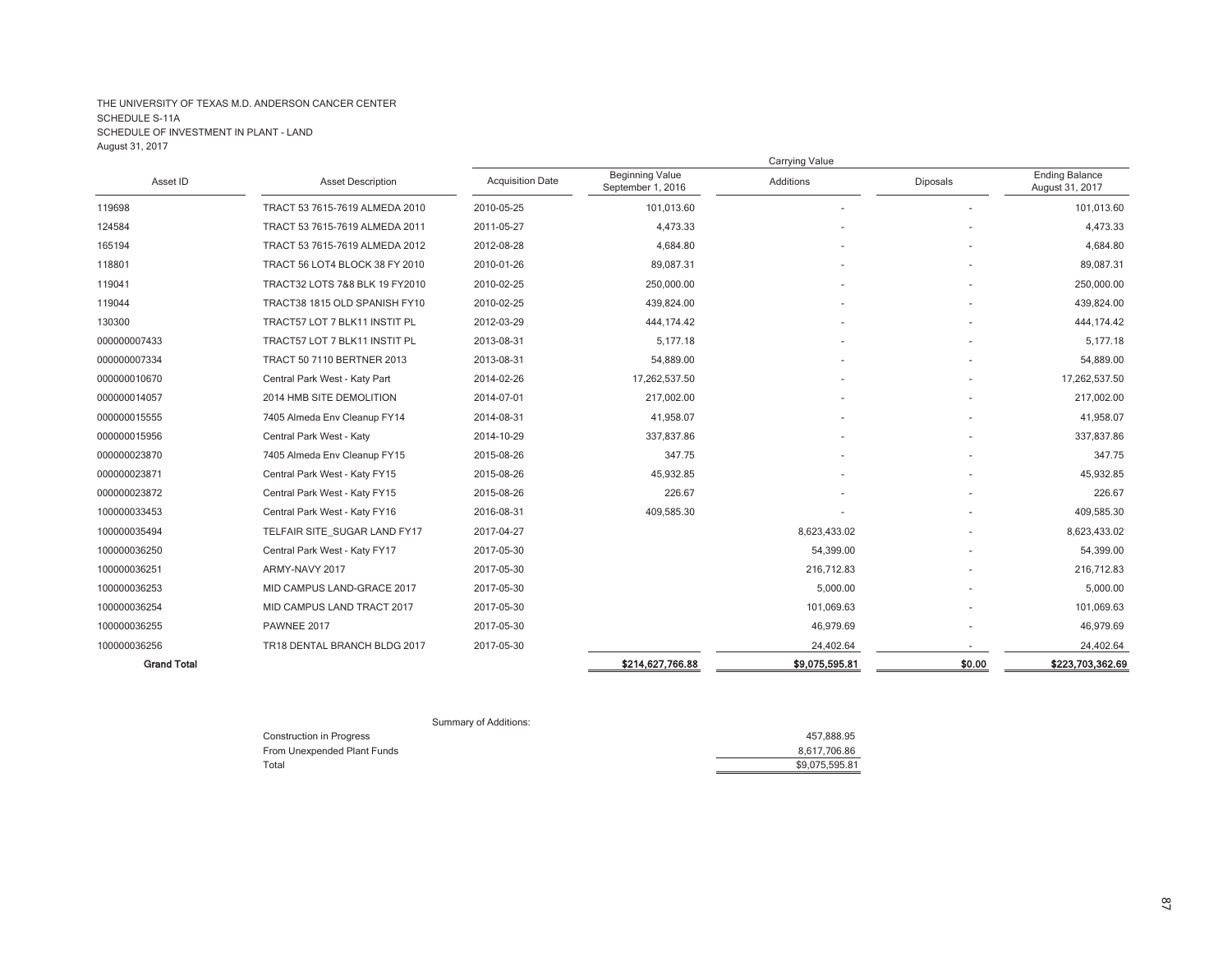### SCHEDULE S-11a THE UNIVERSITY OF TEXAS OF THE PERMIAN BASIN SCHEDULE OF CHANGES IN INVESTMENT IN PLANT - LAND For the Twelve Months Ended August 31, 2017

|                                                                         |                  |                     |                |                                          |                  | CARRYING VALUE, August 31, 2017 |                    |                                          |
|-------------------------------------------------------------------------|------------------|---------------------|----------------|------------------------------------------|------------------|---------------------------------|--------------------|------------------------------------------|
|                                                                         | Year<br>Acquired | Size<br>in<br>Acres |                | <b>NET BOOK</b><br>VALUE<br>Sep. 1, 2016 | <b>ADDITIONS</b> | <b>TRANSFERS</b>                | <b>ADJUSTMENTS</b> | <b>NET BOOK</b><br>VALUE<br>Aug. 31,2017 |
|                                                                         |                  |                     |                |                                          | $S-8$            |                                 |                    |                                          |
| Site for The University of Texas<br>of the Permian Basin                | 1971             | 588                 | $\mathbf{s}$   | 1,260,000.00                             |                  |                                 |                    | 1,260,000.00                             |
| Site for Wagner Noel<br>Performing Art Center                           | 2010             | 40                  | $\mathfrak{s}$ | 328,000.00                               |                  |                                 |                    | 328,000.00                               |
| Site for The University of Texas<br>of the Permian Basin Midland Campus | 2012             | 28                  | $\mathsf{s}$   | 232,027.00                               |                  |                                 |                    | 232,027.00                               |
| TOTAL LAND (Schedule B-11)                                              |                  |                     |                | 1,820,027.00                             | 0.00             | 0.00                            | 0.00               | 1,820,027.00                             |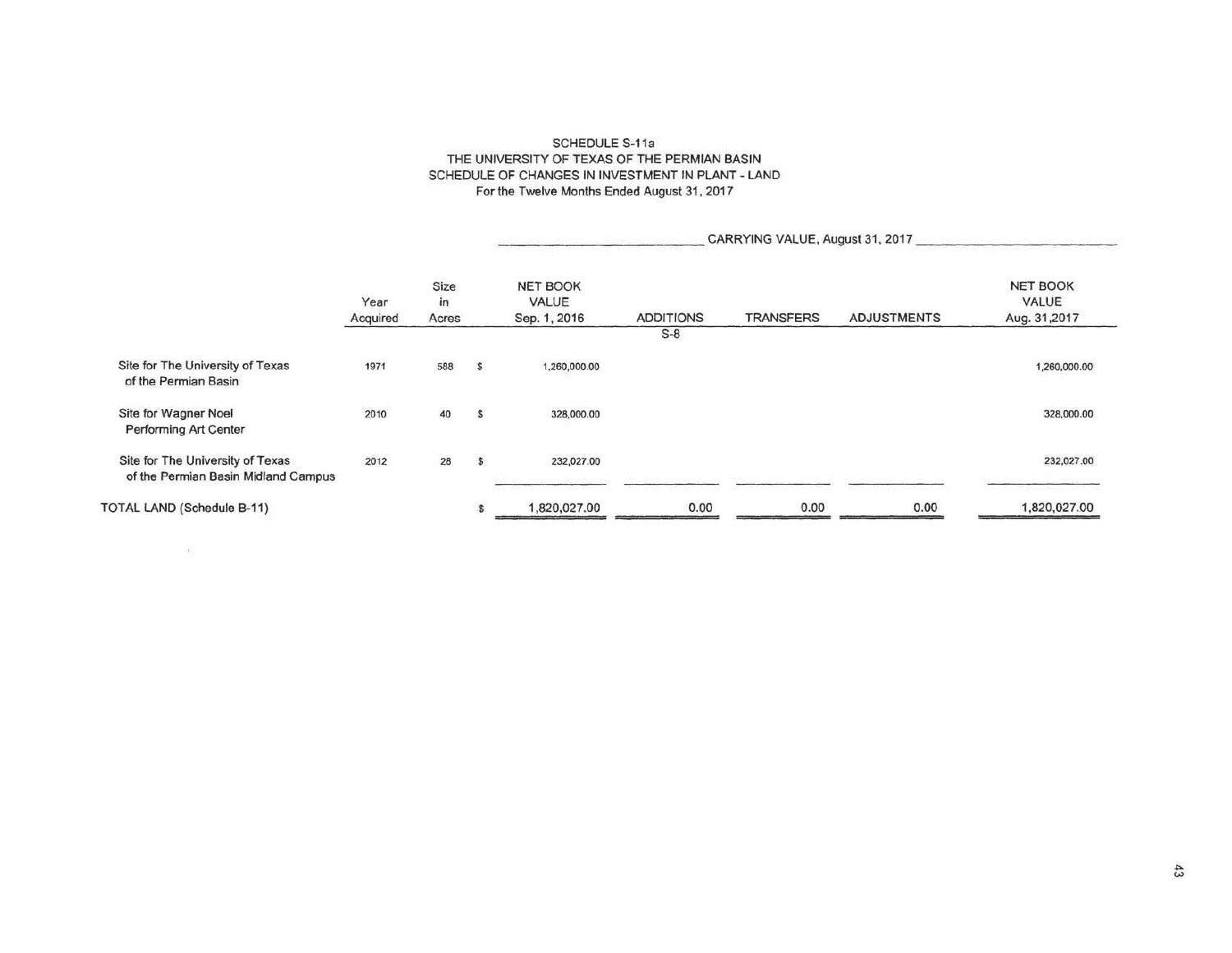#### THE UNIVERSITY OF TEXAS RIO GRANDE VALLEYSCHEDULE S-11a SCHEDULE OF CHANGES IN INVESTMENT IN PLANT - LAND For the Year Ended August 31, 2017

|                     |                                                          |          |          |              | Carrying Value |               |           |              |              |  |  |
|---------------------|----------------------------------------------------------|----------|----------|--------------|----------------|---------------|-----------|--------------|--------------|--|--|
| <b>SPA</b><br>Class |                                                          | Year     | Size     |              | Beginning      |               |           |              | Ending       |  |  |
| Codes               | Description                                              | Acquired | in Acres |              | Value          | Additions     | Disposals |              | Value        |  |  |
|                     | Land                                                     |          |          |              |                |               |           |              |              |  |  |
| 001                 |                                                          | 1952     | 186.10   | $\mathbb{S}$ | 628,090.93 \$  | S             |           | $\mathbb{S}$ | 628,090.93   |  |  |
|                     |                                                          | 1974     | 5.27     |              | 1,706.00       |               |           |              | 1,706.00     |  |  |
|                     |                                                          | 1999     | 0.72     |              | 47,000.00      |               |           |              | 47,000.00    |  |  |
|                     |                                                          | 1999     | 0.00     |              | 0.00           |               |           |              | 0.00         |  |  |
|                     |                                                          | 2000     | 5.87     |              | 389,796.00     |               |           |              | 389,796.00   |  |  |
|                     |                                                          | 2000     | 20.14    |              | 543,314.27     |               |           |              | 543,314.27   |  |  |
|                     |                                                          | 2002     | 0.79     |              | 101,325.00     |               |           |              | 101,325.00   |  |  |
|                     |                                                          | 2003     | 27.15    |              | 996,045.97     |               |           |              | 996,045.97   |  |  |
|                     |                                                          | 2004     | 4.60     |              | 788,616.80     |               |           |              | 788,616.80   |  |  |
|                     |                                                          | 2005     | 0.69     |              | 46,006.21      |               |           |              | 46,006.21    |  |  |
|                     |                                                          | 2005     | 18.96    |              | 2,000,000.00   |               |           |              | 2,000,000.00 |  |  |
|                     |                                                          | 2005     | 9.72     |              | 420,110.00     |               |           |              | 420,110.00   |  |  |
|                     |                                                          | 2006     | 16.06    |              | 2,624,587.10   |               |           |              | 2,624,587.10 |  |  |
|                     |                                                          | 2008     | 0.16     |              | 64,255.35      |               |           |              | 64,255.35    |  |  |
|                     |                                                          | 2008     | 4.50     |              | 443,924.14     |               |           |              | 443,924.14   |  |  |
|                     |                                                          | 2010     | 1.75     |              | 103,796.05     |               |           |              | 103,796.05   |  |  |
|                     | Lot 7, Jackson Park Ph I (former Valley Land & Title Co) | 2012     | 1.24     |              | 485,000.00     |               |           |              | 485,000.00   |  |  |
|                     |                                                          | 2014     | 1.75     |              | 381,150.00     |               |           |              | 381,150.00   |  |  |
|                     |                                                          | 2015     | 9.00     |              | 2,744,000.00   |               |           |              | 2,744,000.00 |  |  |
|                     |                                                          | 2015     | 7.94     |              | 3,390,954.98   |               |           |              | 3,390,954.98 |  |  |
|                     |                                                          | 2015     | 7.56     |              | 3,993,107.34   |               |           |              | 3,993,107.34 |  |  |
|                     |                                                          | 2016     | 52.98    |              | 6,714,400.44   |               |           |              | 6,714,400.44 |  |  |
|                     |                                                          | 2016     | 0.32     |              | 522,714.12     | (426, 714.12) |           |              | 96,000.00    |  |  |
|                     |                                                          | 2016     | 1.41     |              | 2,500.00       | 580,187.00    |           |              | 582,687.00   |  |  |
|                     |                                                          | 2016     | 0.49     |              | 14,600.00      | 142,576.00    |           |              | 157,176.00   |  |  |
|                     |                                                          | 2016     | 1.31     |              | 57,886.00      |               |           |              | 57,886.00    |  |  |
|                     | Land - Port Isabel 0.06 Acres                            | 2015     | 0.06     |              | 25,000.00      |               |           |              | 25,000.00    |  |  |
|                     | Land - Jackson St 0.163 Acre                             | 2015     | 0.16     |              | 43,000.00      |               |           |              | 43,000.00    |  |  |
|                     | 8.5 Acres Land Donated by Tsc(                           | 2004     | 8.50     |              | 354,890.50     |               |           |              | 354,890.50   |  |  |
|                     | 80.201 Acres of Land/Los Tomat                           | 2007     | 80.20    |              | 2,126,080.30   |               |           |              | 2,126,080.30 |  |  |
|                     | Parcel A - 10 ac                                         | 2014     | 1.47     |              | 366,986.22     |               |           |              | 366,986.22   |  |  |
|                     | Parcel A - 14 ac                                         | 2014     | 2.07     |              | 517,443.61     |               |           |              | 517,443.61   |  |  |
|                     | Parcel B - 17 ac                                         | 2014     | 2.55     |              | 638,431.03     |               |           |              | 638,431.03   |  |  |
|                     | Land - 22.98 Acres East Ave                              | 2011     | 21.55    |              | 5,395,680.14   |               |           |              | 5,395,680.14 |  |  |
|                     | Land - 4.79 Acres                                        | 2012     | 4.79     |              | 66,099.50      |               |           |              | 66,099.50    |  |  |
|                     | Land - Casa Bella                                        | 2011     | 7.06     |              | 1,747,586.00   |               |           |              | 1,747,586.00 |  |  |
|                     | Parcel C - L 1, Blk 1, SUCD                              | 2014     | 0.17     |              | 42,508.02      |               |           |              | 42,508.02    |  |  |

(Continued on Next Page)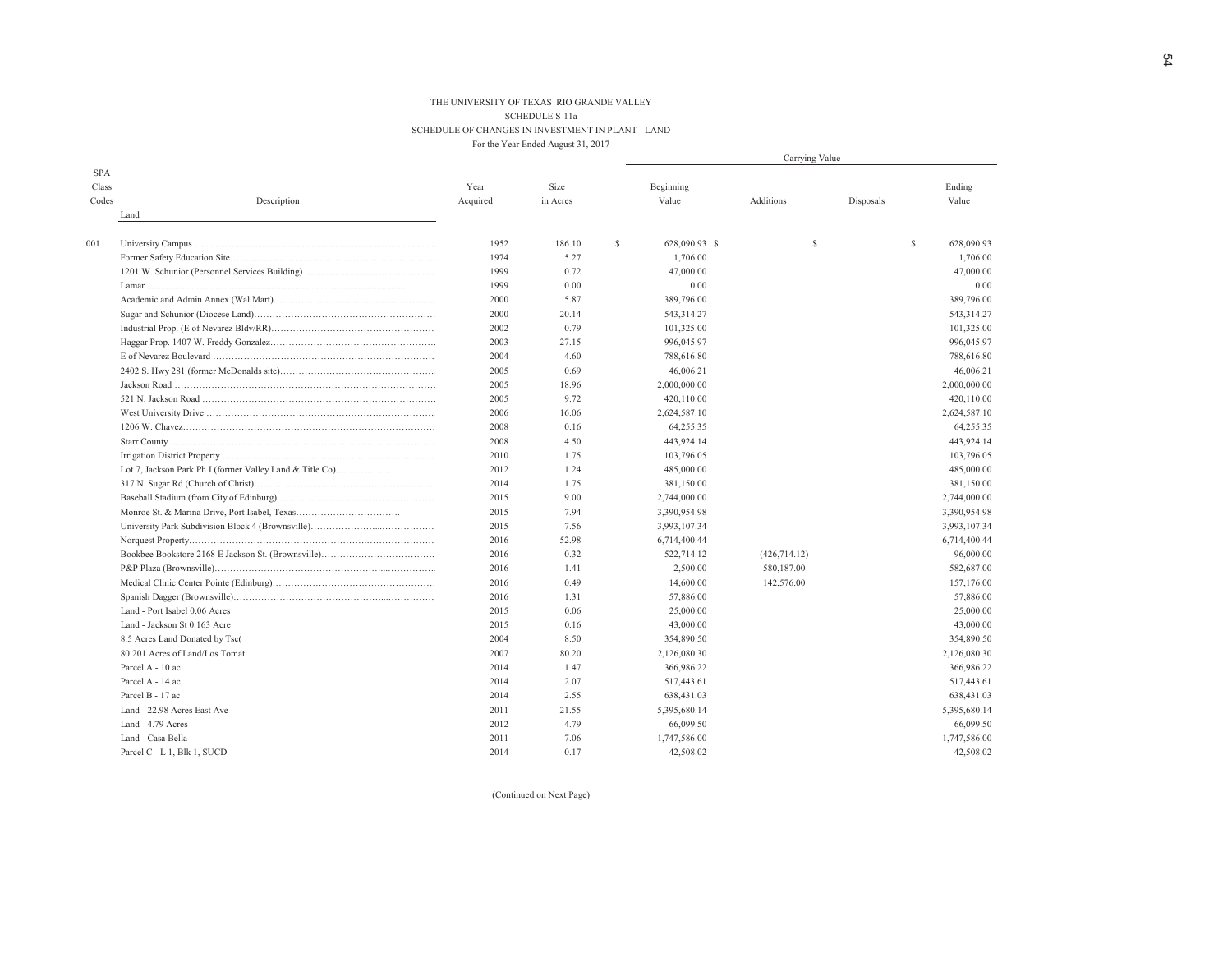#### SCHEDULE S-11a (Continued)

| <b>SPA</b>                  |                                                       |          |          |   |                 | Carrying Value |           |   |              |
|-----------------------------|-------------------------------------------------------|----------|----------|---|-----------------|----------------|-----------|---|--------------|
| <b>SPA</b>                  |                                                       |          |          |   |                 |                |           |   |              |
| Class                       |                                                       | Year     | Size     |   | Beginning       |                |           |   | Ending       |
| Codes                       | Description                                           | Acquired | in Acres |   | Value           | Additions      | Disposals |   | Value        |
| Land                        |                                                       |          |          |   |                 |                |           |   |              |
|                             | Land - Lot 1 Block 1 Veterans                         | 2012     | 4.22     | S | 1,308,047.25 \$ | $\mathbb{S}$   |           | S | 1,308,047.25 |
| Parcel D - L 3, Blk 1, SUCD |                                                       | 2014     | 0.47     |   | 117,107.67      |                |           |   | 117,107.67   |
| Parcel D - L 4, Blk 1, SUCD |                                                       | 2014     | 0.43     |   | 108,230.25      |                |           |   | 108,230.25   |
| Land - Lots 6 8 and 9       |                                                       | 2011     | 3.89     |   | 1,642,000.00    |                |           |   | 1,642,000.00 |
| Parcel E - L 1, Blk 1, UPS  |                                                       | 2014     | 0.07     |   | 17,307.49       |                |           |   | 17,307.49    |
|                             | Parcel F - L 10-11, Blk 16, Co                        | 2014     | 0.02     |   | 6,056.38        |                |           |   | 6,056.38     |
|                             | Parcel F - L 16, Blk 16, Colon                        | 2014     | 0.01     |   | 2,990.88        |                |           |   | 2,990.88     |
|                             | Parcel F - L 18-24, Blk 12, Co                        | 2014     | 0.08     |   | 20,398.73       |                |           |   | 20,398.73    |
|                             | Parcel F - L 32-34, Blk 12, Co                        | 2014     | 0.04     |   | 9,084.57        |                |           |   | 9,084.57     |
|                             | Parcel F - L 9-11, Blk 12, Col                        | 2014     | 0.04     |   | 9,084.57        |                |           |   | 9,084.57     |
|                             | Parcel F - L 1-7, Blk 16, Colo                        | 2014     | 0.09     |   | 21,197.32       |                |           |   | 21,197.32    |
|                             | Parcel F - L 5-7, Blk 12, Colo                        | 2014     | 0.04     |   | 9,084.57        |                |           |   | 9,084.57     |
|                             | Land - L1 B1 BEDC Stargate Sub                        | 2014     | 2.32     |   | 67,880.68       |                |           |   | 67,880.68    |
| Burger King Land            |                                                       | 2015     | 1.00     |   | 401,240.00      |                |           |   | 401,240.00   |
|                             | HARLINGEN RAHC LAND SECT 180                          | 2008     | 0.72     |   | 69,366.00       |                |           |   | 69,366.00    |
|                             | <b>LAMAR LAND EDINBURG</b>                            | 1999     | 11.90    |   | 187,500.00      |                |           |   | 187,500.00   |
|                             | HARLINGEN RAHC LAND SECT 179                          | 2006     | 11.27    |   | 1,080,000.00    |                |           |   | 1,080,000.00 |
| Harlingen Rahc Land         |                                                       | 2000     | 18.61    |   | 2,400,000.00    |                |           |   | 2,400,000.00 |
|                             | Parcel A - 10 ac (UT Systems Transfer)                | 2014     | 8.55     |   | 2,141,646.78    |                |           |   | 2,141,646.78 |
|                             | Parcel A - 14 ac (UT Systems Transfer)                | 2014     | 12.06    |   | 3,019,681.40    |                |           |   | 3,019,681.40 |
|                             | Parcel B - 17 ac (UT Systems Transfer)                | 2014     | 14.88    |   | 3,725,735.97    |                |           |   | 3,725,735.97 |
|                             | Parcel C - L 1, Blk 1, SUCD (UT Systems Transfer)     | 2014     | 0.99     |   | 248,066.98      |                |           |   | 248,066.98   |
|                             | Parcel D - L 3, Blk 1, SUCD (UT Systems Transfer)     | 2014     | 2.73     |   | 683,413.33      |                |           |   | 683,413.33   |
|                             | Parcel D - L 4, Blk 1, SUCD (UT Systems Transfer)     | 2014     | 2.52     |   | 631,606.75      |                |           |   | 631,606.75   |
|                             | Parcel E - L 1, Blk 1, UPS (UT Systems Transfer)      | 2014     | 0.40     |   | 101,002.51      |                |           |   | 101,002.51   |
|                             | Parcel F - L 10-11, Blk 16, Co (UT Systems Transfer)  | 2014     | 0.14     |   | 35,343.62       |                |           |   | 35,343.62    |
|                             | Parcel F - L 16, Blk 16, Colon (UT Systems Transfer)  | 2014     | 0.07     |   | 17,454.11       |                |           |   | 17,454.11    |
|                             | Parcel F - L 18-24, Blk 12, Co (UT Systems Transfer)  | 2014     | 0.48     |   | 119,042.27      |                |           |   | 119,042.27   |
|                             | Parcel F - L 32-34, Blk 12, Co (UT Systems Transfer)  | 2014     | 0.21     |   | 53,015.43       |                |           |   | 53,015.43    |
|                             | Parcel F - L 9-11, Blk 12, Col (UT Systems Transfer)  | 2014     | 0.21     |   | 53,015.43       |                |           |   | 53,015.43    |
|                             | Parcel F - L 1-7, Blk 16, Colo (UT Systems Transfer)  | 2014     | 0.49     |   | 123,702.68      |                |           |   | 123,702.68   |
|                             | Parcel F - L 5-7, Blk 12, Colo (UT Systems Transfer)  | 2014     | 0.21     |   | 53,015.43       |                |           |   | 53,015.43    |
|                             | Armory-Ringgold Road West of Univ Drive (Brownsville) | 2017     | 3.60     |   |                 | 690,566.80     |           |   | 690,566.80   |
|                             | Cueto Complex-East Madison Street (Brownsville)       | 2017     | 0.83     |   |                 | 216,000.00     |           |   | 216,000.00   |
| Crosspoint (Edinburg)       |                                                       | 2017     | 0.21     |   |                 | 246,327.00     |           |   | 246,327.00   |
|                             | University Park Lot 3, Block 3 (Brownsville)          | 2017     | 3.06     |   |                 | 1,166,795.40   |           |   | 1,166,795.40 |
|                             |                                                       |          |          |   |                 |                |           |   |              |
| HUGHES SUBDIVISION-         |                                                       |          |          |   |                 |                |           |   |              |
|                             |                                                       | 1999     | 0.16     |   | 31,463.61       |                |           |   | 31,463.61    |
|                             |                                                       | 1999     | 0.16     |   | 9,100.00        |                |           |   | 9,100.00     |
|                             |                                                       | 1999     | 0.16     |   | 13,984.00       |                |           |   | 13,984.00    |
|                             |                                                       | 1999     | 0.16     |   | 9,400.00        |                |           |   | 9,400.00     |
|                             |                                                       | 1999     | 0.16     |   | 29,996.55       |                |           |   | 29,996.55    |
|                             |                                                       | 1999     | 0.16     |   | 56,866.36       |                |           |   | 56,866.36    |

(Continued on Next Page)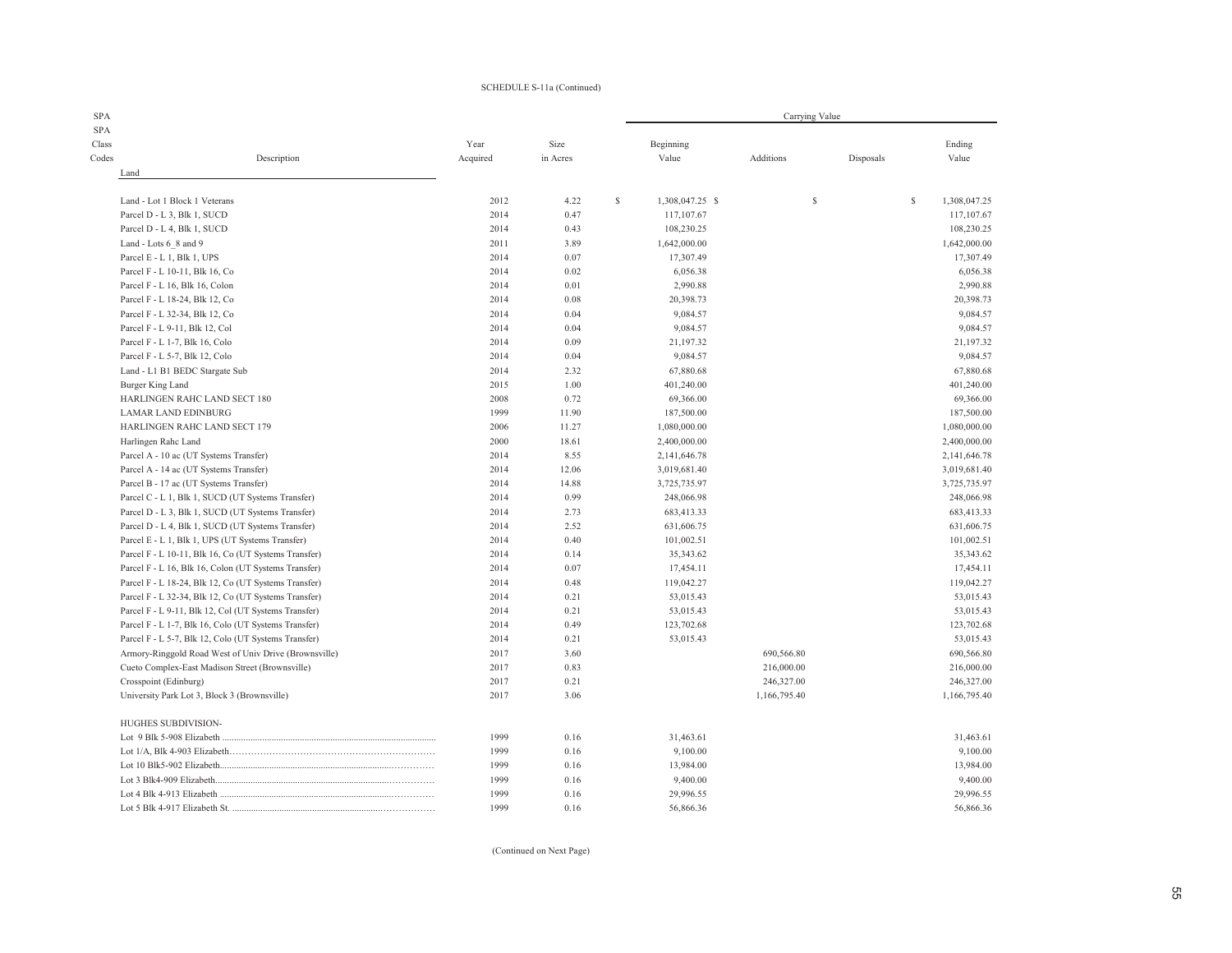#### SCHEDULE S-11a (Continued)

| <b>SPA</b>                  |             |          |          | Carrying Value     |           |   |           |   |           |  |  |
|-----------------------------|-------------|----------|----------|--------------------|-----------|---|-----------|---|-----------|--|--|
| <b>SPA</b>                  |             |          |          |                    |           |   |           |   |           |  |  |
| Class                       |             | Year     | Size     | Beginning          |           |   |           |   | Ending    |  |  |
| Codes<br>Land               | Description | Acquired | in Acres | Value              | Additions |   | Disposals |   | Value     |  |  |
|                             |             |          |          |                    |           |   |           |   |           |  |  |
|                             |             | 1999     | 0.16     | \$<br>29,856.21 \$ |           | S |           | S | 29,856.21 |  |  |
|                             |             | 1999     | 0.16     | 38,857.51          |           |   |           |   | 38,857.51 |  |  |
|                             |             | 2000     | 0.16     | 10,000.00          |           |   |           |   | 10,000.00 |  |  |
|                             |             | 2001     | 0.24     | 12,585.00          |           |   |           |   | 12,585.00 |  |  |
|                             |             | 2001     | 0.32     | 15,470.00          |           |   |           |   | 15,470.00 |  |  |
|                             |             | 2002     | 0.16     | 12,585.00          |           |   |           |   | 12,585.00 |  |  |
|                             |             | 2003     | 0.16     | 9,800.00           |           |   |           |   | 9,800.00  |  |  |
|                             |             | 2003     | 0.22     | 9,800.00           |           |   |           |   | 9,800.00  |  |  |
|                             |             | 2004     | 0.24     | 13,230.00          |           |   |           |   | 13,230.00 |  |  |
|                             |             | 2004     | 0.32     | 15,164.10          |           |   |           |   | 15,164.10 |  |  |
|                             |             | 2005     | 0.16     | 9,940.00           |           |   |           |   | 9,940.00  |  |  |
|                             |             | 2005     | 0.16     | 23,099.06          |           |   |           |   | 23,099.06 |  |  |
|                             |             | 2006     | 0.16     | 14,984.00          |           |   |           |   | 14,984.00 |  |  |
|                             |             | 2007     | 0.16     | 21,000.00          |           |   |           |   | 21,000.00 |  |  |
|                             |             | 2008     | 0.16     | 41,313.80          |           |   |           |   | 41,313.80 |  |  |
|                             |             | 2008     | 0.16     | 52,565.08          |           |   |           |   | 52,565.08 |  |  |
|                             |             | 2010     | 0.16     | 52,078.84          |           |   |           |   | 52,078.84 |  |  |
|                             |             | 2013     | 0.34     | 38,000.00          |           |   |           |   | 38,000.00 |  |  |
| <b>KRUEGER SUBDIVISION-</b> |             |          |          |                    |           |   |           |   |           |  |  |
|                             |             | 1999     | 1.90     | 10,920.00          |           |   |           |   | 10,920.00 |  |  |
|                             |             | 1999     | 0.16     | 10,100.00          |           |   |           |   | 10,100.00 |  |  |
|                             |             | 1999     | 0.16     | 9,100.00           |           |   |           |   | 9,100.00  |  |  |
|                             |             | 1999     | 0.16     | 39,117.04          |           |   |           |   | 39,117.04 |  |  |
|                             |             |          |          |                    |           |   |           |   |           |  |  |
| 001                         |             | 1999     | 0.16     | 34,059.48          |           |   |           |   | 34,059.48 |  |  |
|                             |             | 1999     | 0.16     | 9,100.00           |           |   |           |   | 9,100.00  |  |  |
|                             |             | 1999     | 0.16     | 14,637.33          |           |   |           |   | 14,637.33 |  |  |
|                             |             | 1999     | 0.16     | 11,220.00          |           |   |           |   | 11,220.00 |  |  |
|                             |             | 2000     | 0.16     | 29,484.12          |           |   |           |   | 29,484.12 |  |  |
|                             |             | 2000     | 0.16     | 9,425.00           |           |   |           |   | 9,425.00  |  |  |
|                             |             | 2000     | 0.16     | 33,467.69          |           |   |           |   | 33,467.69 |  |  |
|                             |             | 2000     | 0.16     | 24,148.69          |           |   |           |   | 24,148.69 |  |  |
|                             |             | 2000     | 0.16     | 9,825.00           |           |   |           |   | 9,825.00  |  |  |
|                             |             | 2000     | 0.16     | 13,341.08          |           |   |           |   | 13,341.08 |  |  |
|                             |             | 2000     | 0.16     | 9,400.00           |           |   |           |   | 9,400.00  |  |  |
|                             |             | 2000     | 0.16     | 9,100.00           |           |   |           |   | 9,100.00  |  |  |
|                             |             | 2000     | 0.16     | 14,937.33          |           |   |           |   | 14,937.33 |  |  |

(Continued on Next Page)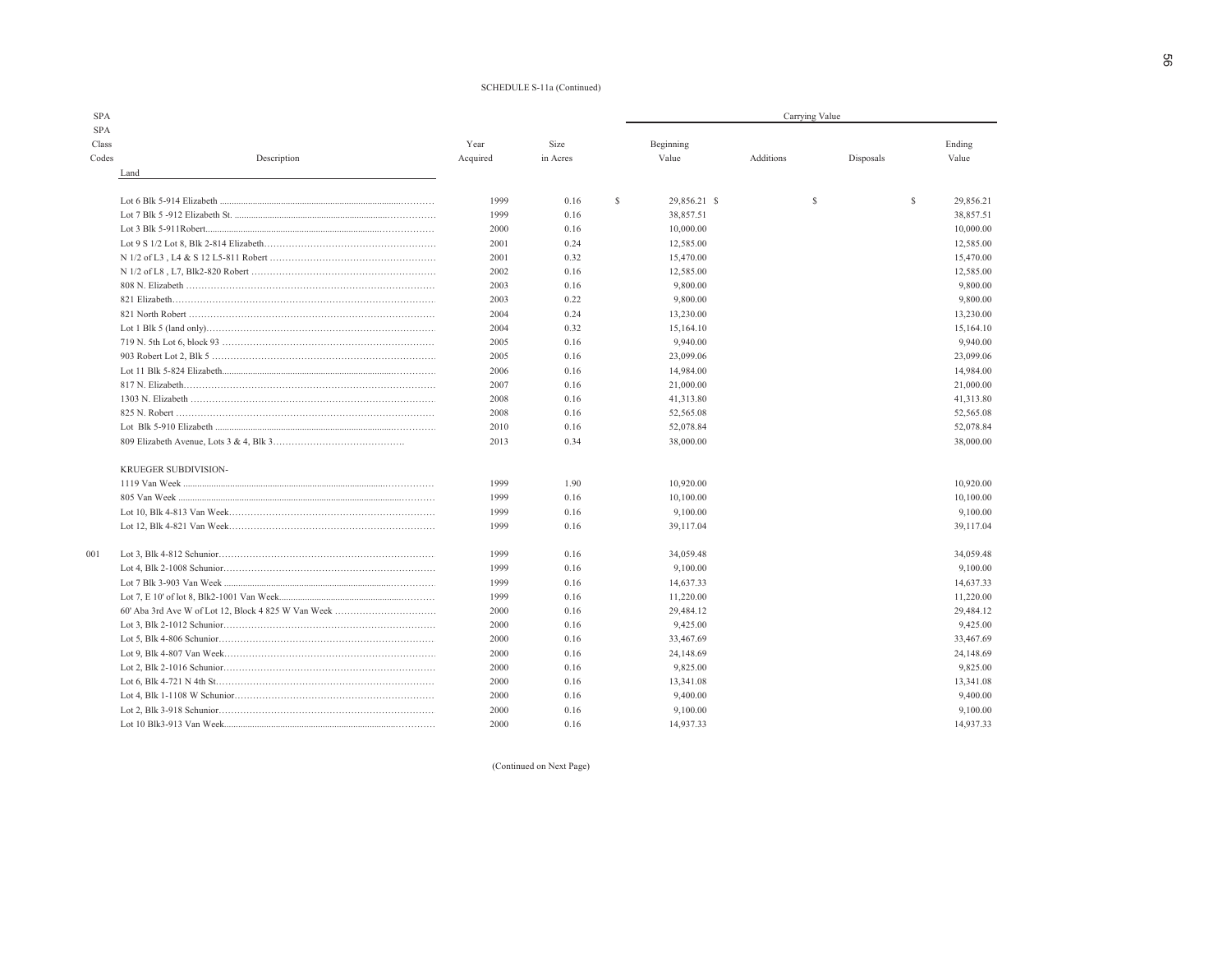#### SCHEDULE S-11a (Continued)

|                                   |          |          |              |                  | Carrying Value  |             |                           |
|-----------------------------------|----------|----------|--------------|------------------|-----------------|-------------|---------------------------|
| Class                             | Year     | Size     |              | Beginning        |                 |             | Ending                    |
| Codes<br>Description              | Acquired | in Acres |              | Value            | Additions       | Disposals   | Value                     |
| Land                              |          |          |              |                  |                 |             |                           |
|                                   |          |          |              |                  |                 |             |                           |
|                                   | 2000     | 0.16     | $\mathbb{S}$ | $10,300,00$ \$   | <b>S</b>        |             | $\mathbb{S}$<br>10,300.00 |
|                                   | 2001     | 0.19     |              | 10,920.00        |                 |             | 10,920.00                 |
|                                   | 2001     | 0.16     |              | 13,104.00        |                 |             | 13,104.00                 |
|                                   | 2001     | 0.30     |              | 9,230.00         |                 |             | 9,230.00                  |
|                                   | 2002     | 0.16     |              | 9,100.00         |                 |             | 9,100.00                  |
|                                   | 2002     | 0.16     |              | 5,505.00         |                 |             | 5,505.00                  |
|                                   | 2002     | 0.16     |              | 9,530.00         |                 |             | 9,530.00                  |
|                                   | 2003     | 0.16     |              | 9,800.00         |                 |             | 9,800.00                  |
|                                   | 2003     | 0.26     |              | 13,992.00        |                 |             | 13,992.00                 |
|                                   | 2003     | 0.26     |              | 11,760.00        |                 |             | 11,760.00                 |
|                                   | 2003     | 0.22     |              | 9,800.00         |                 |             | 9,800.00                  |
|                                   | 2004     | 0.16     |              | 9,800.00         |                 |             | 9,800.00                  |
|                                   | 2004     | 0.16     |              | 9,940.00         |                 |             | 9,940.00                  |
|                                   | 2004     | 0.32     |              | 17,892.00        |                 |             | 17,892.00                 |
|                                   | 2005     | 0.16     |              | 9,800.00         |                 |             | 9,800.00                  |
|                                   | 2005     | 0.16     |              | 22,078.00        |                 |             | 22,078.00                 |
|                                   | 2005     | 0.29     |              | 27,677.06        |                 |             | 27,677.06                 |
|                                   | 2006     | 0.16     |              | 18,557.34        |                 |             | 18,557.34                 |
|                                   | 2006     | 0.16     |              | 13,020.00        |                 |             | 13,020.00                 |
|                                   | 2006     | 0.16     |              | 19,397.75        |                 |             | 19,397.75                 |
|                                   | 2006     | 0.16     |              | 25,058.00        |                 |             | 25,058.00                 |
|                                   | 2007     | 0.26     |              | 25,487.75        |                 |             | 25,487.75                 |
|                                   | 2008     | 0.20     |              | 63,195.24        |                 |             | 63,195.24                 |
|                                   | 2008     | 0.16     |              | 59,980.22        |                 |             | 59,980.22                 |
|                                   | 2008     | 0.17     |              | 80,916.49        |                 |             | 80,916.49                 |
|                                   | 2009     | 0.16     |              | 64,997.71        |                 |             | 64,997.71                 |
|                                   | 2009     | 0.36     |              | 70,184.80        |                 |             | 70,184.80                 |
|                                   | 2009     | 0.16     |              | 62,666.40        |                 |             | 62,666.40                 |
|                                   | 2010     | 0.16     |              | 59,646.60        |                 |             | 59,646.60                 |
|                                   | 2010     | 0.20     |              | 83,350.84        |                 |             | 83,350.84                 |
|                                   | 2011     | 0.29     |              | 97,059.75        |                 |             | 97,059.75                 |
|                                   | 2014     | 0.16     |              | 20,000.00        |                 |             | 20,000.00                 |
| <b>APPRAISALS</b>                 |          |          |              |                  |                 |             |                           |
|                                   | 1999     |          |              | 300.00           |                 |             | 300.00                    |
|                                   | 2002     |          |              | 300.00           |                 |             | 300.00                    |
|                                   |          | 637.29   | S            | 59,147,779.90 \$ | 2,615,738.08 \$ | $0.00\,$ \$ | 61,763,517.98             |
| Analysis of Additions/Deductions: |          |          |              |                  |                 |             |                           |
|                                   |          |          |              | £.               | 2,615,738.08    |             |                           |
| <b>TOTALS</b>                     |          |          |              | <b>S</b>         | 2,615,738.08    |             |                           |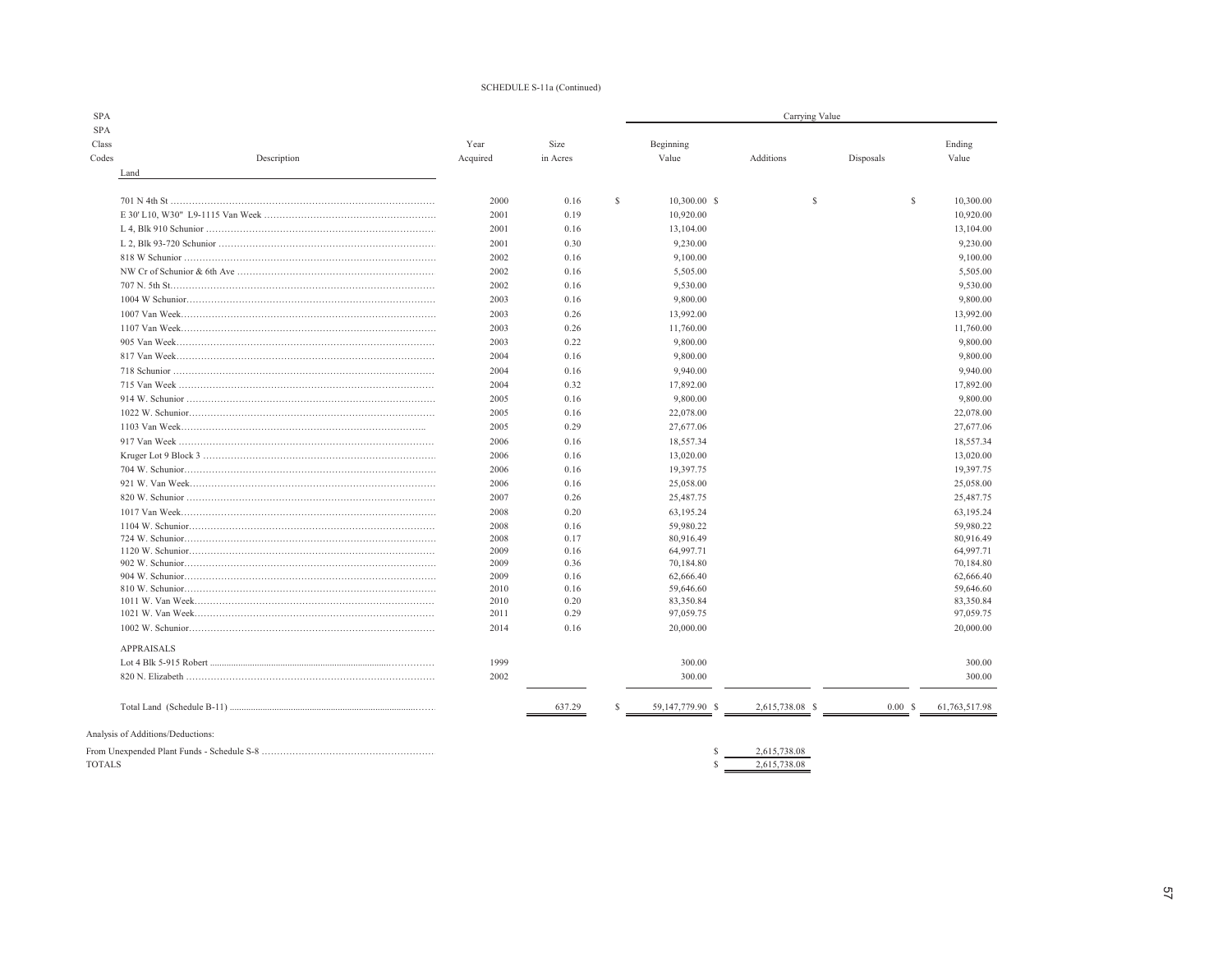#### THE UNIVERSITY OF TEXAS AT SAN ANTONIO SCHEDULE S-11A STATEMENT OF CHANGES IN INVESTMENT IN PLANT - LAND FOR THE PERIOD ENDED AUGUST 31, 2017

|                                  | Year     | Size<br>in |    | <b>CARRYING</b><br>VALUE |                          |   |                          |              |                  |
|----------------------------------|----------|------------|----|--------------------------|--------------------------|---|--------------------------|--------------|------------------|
|                                  | Acquired | Acres      |    | Sept. 1, 2016            | <b>ADDITIONS</b>         |   | <b>DISPOSALS</b>         |              | Total            |
| LAND                             |          |            |    |                          |                          |   |                          |              |                  |
| Original Campus                  | 1971     | 597,718    | S  | 597,718.00               | \$                       | S |                          | $\mathbb{S}$ | 597,718.00       |
| Hemisfair Property               | 1981     | 6.003      |    | 90,000.00                | ٠                        |   | $\hat{\phantom{a}}$      |              | 90,000.00        |
| The Institute of Texan Cultures- | 1969     | 7,183      |    | 180, 305, 12             | $\overline{\phantom{a}}$ |   | $\overline{\phantom{a}}$ |              | 180,305.12       |
| Addition                         | 1976     | 1.503      |    | 38,309.52                | $\bullet$                |   | $\bullet$                |              | 38,309.52        |
| Downtown Campus                  | 1994     | 1.679      |    | 643,870.00               | $\overline{\pi}$         |   | $\overline{\phantom{a}}$ |              | 643,870.00       |
|                                  | 1994     | 9.180      |    | 664,508.07               |                          |   | $\bullet$                |              | 664,508.07       |
| Cattleman's Square Property      | 2005     | 2.007      |    | 1,724,645.72             | $\ddot{}$                |   | ÷,                       |              | 1,724,645.72     |
| <b>BTC Property</b>              | 2005     | 5.297      |    | 442,261.28               |                          |   | ÷                        |              | 442,261.28       |
| <b>Ayre's Property</b>           | 2007     | 125,100    |    | 19,966,150.65            |                          |   |                          |              | 19,966,150.65    |
| TOTAL LAND (Schedule B-11)       |          | 755.67     | \$ | 24, 347, 768. 36         | \$                       |   |                          |              | 24, 347, 768. 36 |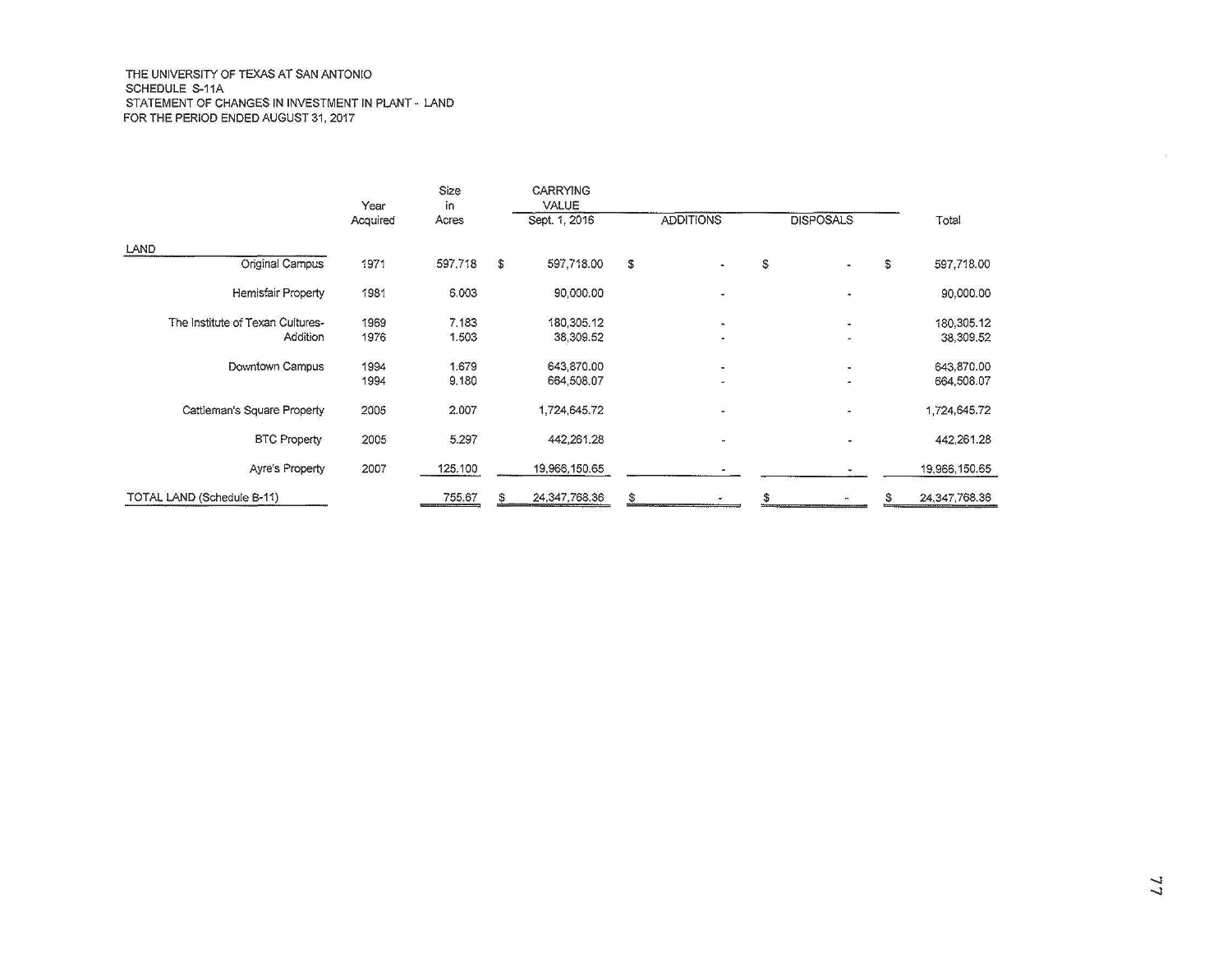#### SCHEDULE S-11A THE UNIVERSITY OF TEXAS SYSTEM ADMINISTRATION SCHEDULE OF CHANGES IN INVESTMENT IN PLANT - LAND For the Year Ended August 31, 2017

|                                                                                | Year<br>Acquired | Size<br>in<br>Acres | <b>NET BOOK</b><br>VALUE<br>Sep. 1, 2016 | <b>ADDITIONS</b> | <b>DISPOSALS</b> | <b>NET BOOK</b><br>VALUE<br>Aug. 31,2017 | From<br>Permanent<br>University<br>Fund<br>Bonds/Notes | From<br>Available<br>University<br>Fund | From<br>Federal<br>Grants | From<br>Private<br>Gifts | From<br>Other<br>Sources |
|--------------------------------------------------------------------------------|------------------|---------------------|------------------------------------------|------------------|------------------|------------------------------------------|--------------------------------------------------------|-----------------------------------------|---------------------------|--------------------------|--------------------------|
|                                                                                |                  |                     |                                          |                  |                  |                                          |                                                        |                                         |                           |                          |                          |
| Residence Site (Bauer House) -<br>1909 Hill Oaks Court,                        |                  |                     |                                          |                  |                  |                                          |                                                        |                                         |                           |                          |                          |
| Austin, Texas                                                                  | 1968             | 2.900               | 107,710.00                               |                  |                  | 107.710.00                               |                                                        |                                         |                           | 107.710.00               |                          |
| Site for ASH Building - Lots 7 and 8,                                          |                  |                     |                                          |                  |                  |                                          |                                                        |                                         |                           |                          |                          |
| Block 71, Austin, Texas                                                        | 1971,81          | 0.291               | 320,941.66                               |                  |                  | 320,941.66                               |                                                        | 320,941.66                              |                           |                          |                          |
| Site for ASH Building - Lot 9 and Portion                                      |                  |                     |                                          |                  |                  |                                          |                                                        |                                         |                           |                          |                          |
| of Lot 10, Block 71,<br>Austin, Texas                                          | 1971             | 0.144               | 206,021.00                               |                  |                  | 206,021.00                               |                                                        | 206,021.00                              |                           |                          |                          |
| Site for ASH Garage Site - Lots 10-12,                                         |                  |                     |                                          |                  |                  |                                          |                                                        |                                         |                           |                          |                          |
| Block 71, Austin, Texas                                                        | 1986             | 0.375               | 396,800.00                               |                  |                  | 396,800.00                               | 396,800.00                                             |                                         |                           |                          |                          |
| Site for Claudia Taylor Johnson                                                |                  |                     |                                          |                  |                  |                                          |                                                        |                                         |                           |                          |                          |
| Park Complex (Old United States                                                |                  |                     |                                          |                  |                  |                                          |                                                        |                                         |                           |                          |                          |
| Post Office Facilities Site -                                                  |                  |                     |                                          |                  |                  |                                          |                                                        |                                         |                           |                          |                          |
| 100 and 200 Blocks, West 6th                                                   | 1968             | 0.811               |                                          |                  |                  | 458,194.00                               |                                                        |                                         | 458.194.00                |                          |                          |
| Street, Austin, Texas)<br>System Administration Building-Old                   |                  |                     | 458,194.00                               |                  |                  |                                          |                                                        |                                         |                           |                          |                          |
| Lavaca (Gracy Title Building) -                                                |                  |                     |                                          |                  |                  |                                          |                                                        |                                         |                           |                          |                          |
| 220 W. 7th Street                                                              |                  |                     |                                          |                  |                  |                                          |                                                        |                                         |                           |                          |                          |
| Austin, Texas                                                                  | 2001             | 0.272               | 471,067.44                               |                  |                  | 471,067.44                               |                                                        |                                         |                           |                          | 471,067.44               |
| System Administration Building-Old                                             |                  |                     |                                          |                  |                  |                                          |                                                        |                                         |                           |                          |                          |
| Colorado Part of Lot 3, all of Lots 4, 5,                                      |                  |                     |                                          |                  |                  |                                          |                                                        |                                         |                           |                          |                          |
| and 6. Block 82<br>Austin, Texas                                               | 1991             | 0.542               | 331.232.00                               |                  |                  | 331.232.00                               |                                                        |                                         |                           |                          | 331.232.00               |
| Site for Dengar Building -                                                     |                  |                     |                                          |                  |                  |                                          |                                                        |                                         |                           |                          |                          |
| (University Lands Office) -                                                    |                  |                     |                                          |                  |                  |                                          |                                                        |                                         |                           |                          |                          |
| 731 W. Wadley Ave, Bldg L                                                      |                  |                     |                                          |                  |                  |                                          |                                                        |                                         |                           |                          |                          |
| Midland, Texas                                                                 | 2006             | 1.050               | 150,000.00                               |                  |                  | 150,000.00                               |                                                        |                                         |                           |                          | 150,000.00               |
| Site for Data Warehouse (UTA) -                                                |                  |                     |                                          |                  |                  |                                          |                                                        |                                         |                           |                          |                          |
| 200 East Loop 820                                                              | 2006             | 2.500               | 653,400.00                               |                  |                  | 653,400.00                               | 653,400.00                                             |                                         |                           |                          |                          |
| Arlington, Texas                                                               |                  |                     |                                          |                  |                  |                                          |                                                        |                                         |                           |                          |                          |
| NWC of Buffalo Speedway and Willowbend                                         | 2016             | 100.270             | 73,055,140.75                            |                  |                  | 73,055,140.75                            | 73,055,140.75                                          |                                         |                           |                          |                          |
| 100.27 acres<br>Sec of Buffalo Speedway and Grand Fountain:                    | 2016             | 127.860             | 114,420,095.00                           |                  |                  | 114,420,095.00                           | 114,420,095.00                                         |                                         |                           |                          |                          |
| Tracts A1, B, C, C1 and E                                                      |                  |                     |                                          |                  |                  |                                          |                                                        |                                         |                           |                          |                          |
| <b>Buffalo Lakes Tract D</b>                                                   |                  |                     |                                          |                  |                  |                                          |                                                        |                                         |                           |                          |                          |
| 48.84 acres                                                                    | 2017             | 48.840              |                                          | 22,774,948.50    |                  | 22,774,948.50                            | 22,774,948.50                                          |                                         |                           |                          |                          |
| Buffalo Lakes Tract, 7A                                                        |                  |                     |                                          |                  |                  |                                          |                                                        |                                         |                           |                          |                          |
| 0.9993 acres                                                                   | 2017             | 0.999               |                                          | 230,592.55       |                  | 230,592.55                               | 230,592.55                                             |                                         |                           |                          |                          |
| Buffalo Lakes Lot 14, Block 2 & Lot 16<br><b>Block 3 Armstrong Subdivision</b> | 2017             | 5.000               |                                          | 440,546.60       |                  | 440,546.60                               | 440,546.60                                             |                                         |                           |                          |                          |
| <b>Buffalo Lakes Remediation</b>                                               |                  |                     |                                          |                  |                  |                                          |                                                        |                                         |                           |                          |                          |
| All acres                                                                      | 2017             |                     |                                          | 186,876.15       |                  | 186,876.15                               |                                                        | 186,876.15                              |                           |                          |                          |
|                                                                                |                  |                     |                                          |                  |                  |                                          |                                                        |                                         |                           |                          |                          |
| TOTAL LAND (Schedule B-11)                                                     |                  |                     | \$190,570,601.85                         | 23,632,963.80    | 0.00             | \$214,203,565.65                         | 211,971,523.40                                         | 713,838.81                              | 458,194.00                | 107,710.00               | 952,299.44               |

Current year Additions made up as follows: Purchases in Education and General Funds on C-2 Purchases in Unexpended Plant as reported on S-8 **Total Additions** 

186,876.15  $\frac{23,446,087.65}{$23,632,963.80}$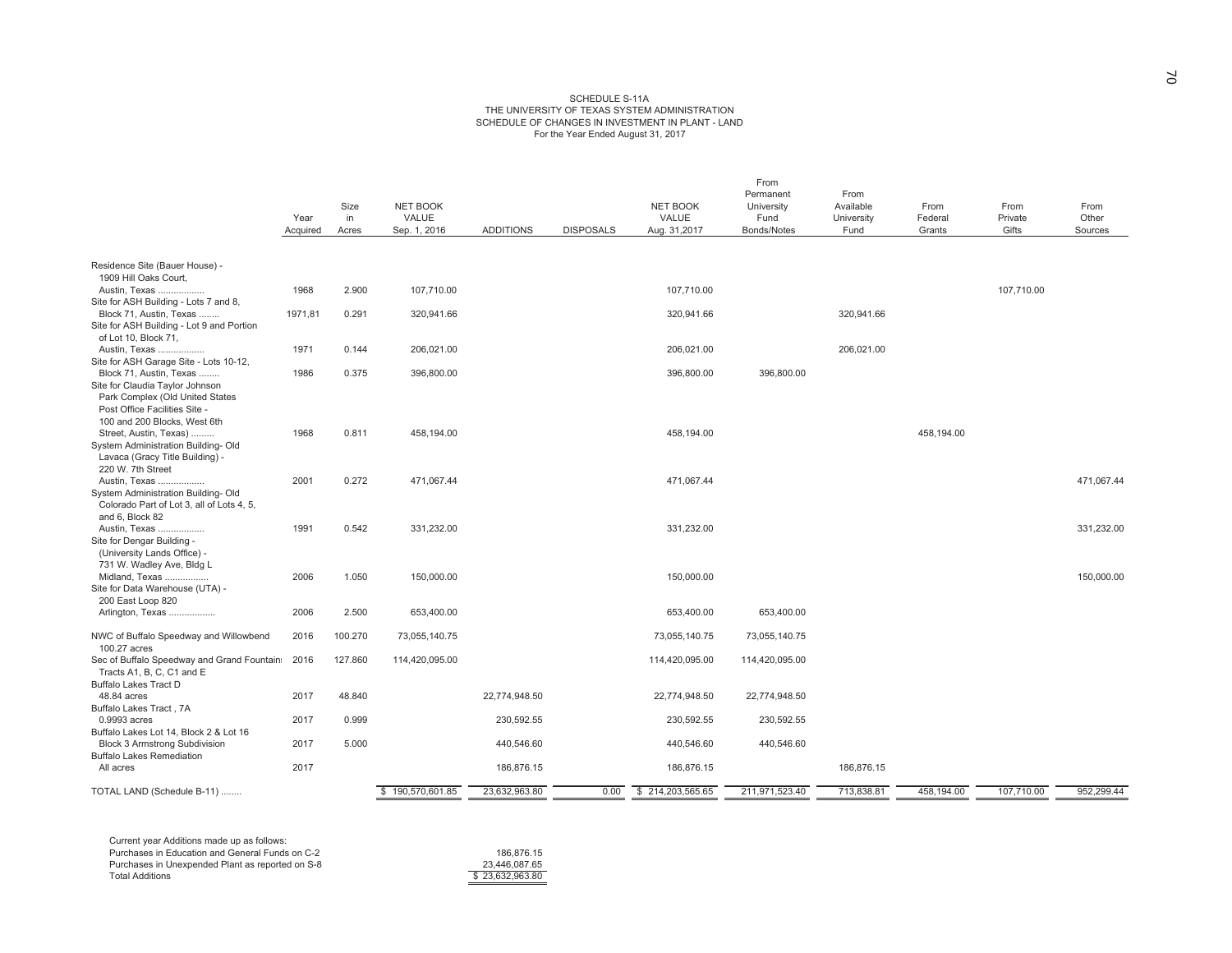# THE UNIVERSITY OF TEXAS HEALTH SCIENCE CENTER AT SAN ANTONIO **SCHEDULE S - 11A 6 SCHEDULE OF CHANGES IN INVESTMENT IN PLANT - LAND FOR THE YEAR ENDED AUGUST 31, 2017**

Total

|                             | <b>CARRYING VALUE</b> |  |                   |  |                    |  |               |  |  |  |
|-----------------------------|-----------------------|--|-------------------|--|--------------------|--|---------------|--|--|--|
|                             |                       |  | <b>BEGINNING</b>  |  |                    |  |               |  |  |  |
|                             | SIZE IN               |  | <b>VALUE</b>      |  |                    |  | <b>ENDING</b> |  |  |  |
| EDUCATIONAL PLANT           | <b>ACRES</b>          |  | SEPTEMBER 1, 2016 |  | <b>ADDITIONS</b>   |  | <b>VALUE</b>  |  |  |  |
|                             | 98.221 \$             |  | 383.064.91 \$     |  |                    |  | 383.064.91    |  |  |  |
|                             | 1.149                 |  | 112,600.00        |  |                    |  | 112,600.00    |  |  |  |
|                             | 28.410                |  | 7,425,238.00      |  |                    |  | 7,425,238.00  |  |  |  |
|                             | 50.000                |  | 1,250,000.00      |  |                    |  | 1,250,000.00  |  |  |  |
|                             | 21.591                |  | 5,643,023.76      |  |                    |  | 5,643,023.76  |  |  |  |
|                             | 11.994                |  | 2,649,465.50      |  |                    |  | 2,649,465.50  |  |  |  |
|                             | 52.710                |  | 1,317,750.00      |  |                    |  | 1,317,750.00  |  |  |  |
|                             | 57.881                |  | 1,447,025.00      |  |                    |  | 1,447,025.00  |  |  |  |
|                             | 13.160                |  | 4,650,000.00      |  |                    |  | 4,650,000.00  |  |  |  |
|                             | 20.650                |  | 725.000.00        |  |                    |  | 725.000.00    |  |  |  |
|                             | 3.831                 |  | 1,239,713.00      |  |                    |  | 1,239,713.00  |  |  |  |
|                             | 1.917                 |  | 694,665.58        |  |                    |  | 694,665.58    |  |  |  |
|                             | 2.996                 |  | 2,678,340.06      |  |                    |  | 2,678,340.06  |  |  |  |
|                             | 5.000                 |  | 1,742,400.00      |  |                    |  | 1,742,400.00  |  |  |  |
|                             | 2.871                 |  | 2,008,463.87      |  |                    |  | 2,008,463.87  |  |  |  |
|                             | 7.890                 |  |                   |  | \$ 6,235,508.95    |  | 6,235,508.95  |  |  |  |
|                             | 380.2709 \$           |  | 33,966,749.68 \$  |  | 6,235,508.95 \$    |  | 40,202,258.63 |  |  |  |
| Analysis of Additions:      |                       |  |                   |  |                    |  |               |  |  |  |
| <b>From Gifts</b>           |                       |  |                   |  | 6,200,000.00<br>\$ |  |               |  |  |  |
| From Unexpended Plant (B-8) |                       |  |                   |  | \$<br>35,508.95    |  |               |  |  |  |

\$ 6,235,508.95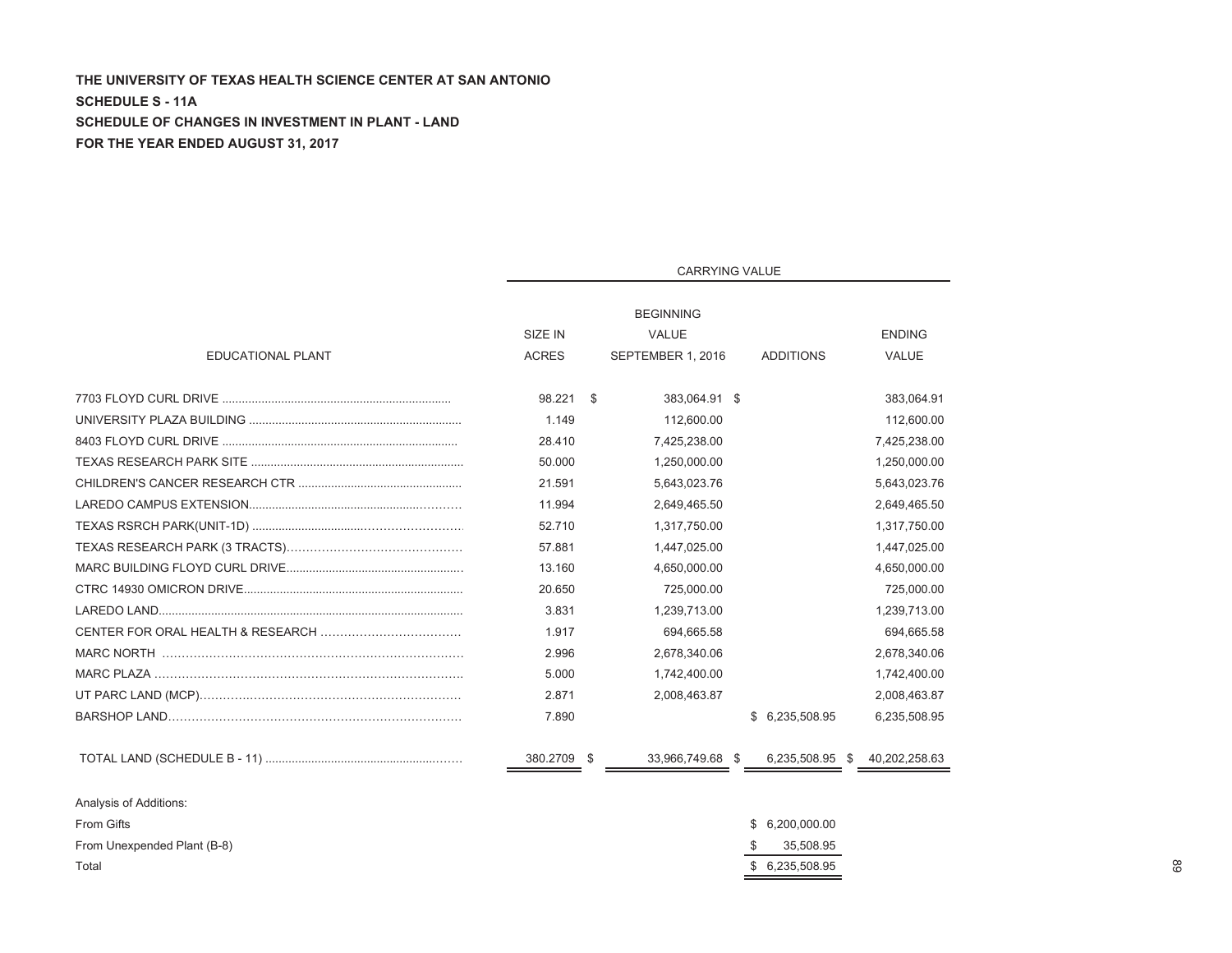# The University Of Texas Southwestern Medical Center Schedule S-11A : Changes In Investment In Plant - Land For The Year Ended August 31, 2017

|                                                                   |                                |                         |                                          | CARRYING VALUE   |                  |                                        |
|-------------------------------------------------------------------|--------------------------------|-------------------------|------------------------------------------|------------------|------------------|----------------------------------------|
|                                                                   | <b>YEAR</b><br><b>ACQUIRED</b> | SIZE IN<br><b>ACRES</b> | <b>BEGINNING</b><br>VALUE<br>SEP 1, 2016 | <b>ADDITIONS</b> | <b>DISPOSALS</b> | <b>ENDING</b><br>VALUE<br>AUG 31, 2017 |
| 5614 ARLINGTON PARK                                               | 2004                           | 0.18                    | 44,058.20                                |                  |                  | 44,058.20                              |
| 5610 ARLINGTON PARK                                               | 2009                           | 0.18                    | 15,100.00                                |                  |                  | 15,100.00                              |
| 1931 CHATTANOOGA PLACE                                            | 2003                           | 1.31                    | 49,628.58                                |                  |                  | 49.628.58                              |
| 1942 CHATTANOOGA PLACE                                            | 2007                           | 0.65                    | 138,203.75                               |                  |                  | 138,203.75                             |
| 1926 Chattanooga & 1851 Prairi                                    | 2016                           |                         | 877,877.00                               | 7,046.75 (1)     |                  | 884,923.75                             |
| 1947 CHATTANOOGA PLACE, LOT19, BLK 5                              | 2003                           | 0.19                    | 17,099.33                                |                  |                  | 17,099.33                              |
| CHATTANOOGA PLACE TOTAL                                           |                                | 2.15                    | 1,082,808.66                             | 7.046.75         | $\sim$           | 1,089,855.41                           |
| 8303 ELMBROOK DRIVE - UT Southwestern Health Systems              | 1999                           | 2.83                    |                                          |                  |                  |                                        |
| 911 FOSTER, WEATHERFORD, TX - Moncrief Cancer Center              | 1999                           | 0.35                    | 53.931.62                                |                  |                  | 53.931.62                              |
| 1204 ST. LOUIS AVE., FORT WORTH, TX - Moncrief Cancer Center      | 2009                           | 0.12                    | 155,075.16                               |                  |                  | 155,075.16                             |
| 1200 ST. LOUIS AVE., FORT WORTH, TX - Moncrief Cancer Center      | 2009                           | 0.12                    | 130,551.51                               |                  |                  | 130.551.51                             |
| 1208/1210 ST. LOUIS AVE., FORT WORTH, TX - Moncrief Cancer Center | 2010                           | 0.12                    | 130,653.91                               |                  |                  | 130,653.91                             |
| 400 W MAGNOLIA FORT WORTH, TX - Moncrief Cancer Center            | 2013                           | 4.18                    | 3.814.806.25                             |                  |                  | 3.814.806.25                           |
|                                                                   |                                |                         |                                          |                  |                  |                                        |
| 5516 GREGG STREET                                                 | 2004                           | 12.85                   | 4,126,414.77                             |                  |                  | 4,126,414.77                           |
| 5503, 5507 and 5511 GREGG ST                                      | 2011                           | 0.76                    | 361,306.90                               |                  |                  | 361,306.90                             |
| 5641 MEDICAL CENTER DRIVE                                         | 2007                           | 1.55                    | 3,206,026.05                             |                  |                  | 3,206,026.05                           |
| 1831 PRAIRIE VIEW, LOT 31, BLK 4                                  | 2003                           | 0.15                    | 13,578.88                                |                  |                  | 13,578.88                              |
| 1839 PRAIRIE VIEW, LOT 31, BLK 4                                  | 2003                           | 0.15                    | 13,578.88                                |                  |                  | 13,578.88                              |
| 1919 PRAIRIE VIEW. LOT 23. BLK 4                                  | 2003                           | 0.19                    | 17,099.33                                |                  |                  | 17,099.33                              |
| 1920 PRAIRIE VIEW, LOT 19, BLK 4                                  | 2009                           | 0.19                    | 19,800.00                                |                  |                  | 19,800.00                              |
| PRAIRIE VIEW TOTAL                                                |                                | 0.69                    | 64.057.09                                |                  | $\sim$           | 64.057.09                              |
| 5602 REDFIELD STREET                                              | 2007                           | 2.43                    | 1,551,963.40                             |                  |                  | 1,551,963.40                           |
| 6019-6111 HARRY HINES BOULEVARD                                   | 2000                           | 0.55                    | 244.377.00                               |                  |                  | 244.377.00                             |
| 6161 HARRY HINES BOULEVARD                                        | 2002                           | 2.58                    | 810,320.00                               |                  |                  | 810,320.00                             |
| CLINICAL SERVICES I - MUTUAL OF OMAHA                             | 1996                           | 3.80                    | 518.000.00                               |                  |                  | 518.000.00                             |
| CLINICAL SERVICES II - EXCHANGE PLACE                             | 1996                           | 3.70                    | 517,700.00                               |                  |                  | 517,700.00                             |
| WILLIAM B. COATES SURVEY I                                        | 1949                           | 67.72                   | 683.276.00                               |                  |                  | 683.276.00                             |
| <b>DATA CENTER</b>                                                | 1996                           | 8.50                    | 1,190,032.75                             |                  |                  | 1,190,032.75                           |
| EXTRA 3.38 PARCEL OF LAND                                         | 1996                           | 3.38                    | 464,029.93                               |                  |                  | 464.029.93                             |
| <b>LOCKE MEDICAL BUILDING</b>                                     | 1980                           | 1.69                    | 185,000.00                               |                  |                  | 185,000,00                             |
| <b>NAPA BUILDING</b>                                              | 1980                           | 2.61                    | 540,000.00                               |                  |                  | 540,000.00                             |
| <b>ST PAUL FACILITIES</b>                                         | 2001                           | 25.98                   | 3,200,000.00                             |                  |                  | 3,200,000.00                           |
| 5230 MEDICAL DISTRICT DR.                                         | 2017                           | 0.24                    |                                          | 113.317.00 (1)   |                  | 113,317.00                             |
| HARRY HINES BOULEVARD PROPERTY TOTAL                              |                                | 120.75                  | 8,352,735.68                             | 113,317.00       |                  | 8.466.052.68                           |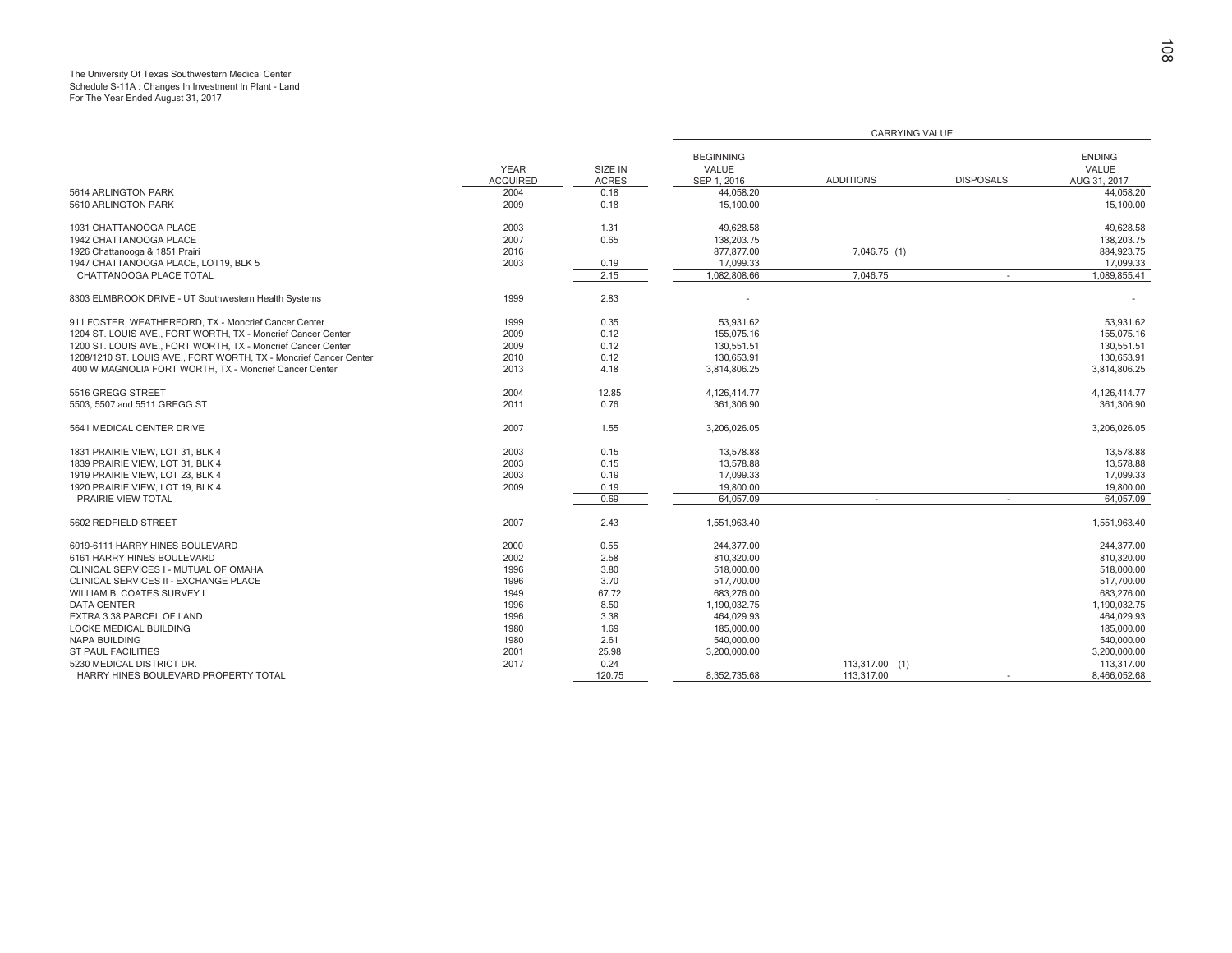# The University Of Texas Southwestern Medical Center Schedule S-11A : Changes In Investment In Plant - Land For The Year Ended August 31, 2017

|                                                                                                                                                                                                                                                                                                                                                                                                                                                |                                                              |                                                              |                                                                                                              | CARRYING VALUE                                |                  |                                                                                                              |
|------------------------------------------------------------------------------------------------------------------------------------------------------------------------------------------------------------------------------------------------------------------------------------------------------------------------------------------------------------------------------------------------------------------------------------------------|--------------------------------------------------------------|--------------------------------------------------------------|--------------------------------------------------------------------------------------------------------------|-----------------------------------------------|------------------|--------------------------------------------------------------------------------------------------------------|
|                                                                                                                                                                                                                                                                                                                                                                                                                                                | <b>YEAR</b><br><b>ACQUIRED</b>                               | SIZE IN<br><b>ACRES</b>                                      | <b>BEGINNING</b><br>VALUE<br>SEP 1, 2016                                                                     | <b>ADDITIONS</b>                              | <b>DISPOSALS</b> | <b>ENDING</b><br>VALUE<br>AUG 31, 2017                                                                       |
| INWOOD AT C.R.I. RAILROAD<br>1715 INWOOD ROAD<br>2222 INWOOD ROAD                                                                                                                                                                                                                                                                                                                                                                              | 2000<br>2012<br>2012                                         | 1.58<br>0.86<br>0.22                                         | 170.000.00<br>1,345,174.22<br>553,800.97                                                                     |                                               |                  | 170,000.00<br>1,345,174.22<br>553,800.97                                                                     |
| <b>MACARTHUR PROPERTY</b><br>MACARTHUR PROJECT - MASTER PLAN<br>MACARTHUR FLOOD PLAIN RECLAMATION<br>MACARTHUR PROPERTY ADDITION<br><b>MACARTHUR PROPERTY</b><br>MACARTHUR PROPERTY TOTAL                                                                                                                                                                                                                                                      | 1988<br>1991<br>1992,93<br>1992<br>2000                      | 28.86<br>8.80<br>50.57<br>88.23                              | 5,677,500.00<br>275,176.40<br>2,259,571.76<br>2,871,923.31<br>6,351,877.30<br>17,436,048.77                  |                                               |                  | 5,677,500.00<br>275,176.40<br>2,259,571.76<br>2.871.923.31<br>6,351,877.30<br>17,436,048.77                  |
| H. BENNETT SURVEY IN THE CITY OF DALLAS<br>H. BENNETT SURVEY IN THE CITY OF DALLAS<br><b>DART LAND</b><br>MEDICAL CENTER DRIVE TOTAL                                                                                                                                                                                                                                                                                                           | 1972<br>1976<br>2004                                         | 1.68<br>0.27<br>1.58<br>3.53                                 | 200,000.00<br>60,243.64<br>78,301.65<br>338,545.29                                                           | ٠                                             |                  | 200,000.00<br>60,243.64<br>78,301.65<br>338.545.29                                                           |
| PAUL M. BASS COMPLEX - 6222 FOREST PARK RD                                                                                                                                                                                                                                                                                                                                                                                                     | 2008                                                         | 1.89                                                         | 7,735,691.60                                                                                                 |                                               |                  | 7.735.691.60                                                                                                 |
| PAUL M. BASS COMPLEX - 6303 FOREST PARK RD<br>PAUL M. BASS COMPLEX - 6500 FOREST PARK RD<br>PAUL M. BASS COMPLEX TOTAL                                                                                                                                                                                                                                                                                                                         | 2008<br>2008                                                 | 17.74<br>4.43<br>24.07                                       | 6,003,950.00<br>714,430.00<br>14,454,071.60                                                                  |                                               |                  | 6,003,950.00<br>714,430.00<br>14,454,071.60                                                                  |
| UNIVERSITY HOSPITAL COMPLEX -6110 WYCHE<br>UNIVERSITY HOSPITAL COMPLEX -6114 WYCHE<br>UNIVERSITY HOSPITAL COMPLEX - 6122 6124 WYCHE<br>UNIVERSITY HOSPITAL COMPLEX - 6126 WYCHE<br>UNIVERSITY HOSPITAL COMPLEX -1929 RECORD CROSSING<br>UNIVERSITY HOSPITAL COMPLEX -1969 RECORD CROSSING<br>UNIVERSITY HOSPITAL COMPLEX -1972 RECORD CROSSING ROAD<br>UNIVERSITY HOSPITAL COMPLEX - 2011 RECORD CROSSING<br>UNIVERSITY HOSPITAL COMPLEX TOTAL | 2001<br>2006<br>2011<br>2011<br>2015<br>1998<br>2003<br>2011 | 0.35<br>0.16<br>0.30<br>0.35<br>0.24<br>5.73<br>0.15<br>1.40 | 65,892.02<br>150.947.05<br>408,606.48<br>658,445.35<br>545,205.53<br>862,434.85<br>18,004.59<br>2,818,660.96 |                                               |                  | 65,892.02<br>150.947.05<br>408,606.48<br>658,445.35<br>545,205.53<br>862,434.85<br>18,004.59<br>2,818,660.96 |
|                                                                                                                                                                                                                                                                                                                                                                                                                                                |                                                              | 8.69                                                         | 5,528,196.83                                                                                                 | ×,                                            | $\sim$           | 5,528,196.83                                                                                                 |
| Fielder/Log Cabin Easement Abandonment                                                                                                                                                                                                                                                                                                                                                                                                         | 2017                                                         |                                                              |                                                                                                              | 662,885.00 (1)                                |                  | 662,885.00                                                                                                   |
| Ft. Worth Expan-PhaseIII LAND - 1117 Grainger<br>600 S Main St Ft Worth<br>209 W Annie St Ft Worth<br>1112 S Main St Ft Worth<br>1201 1207 Grainger 1216 Jennings Ft Worth                                                                                                                                                                                                                                                                     | 2015<br>2016<br>2016                                         | 1.58<br>1.63<br>1.95                                         | 2,837,352.31<br>4,051,384.06                                                                                 | $6,620.00$ (1)<br>204,456.00 (1)              |                  | 2,837,352.31<br>6.620.00<br>204,456.00<br>4,051,384.06                                                       |
| 1122 Oak Grove St Ft Worth<br>1210 Oak Grove St Ft Worth<br>1212 Oak Grove St Ft Worth<br>1115 May St Ft Worth                                                                                                                                                                                                                                                                                                                                 | 2016<br>2016                                                 | 0.11<br>0.12                                                 | 169,935.00<br>180,750.00                                                                                     | 241,013.20 (1)<br>935,973.60 (1)              |                  | 169,935.00<br>241,013.20<br>935,973.60<br>180,750.00                                                         |
| 1117 May St Ft Worth<br>1118 St Louis Ave Ft Worth<br>1124 St Louis Ave Ft Worth<br>1113 St Louis Ave Ft Worth<br>1111 Galveston Ave Ft Worth<br>1117 Galveston Ave Ft Worth<br>1109 May St Ft Worth<br>1114 Oak Grove St Ft Worth                                                                                                                                                                                                             | 2016<br>2016<br>2016<br>2016<br>2016<br>2016<br>2016<br>2016 | 0.12<br>0.12<br>0.12<br>0.11<br>0.11<br>0.11<br>0.11<br>0.11 | 180,750.00<br>180,750.00<br>180,750.00<br>169,935.00<br>169,935.00<br>169,935.00<br>180,750.00<br>169,935.00 |                                               |                  | 180,750.00<br>180,750.00<br>180,750.00<br>169,935.00<br>169,935.00<br>169,935.00<br>180,750.00<br>169,935.00 |
| 1211 15 Galveston 1210 12 Oak<br>1124 Oak Grove St Ft Worth<br>1100 1209 S Main St Ft Worth<br>1209 St Louis Ave Ft Worth                                                                                                                                                                                                                                                                                                                      | 2016<br>2016<br>2016<br>2016                                 | 0.11<br>0.11<br>0.27<br>0.12                                 | 1,418,500.00<br>169.935.00<br>490,766.00<br>178.833.34                                                       | $(1, 176, 986.80)$ (1)<br>$(204, 456.00)$ (1) |                  | 241,513.20<br>169,935.00<br>286,310.00<br>178,833.34                                                         |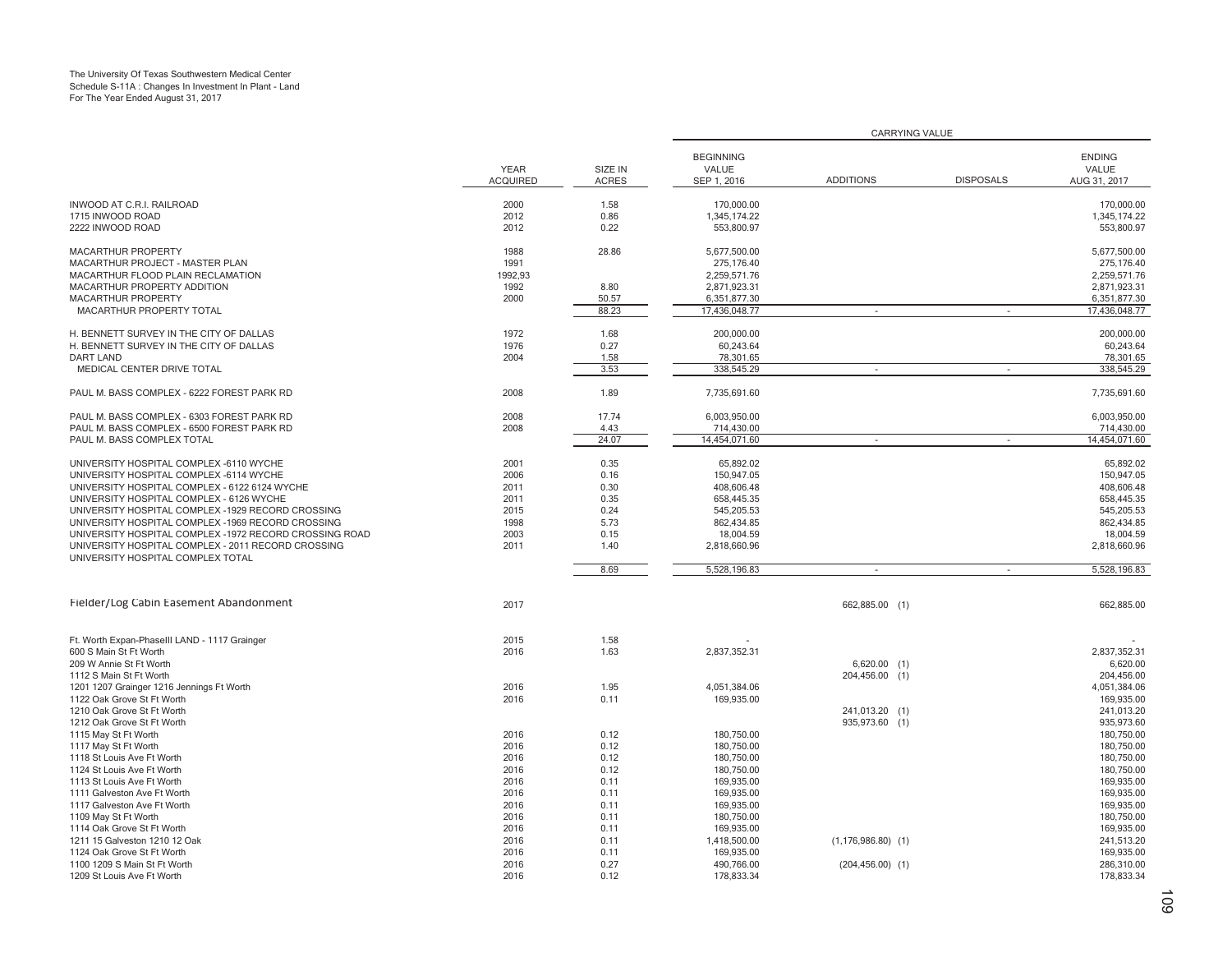# The University Of Texas Southwestern Medical Center Schedule S-11A : Changes In Investment In Plant - Land For The Year Ended August 31, 2017

|                                                                                                                                                                  |                                |                         |                                          | <b>CARRYING VALUE</b>          |                  |                                        |  |  |
|------------------------------------------------------------------------------------------------------------------------------------------------------------------|--------------------------------|-------------------------|------------------------------------------|--------------------------------|------------------|----------------------------------------|--|--|
|                                                                                                                                                                  | <b>YEAR</b><br><b>ACQUIRED</b> | SIZE IN<br><b>ACRES</b> | <b>BEGINNING</b><br>VALUE<br>SEP 1, 2016 | <b>ADDITIONS</b>               | <b>DISPOSALS</b> | <b>ENDING</b><br>VALUE<br>AUG 31, 2017 |  |  |
| 1215 St Louis Ave Ft Worth                                                                                                                                       | 2016                           | 0.12                    | 178,833.33                               |                                |                  | 178,833.33                             |  |  |
| 1200 Galveston Ave Ft Worth                                                                                                                                      | 2016                           | 0.12                    | 178,833.33                               |                                |                  | 178,833.33                             |  |  |
| 1204 Galveston Ave Ft Worth                                                                                                                                      | 2016                           | 0.12                    | 178,833.34                               |                                |                  | 178,833.34                             |  |  |
| 1208 Galveston Ave Ft Worth                                                                                                                                      | 2016                           | 0.12                    | 178,833.33                               |                                |                  | 178,833.33                             |  |  |
| 1212 Galveston Ave Ft Worth                                                                                                                                      | 2016                           | 0.12                    | 178,833.33                               |                                |                  | 178,833.33                             |  |  |
| 1110 Oak Grove St Ft Worth                                                                                                                                       | 2016                           | 0.81                    | 169,935.00                               |                                |                  | 169,935.00                             |  |  |
| 501 W Rosedale, Fort Worth                                                                                                                                       | 2016                           | 0.17                    |                                          |                                |                  |                                        |  |  |
|                                                                                                                                                                  |                                | 8.49                    | 11,964,297.37                            | 6,620.00                       |                  | 11,970,917.37                          |  |  |
| <b>TOTAL LAND</b>                                                                                                                                                |                                | 275.21                  | 74,879,624.25                            | 789,868.75                     |                  | 75,669,493.00                          |  |  |
|                                                                                                                                                                  |                                | to Schedule:            | $(B-11)$                                 | $(B-11)$                       | $(B-11)$         | $(B-11)$                               |  |  |
| ANALYSIS OF ADDITIONS AND ADJUSTMENTS:<br>(1) EXPENDITURES - UNEXPENDED PLANT FUND (SCHEDULE S-8)<br>(2) TRANSFER FROM CIP (SCHEDULE S-11E)<br>(3) GIFTS IN KIND |                                |                         |                                          | <b>ADDITIONS</b><br>789,868.75 |                  |                                        |  |  |
| TOTAL AS SHOWN ABOVE                                                                                                                                             |                                |                         |                                          | 789,868.75                     |                  |                                        |  |  |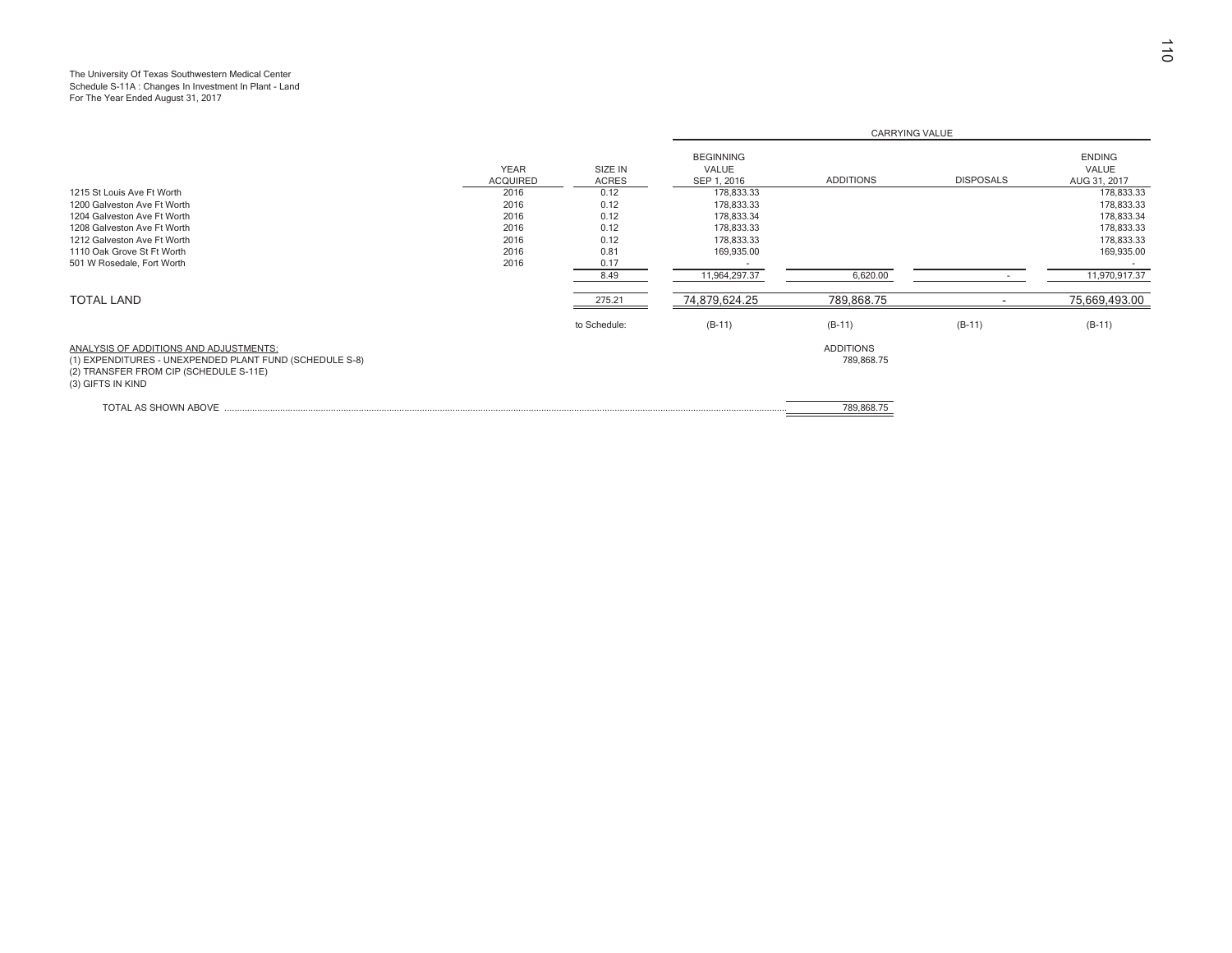**UNAUDITED** 

# THE UNIVERSITY OF TEXAS HEALTH SCIENCE CENTER AT TYLER<br>SCHEDULE S-11a SCHEDULE OF CHANGES IN INVESTMENT IN PLANT - LAND For the Year Ended August 31, 2017

|                                                        |                      |                              |             |                               |                                  |           |             | Carrying Value, Aug. 31, 2017    |                                  |
|--------------------------------------------------------|----------------------|------------------------------|-------------|-------------------------------|----------------------------------|-----------|-------------|----------------------------------|----------------------------------|
| Description                                            | Year<br>Acquired     | Size (Acres)<br>Sept 1, 2016 | Adjustments | Size (Acres)<br>Aug. 31, 2017 | Carrying Value<br>Sept. 1, 2016  | Additions | Adjustments | Total                            | From<br><b>Other Sources</b>     |
| Hospital and Grounds<br>Land Not Utilized<br>Easements | 1951<br>1955<br>1951 | 200,000<br>390.901<br>2.000  |             | 200.000<br>390.901<br>2.000   | 368,767.26<br>14,696.99<br>75.00 |           |             | 368,767.26<br>14,696.99<br>75.00 | 368,767,26<br>14,696.99<br>75,00 |
| <b>Total Land</b><br>(Schedule B-11)                   |                      | 592.901                      | 0.000       | 592.901                       | 383,539.25                       |           |             | 383,539.25                       | 383,539.25                       |

 $\mathcal{O}$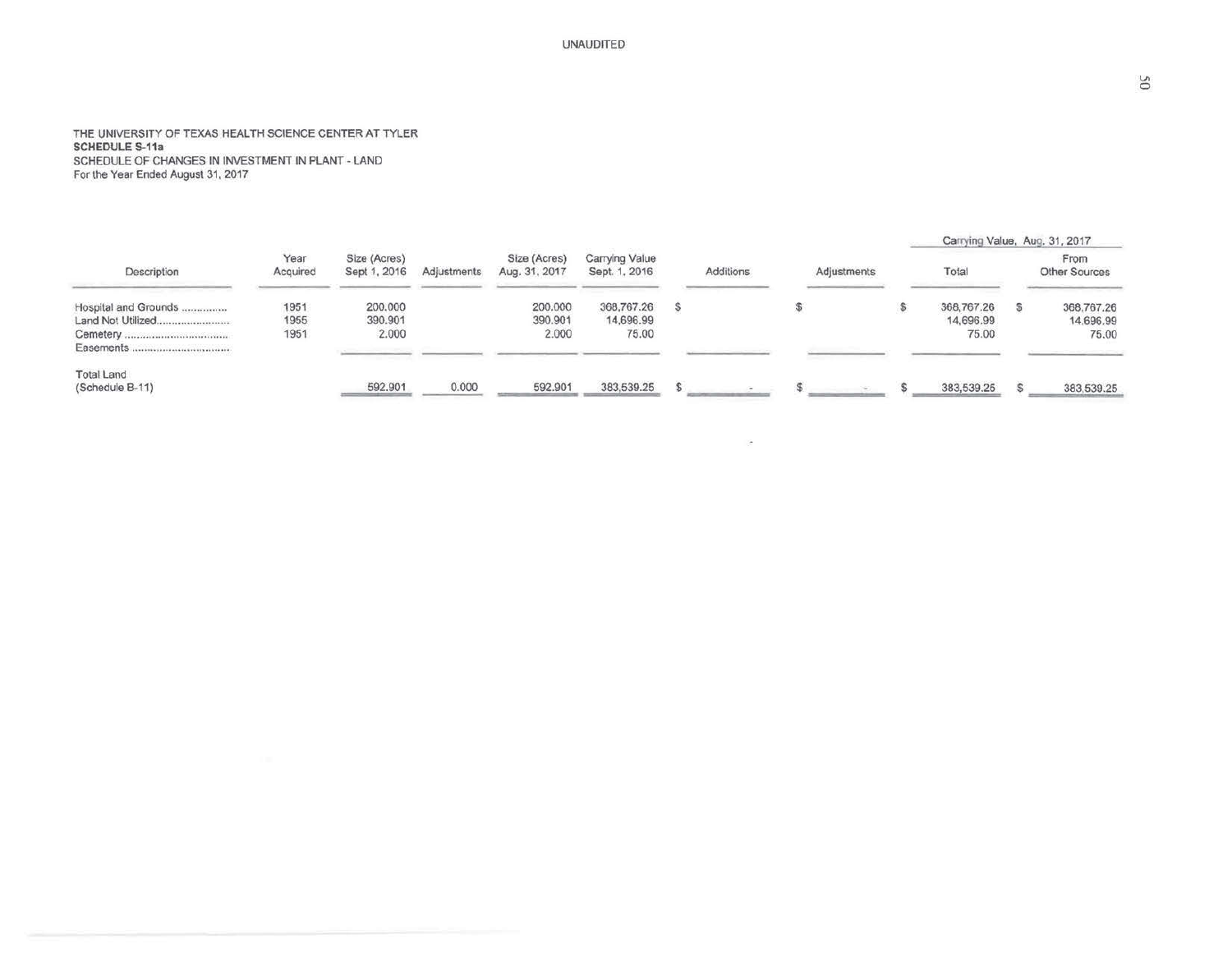|                   |                    |             | Managed (Trust) Properties as of 12/12/18 (prepared by the Real Estate Office)                                                                                                 |             |                |                                                   |
|-------------------|--------------------|-------------|--------------------------------------------------------------------------------------------------------------------------------------------------------------------------------|-------------|----------------|---------------------------------------------------|
| <b>OGC Number</b> | <b>Transaction</b> | Institution | <b>Transaction Property</b>                                                                                                                                                    | <u>City</u> | County         | Tax ID                                            |
|                   |                    |             |                                                                                                                                                                                |             |                |                                                   |
| 135379            | Lease              | Austin      | 6929 Airport Blvd.                                                                                                                                                             | Austin      | Travis         | 02310915190000 (land) and 02310915190001 (impr)   |
| 183115            | Sale               | Austin      | 115 East Agarita Avenue                                                                                                                                                        | San Antonio | Bexar          |                                                   |
| 62412             | Lease              | Austin      | 6903 Airport Blvd. (Taqueria Los Jaliscienses)                                                                                                                                 | Austin      | Travis         | 02310915200000 and 02310915200001                 |
| 118763            | Lease              | Austin      | 2504 Lake Austin Blvd.                                                                                                                                                         | Austin      | Travis         | 1100615040000.00                                  |
| 29984             | Lease              | Austin      | 313 Acre Tract, W/2 of Survey No. 7, Abstract 5, Cert 1512, BS&F                                                                                                               |             | Crosby         | R12846                                            |
| 29984             | Lease              | Austin      | 640 Acre Tract, Survey No. 2, Blk A, Cert 1781                                                                                                                                 |             | Crosby         | R15369                                            |
| 136133            | Sale               | Austin      | Undivided 1/6th interest in 108.5 Acres, AG Reynolds Survey, Abstract 21, Galveston<br>County, and Abstract 121, Brazoria County (Halls Bayou)                                 | Galveston   | Galveston      | 159380 (Brazoria) and 002100010000002 (Galveston) |
| 55555             | Miscellaneous      | Austin      | Being four tracts of Land containing 225 acres, Joshua Fletcher League, Abstract 44, And<br>WM. S. Townsend 1/4 League, Abstract 104                                           | Round Top   | Fayette        | 39932, 39933, 39934, 39937, 39940, 49069, 55183   |
| 136365            | Gift               | Austin      | Isaaks Rd., 2/3 Interest in Lots 5-9, 12-16, 25-28, 34-36, 44, 45, 47-52, 56-58, Abst 484, JB<br>Jones Slaughter S/D                                                           | Humble      | Harris         | 0431500070071                                     |
| 136366            | Gift               | Austin      | Moonshine Hill Rd., Lot 44, Demerit S/D, Abst 695, J. Strange Survey                                                                                                           | Humble      | Harris         | 0441750004500                                     |
| 136174            | Sale               | Austin      | Undivided 1/2 interest in W 1/2 E 1/2 E 1/2 E 1/4 NW 1/4 SW 14 of Section 13, Township 16<br>North, Range 10 East - 1.25 acres (1/2 of total of 2.5 acres), Creek County, OK   | Kellyville  | Z-Out of State | 0000-13-016-010-0-020-00                          |
| 136139            | Miscellaneous      | Austin      | undivided 2% interest in SEC 45, Blk 72, AB 1948 (6.435 ac.); SEC 45, Blk 72, AB 1950 (6.435<br>ac.); SEC 46, Blk 72, AB 1949 (6.435 ac.); SEC 46, Blk 72, AB 1951 (6.434 ac.) | Pecos       | Reeves         | R000026976, R000026998, R000027020, R000027042    |
| 117852            | Lease              | Austin      | 3825 Lake Austin Blvd.                                                                                                                                                         | Austin      | Travis         | 01160901040000 (land) 01160901040001 (impr)       |
| 135377            | Lease              | Austin      | 3701 Lake Austin Blvd. (Park Street Tract)                                                                                                                                     | Austin      | Travis         | 01160914050000, 01160914040000                    |
| 122526            | Lease              | Austin      | 715 Exposition Blvd. (Randall's Store #2483)                                                                                                                                   | Austin      | Travis         | 01110712010000 (land) 01110712010100 (impr)       |
| 135363            | Lease              | Austin      | 2620 Lake Austin Blvd.                                                                                                                                                         | Austin      | Travis         | 01110705020000 (land) and 01110705020001 (impr)   |
| 135370            | Lease              | Austin      | 2610 Lake Austin Blvd.                                                                                                                                                         | Austin      | Travis         | 01110705010000 (land) and 01110705010002 (impr)   |
| 135371            | Lease              | Austin      | 2600 Lake Austin Blvd.<br>Deep Eddy Tract                                                                                                                                      | Austin      | Travis         | 1100615050000.00                                  |
| 162960            | Miscellaneous      | Austin      | Town Lake Tract (Lady Bird Lake)                                                                                                                                               | Austin      | Travis         |                                                   |
| 135365            | Lease              | Austin      | 2901 Enfield Rd.                                                                                                                                                               | Austin      | Travis         |                                                   |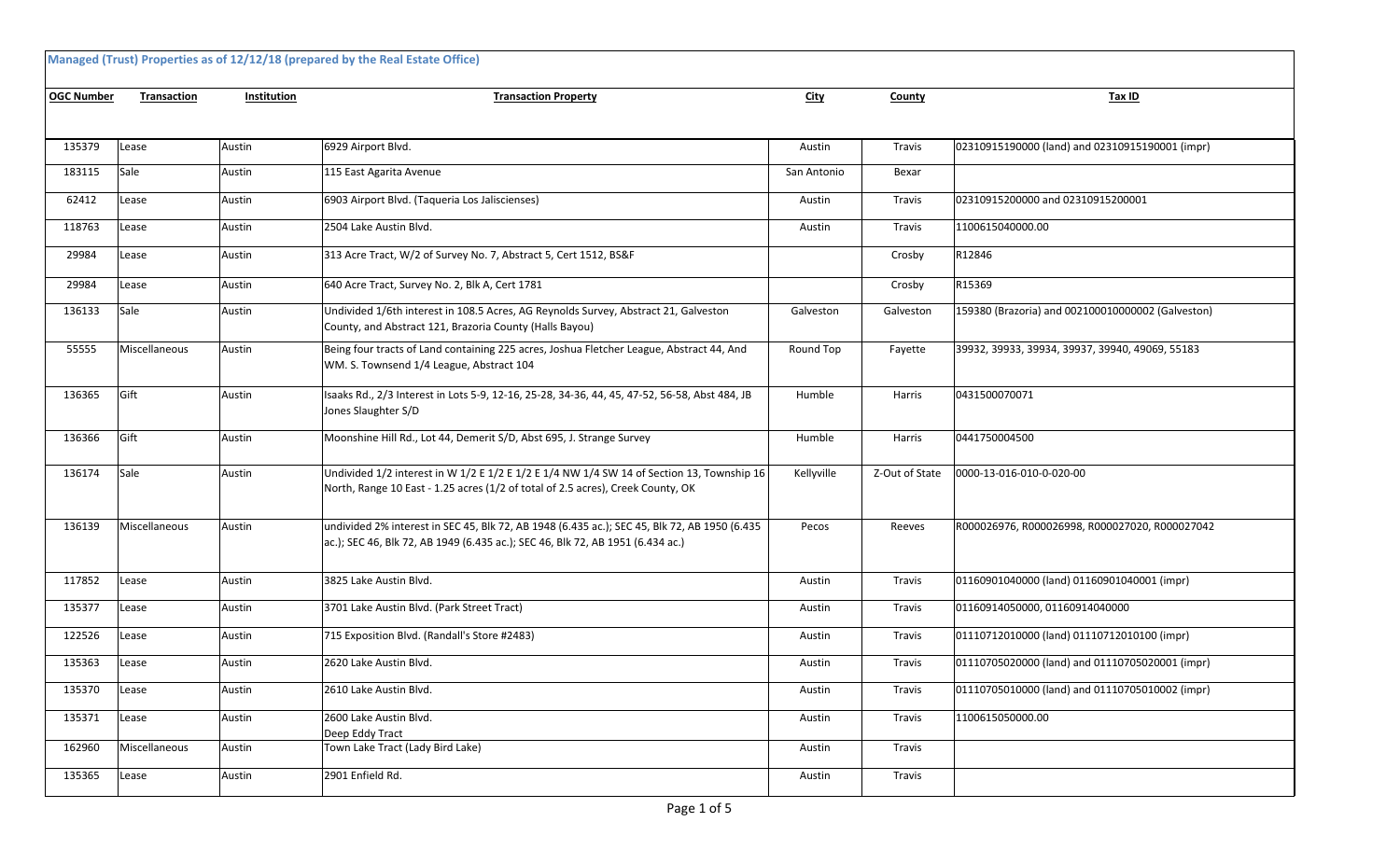|                   | Managed (Trust) Properties as of 12/12/18 (prepared by the Real Estate Office) |                    |                                                                                                                                                                                                                                                                                                               |             |          |                                                                                                                                                                                                                                          |  |  |  |  |  |
|-------------------|--------------------------------------------------------------------------------|--------------------|---------------------------------------------------------------------------------------------------------------------------------------------------------------------------------------------------------------------------------------------------------------------------------------------------------------|-------------|----------|------------------------------------------------------------------------------------------------------------------------------------------------------------------------------------------------------------------------------------------|--|--|--|--|--|
| <b>OGC Number</b> | Transaction                                                                    | <b>Institution</b> | <b>Transaction Property</b>                                                                                                                                                                                                                                                                                   | <b>City</b> | County   | Tax ID                                                                                                                                                                                                                                   |  |  |  |  |  |
|                   |                                                                                |                    |                                                                                                                                                                                                                                                                                                               |             |          |                                                                                                                                                                                                                                          |  |  |  |  |  |
| 135378            | Lease                                                                          | Austin             | 1314 Exposition Blvd.                                                                                                                                                                                                                                                                                         | Austin      | Travis   |                                                                                                                                                                                                                                          |  |  |  |  |  |
| 136424            | Sale                                                                           | Austin             | Undivided 2/3 Interest in 38.001 Acres, A. Kopp Survey, Abstract 165                                                                                                                                                                                                                                          | Caldwell    | Burleson | 14685                                                                                                                                                                                                                                    |  |  |  |  |  |
| 136357            | Gift                                                                           | Austin             | Various lots In M. Hargrave S/D, James Strange Sy                                                                                                                                                                                                                                                             |             | Harris   | 0441580000020, 0441580000025, 0441580000230, 0441580000070,<br>0441580000085, 0441580000231, 0441580000045, 0441580000050,<br>0441580000155, 0441580000160, 0441580000262, 0441580000240,<br>0441580000215, 0441580000095, 0441580000245 |  |  |  |  |  |
| 136356            | Gift                                                                           | Austin             | Tr13, Adj Lot 1, Baily Abst. 695, J Strange Sy.                                                                                                                                                                                                                                                               | Houston     | Harris   | 0441690000025 and 0441690000030                                                                                                                                                                                                          |  |  |  |  |  |
| 136363            | Gift                                                                           | Austin             | Lots in the J. Strange One-Third League                                                                                                                                                                                                                                                                       | Houston     | Harris   | 0441600008802 and 0441600008803                                                                                                                                                                                                          |  |  |  |  |  |
| 159733            | Miscellaneous                                                                  | Austin             | 10.3125% undivided interest in E/2, Block 13, Section 305, H&GN RR Survey, Abstract 341                                                                                                                                                                                                                       | N/A         | Reeves   |                                                                                                                                                                                                                                          |  |  |  |  |  |
| 169904            | Sale                                                                           | Austin             | 401 N. Cummings - .82 acre tract, Johnson Co., TX                                                                                                                                                                                                                                                             | Alvarado    | Johnson  |                                                                                                                                                                                                                                          |  |  |  |  |  |
| 0                 | Lease                                                                          | <b>Dallas</b>      | 1270 Renner Road                                                                                                                                                                                                                                                                                              | Richardson  | Collin   |                                                                                                                                                                                                                                          |  |  |  |  |  |
| 136970            | Miscellaneous                                                                  | <b>Dallas</b>      | 1.9588 acres, more or less, North of State Highway 190 (comprised of 2/3 interest - PropID<br>201002; 1/6 interest PropID201003; and 1/6 interest PropID200009)                                                                                                                                               | Plano       | Collin   |                                                                                                                                                                                                                                          |  |  |  |  |  |
| 136972            | Miscellaneous                                                                  | <b>Dallas</b>      | 12.209 acres, South of State Highway 190, West of Waterview, North of GC&SF RR<br>(comprised of 2/3 interest - PropID 201006; 1/6 interest PropID201007; and 1/6 interest<br>PropID200011)                                                                                                                    | Richardson  | Collin   |                                                                                                                                                                                                                                          |  |  |  |  |  |
| 136974            | Miscellaneous                                                                  | <b>Dallas</b>      | 27.466 acres, South of State Highway 190, North of Renner Road, West of Waterview<br>(comprised of 2/3 interest - PropID201008; 1/6 interest - PropID201009; and 1/6 interest -<br>PropID200012)                                                                                                              | Richardson  | Collin   |                                                                                                                                                                                                                                          |  |  |  |  |  |
| 136975            | Miscellaneous                                                                  | Dallas             | 31 acres, South of Renner Road, East of GC&SF RR, North of St. Louis & SW RR (comprised<br>of 2/3 interest in 23ac - PropID201010; 1/6 interest in 23ac - PropID201011; 1/6 interest in<br>23ac - PropID200013; and 8ac - PropID201012)                                                                       | Richardson  | Collin   |                                                                                                                                                                                                                                          |  |  |  |  |  |
| 99111             | Lease                                                                          | <b>Dallas</b>      | 3570 Waterview Parkway, (SEC Waterview Parkway and Renner Road)                                                                                                                                                                                                                                               | Richardson  | Collin   | R955800A001A1                                                                                                                                                                                                                            |  |  |  |  |  |
| 136896            | Miscellaneous                                                                  | Dallas             | 0.1219 acres, Southwest of GC & SF RR, Southeast of Waterview, and North of St. Louis &<br>SW RR 0.459 acres (comprised of 2/3 interest in 0.459ac-PropID201013, 1/6 interest in<br>0.459ac-PropID201014; 1/6 interest in 0.459ac-PropID200014; and 0.0760 acres, J. C.<br>Campbell Survey, A 241, Parcel "B" | Richardson  | Collin   |                                                                                                                                                                                                                                          |  |  |  |  |  |
| 114406            | Lease                                                                          | <b>Dallas</b>      | 1270 Renner Road                                                                                                                                                                                                                                                                                              | Richardson  | Collin   |                                                                                                                                                                                                                                          |  |  |  |  |  |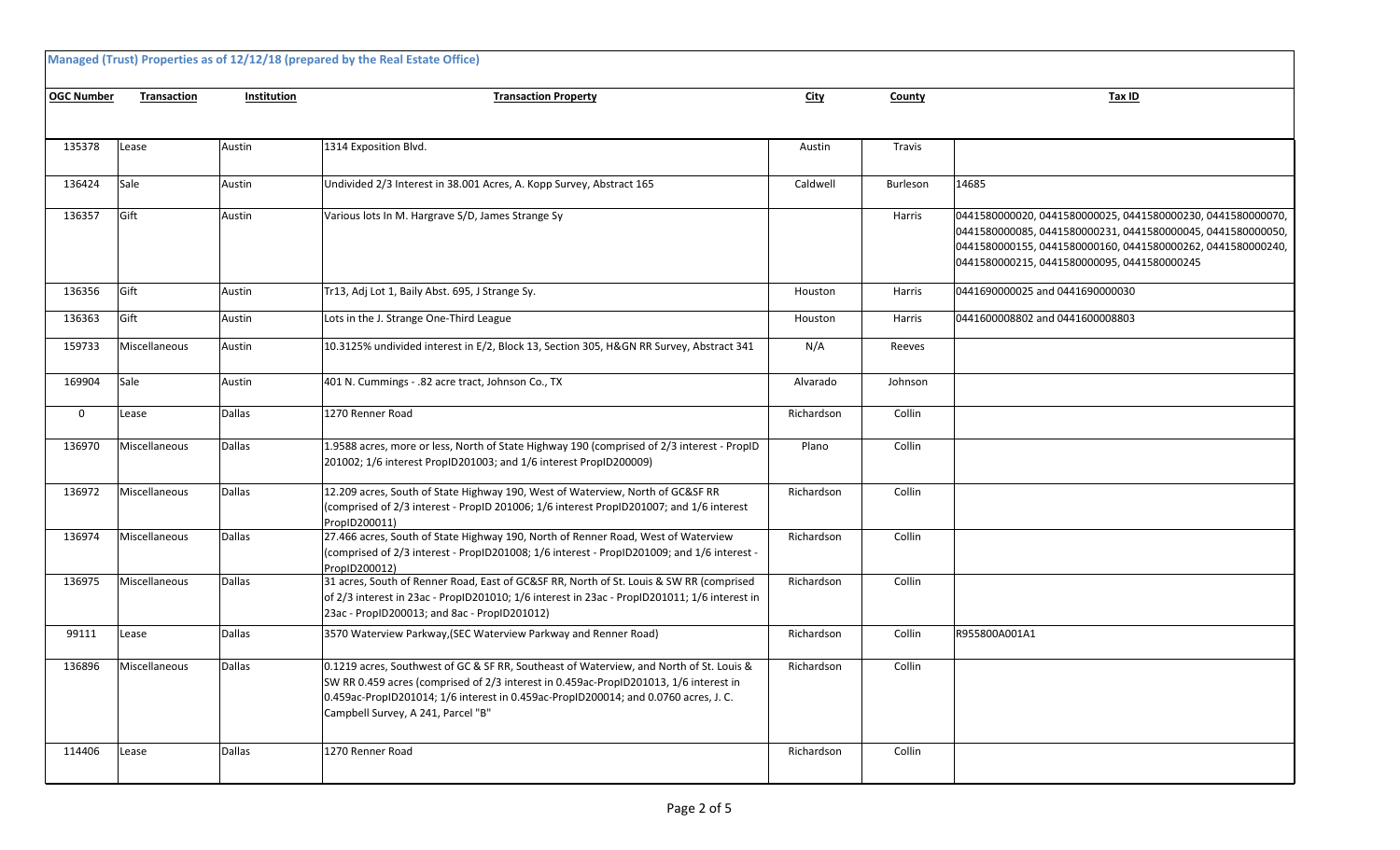| Managed (Trust) Properties as of 12/12/18 (prepared by the Real Estate Office) |                    |             |                                                                                                                                                                                                           |             |          |                                     |  |  |
|--------------------------------------------------------------------------------|--------------------|-------------|-----------------------------------------------------------------------------------------------------------------------------------------------------------------------------------------------------------|-------------|----------|-------------------------------------|--|--|
| <b>OGC Number</b>                                                              | <b>Transaction</b> | Institution | <b>Transaction Property</b>                                                                                                                                                                               | <b>City</b> | County   | Tax ID                              |  |  |
|                                                                                |                    |             |                                                                                                                                                                                                           |             |          |                                     |  |  |
| 136983                                                                         | Miscellaneous      | Dallas      | 7.7 acres, John Campbell Survey, Abstract 241, and F. McCullough Survey Abstract 586;<br>Triangular shape bordered by GC&SF RR/Southwest, Floyd Rd/Southeast, and St. Louis &<br>SW RR/North              | Richardson  | Collin   |                                     |  |  |
| 135398                                                                         | Lease              | Dallas      | 5.0750 acres, more or less, part of J.C. Campbell Survey, A 241, and J.D. Shelly tract<br>conveyed to Graduate Research Center of the Southwest, Inc. by deed                                             | Richardson  | Collin   |                                     |  |  |
| 136378                                                                         | Lease              | Dallas      | 703 Synergy Park Blvd.                                                                                                                                                                                    | Richardson  | Collin   |                                     |  |  |
| 136380                                                                         | Lease              | Dallas      | Ground Lease @ Point North Park                                                                                                                                                                           | Richardson  | Collin   |                                     |  |  |
| 136981                                                                         | Miscellaneous      | Dallas      | 44.17 acres, East of Hewlett-Packard property, St. Louis & SW RR, GC&SF RR, Floyd Rd, and<br>Synergy Park Blvd.                                                                                           | Richardson  | Collin   |                                     |  |  |
| 147698                                                                         | Lease              | Dallas      | TOD Transit-Oriented Development Ground Lease - DART Cotton Belt Rail Corridor                                                                                                                            | Richardson  | Collin   | 2758568 and 2758554                 |  |  |
| 170299                                                                         | Lease              | Dallas      | N. of Northside I, North of Synergy Park Dr.                                                                                                                                                              | Richardson  | Collin   |                                     |  |  |
| 136979                                                                         | Miscellaneous      | Dallas      | 9.16 acres, more or less, South and West of Hewlett-Packard property, Synergy Park<br>Blvd/South, and Waterview Pkwy/West of Richardson                                                                   | Richardson  | Collin   |                                     |  |  |
| 136915                                                                         | Miscellaneous      | Dallas      | 76.36 acres, more or less, North of Campbell Road, West of Floyd Road, South side of<br>Campus (comprised of Tract 14A, being 51.36 acres - PropID201022; and Tract 14B being 25<br>acres - PropID201023) | Richardson  | Dallas   |                                     |  |  |
| 148758                                                                         | Miscellaneous      | Dallas      | 3410 and 3420 Waterview Parkway; Synergy Park Addition, Block 3 Tract                                                                                                                                     | Richardson  | Collin   |                                     |  |  |
| 136091                                                                         | Miscellaneous      | El Paso     | Lots 4 and 5, Unit 2, Blk 11, Sunland Estates                                                                                                                                                             | El Paso     | Hudspeth | S80000201100040                     |  |  |
| 136093                                                                         | Miscellaneous      | El Paso     | Lot 5, Block 45, El Paso Vista Addition                                                                                                                                                                   | El Paso     | Hudspeth | E000000004500050                    |  |  |
| 136113                                                                         | Miscellaneous      | El Paso     | Lot 13, Block 33, Unit 22, Sunland Estates                                                                                                                                                                | El Paso     | El Paso  | \$83802103300130                    |  |  |
| 136095                                                                         | Miscellaneous      | El Paso     | Lots 24 and 25, Block 7, Horizon City Estates, Unit 84                                                                                                                                                    | El Paso     | El Paso  | H78408400700240 and H78408400700250 |  |  |
| 136108                                                                         | Miscellaneous      | El Paso     | Tract 5, Block 3, New Green Valley S/D                                                                                                                                                                    |             | Hudspeth | R14369                              |  |  |
| 136120                                                                         | Miscellaneous      | El Paso     | Lots 11-20, Block 2, Sunland Estates, Unit 2                                                                                                                                                              |             | Hudspeth | S80000200200110                     |  |  |
| 137891                                                                         | Miscellaneous      | El Paso     | 410 Cotton St.                                                                                                                                                                                            | El Paso     | El Paso  | C86299900100100                     |  |  |
| 136119                                                                         | Miscellaneous      | El Paso     | portion of Lot 62, Block 2 (known as 457 Buena Vista)                                                                                                                                                     | El Paso     | El Paso  | C61999900206150                     |  |  |
| 133131                                                                         | Lease              | El Paso     | 5100 El Paso Dr.                                                                                                                                                                                          | El Paso     | El Paso  | X011999000C1900                     |  |  |
| 133131                                                                         | Lease              | El Paso     | 5150 El Paso Dr.                                                                                                                                                                                          | El Paso     | El Paso  | X011999000C2600                     |  |  |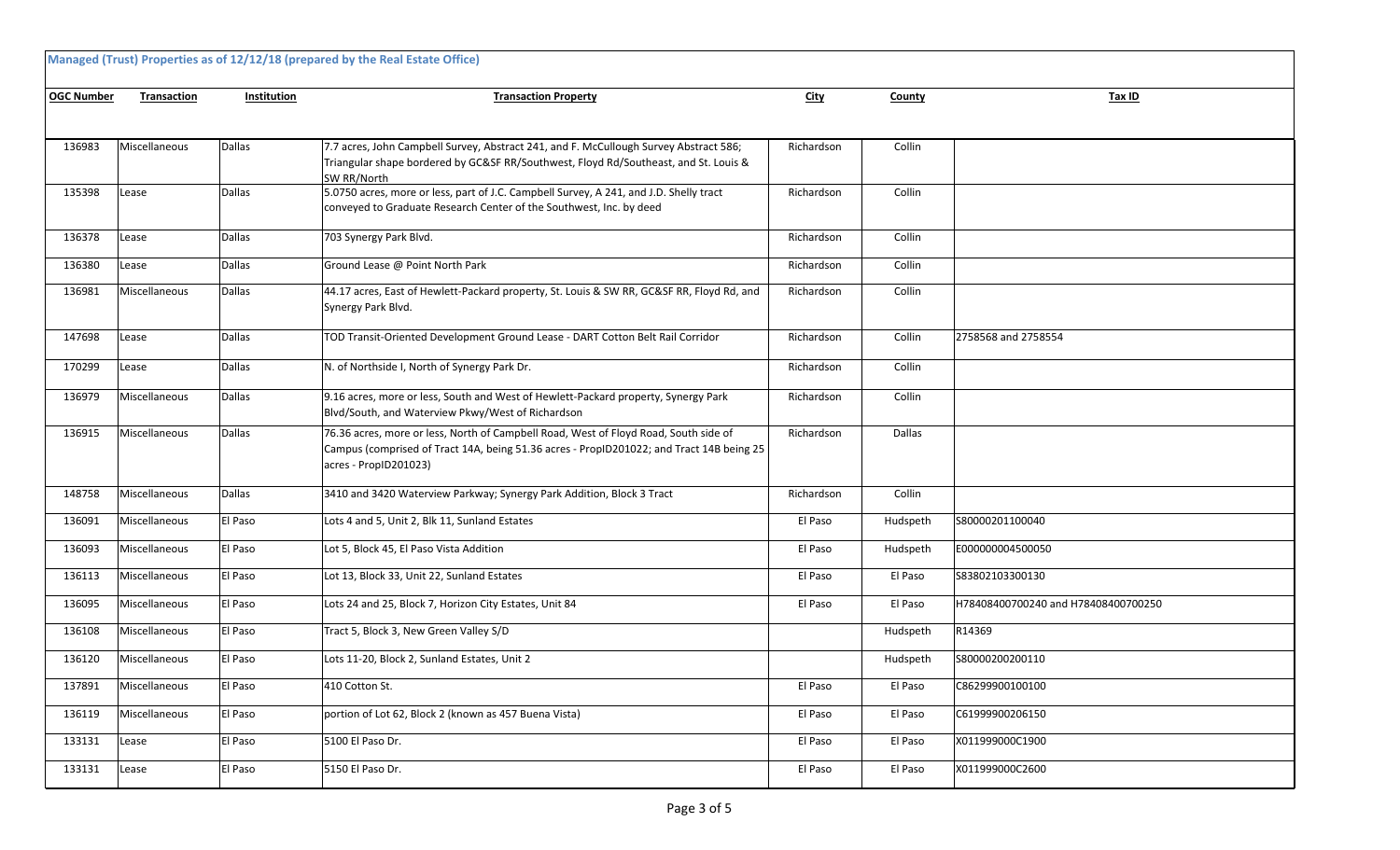| Managed (Trust) Properties as of 12/12/18 (prepared by the Real Estate Office) |               |                              |                                                                                                                                                                                                       |                |          |                                                                                    |  |  |  |
|--------------------------------------------------------------------------------|---------------|------------------------------|-------------------------------------------------------------------------------------------------------------------------------------------------------------------------------------------------------|----------------|----------|------------------------------------------------------------------------------------|--|--|--|
| <b>OGC Number</b>                                                              | Transaction   | Institution                  | <b>Transaction Property</b>                                                                                                                                                                           | <b>City</b>    | County   | Tax ID                                                                             |  |  |  |
|                                                                                |               |                              |                                                                                                                                                                                                       |                |          |                                                                                    |  |  |  |
| 133131                                                                         | Lease         | El Paso                      | 5160 El Paso Dr.                                                                                                                                                                                      | El Paso        | El Paso  | X011999000C2800                                                                    |  |  |  |
| 161997                                                                         | Miscellaneous | El Paso                      | 5300 El Paso Drive (portion of Tract 36A, E. Bennett Survey No. 11)                                                                                                                                   | El Paso        | El Paso  |                                                                                    |  |  |  |
| 161997                                                                         | Miscellaneous | El Paso                      | 5304-5310 El Paso Drive (3 Tracts: .576 Ac, .526 Ac, .167 Ac, Part Tr 36a, E. Bennett Sy #11)                                                                                                         | El Paso        | El Paso  |                                                                                    |  |  |  |
| 133748                                                                         | Lease         | El Paso                      | 5600 Alameda (Lots 1 and 2, Blk 2, Clardy Addition)                                                                                                                                                   | El Paso        | El Paso  | C61999900100300                                                                    |  |  |  |
| 136112                                                                         | Miscellaneous | El Paso                      | Lots 1, 8, 9 and 16, Block 41, Sun City, Unit 11                                                                                                                                                      | Sierra Blanca  | Hudspeth | S00001104100010, S00001104100080 and S00001104100160                               |  |  |  |
| 135144                                                                         | Miscellaneous | El Paso                      | 39,421 acres, GC & SF Railway Co. Survey, Block 5, Hudspeth County                                                                                                                                    | El Paso        | Hudspeth |                                                                                    |  |  |  |
| 0                                                                              | Miscellaneous | El Paso                      | 2,161 acres, Blk 5 Survey 1 GCSF, Blk 5 Survey 3 GCSF, Blk 5 Survey 5 GCSF, Blk 5 Survey 7<br>GCSF                                                                                                    |                | Hudspeth |                                                                                    |  |  |  |
| 0                                                                              | Miscellaneous | El Paso                      | Survey 1 Block 3 GC&SF Railway Company; Survey 3 Block 3; Survey 13 Block 3; Part 27<br>Block 3; Part 29 Block 3; and John Henderson Block 5                                                          |                | Hudspeth |                                                                                    |  |  |  |
| 135889                                                                         | Miscellaneous | El Paso                      | 1,280 acres, more or less, being Section 20, Abstract 5906, and Section 46, Abstract 5912,<br>Block 3, G.C. & S. F. Ry. Co. Survey Lands, Hudspeth Co.                                                |                | Hudspeth | 53037 and 24921                                                                    |  |  |  |
| 40020                                                                          | Sale          | HSC-Tyler                    | Wandering Valley Road - Lots 103 & 104, Village South Unit II                                                                                                                                         | Lake Palestine | Smith    | 181282000200103000 and 181282000200104000                                          |  |  |  |
| 136494                                                                         | ExternalTrust | HSC-Tyler                    | Rattlesnake Island - undivided 1/5 interest in 25.215 acres, Patrick Gorman Sy, A-370                                                                                                                 |                | Smith    | 100000037000001000.00                                                              |  |  |  |
| 136495                                                                         | ExternalTrust | HSC-Tyler                    | 14.82 Acres in Wood County, BEING an undivided 1/5th Interest In An Undivided 1/2<br>Interest In 148.18 Acres, J.G. Heard Sy, A-299                                                                   |                | Wood     | Prop ID 84904 Geo ID 0299-0021-0004-20                                             |  |  |  |
| 136164                                                                         | Miscellaneous | MB-Galveston                 | 11425 Mission Trace; Lot 261, New City Block 16043, Mission Trace Planned Unit<br>Development, San Antonio, TX 78230                                                                                  | San Antonio    | Bexar    | 160430002610.00                                                                    |  |  |  |
| 168726                                                                         | Lease         | MB-Galveston, MD<br>Anderson | 1014 Wirt Road, Houston, Harris Co., TX                                                                                                                                                               | Houston        | Harris   | 0421060000002, 0421060000128 (Impr), 0421060000127 (Impr),<br>0421060000126 (Impr) |  |  |  |
| 136420                                                                         | Miscellaneous | <b>MD</b> Anderson           | 2610 Carmel St.                                                                                                                                                                                       | Houston        | Harris   | 924890000101.00                                                                    |  |  |  |
| 154151                                                                         | Sale          | <b>MD</b> Anderson           | Cherry Rd.                                                                                                                                                                                            | Whitney        | Hill     | 128322                                                                             |  |  |  |
| 136142                                                                         | Sale          | <b>MD</b> Anderson           | Undivided 4.25% of 207.42 total acres located South of Little York                                                                                                                                    | Houston        | Harris   | 440240000748.00                                                                    |  |  |  |
| 0                                                                              | Sale          | <b>MD</b> Anderson           | Undivided 10% interest in 5.4560 acres, R. Whitlock Survey, Abstract 1403                                                                                                                             |                | Denton   | 158464                                                                             |  |  |  |
| 136131                                                                         | Sale          | <b>MD</b> Anderson           | .56 acres out of 2.5 acres in NW 1/4 SW 1/4 NW 1/4 NE 1/4, Section 26, Township 25, North<br>Range 22 East                                                                                            | Bernice        | 0-None   | 35654                                                                              |  |  |  |
| 64222                                                                          | Sale          | <b>MD</b> Anderson           | 2715 Jensen Drive                                                                                                                                                                                     | Houston        | Harris   | 0422010000225, 0321180000003, 0321180000004                                        |  |  |  |
| 136917                                                                         | Miscellaneous | <b>MD</b> Anderson           | 0.8440 acre tract. Tract 21 and an easement over Tract 80, both out of Bernard Forest S/D,<br>an unrecorded subdivision being a part of the David McCormick League, Abstract 85 (21<br>Eggleston Dr.) |                | Brazoria | 157128                                                                             |  |  |  |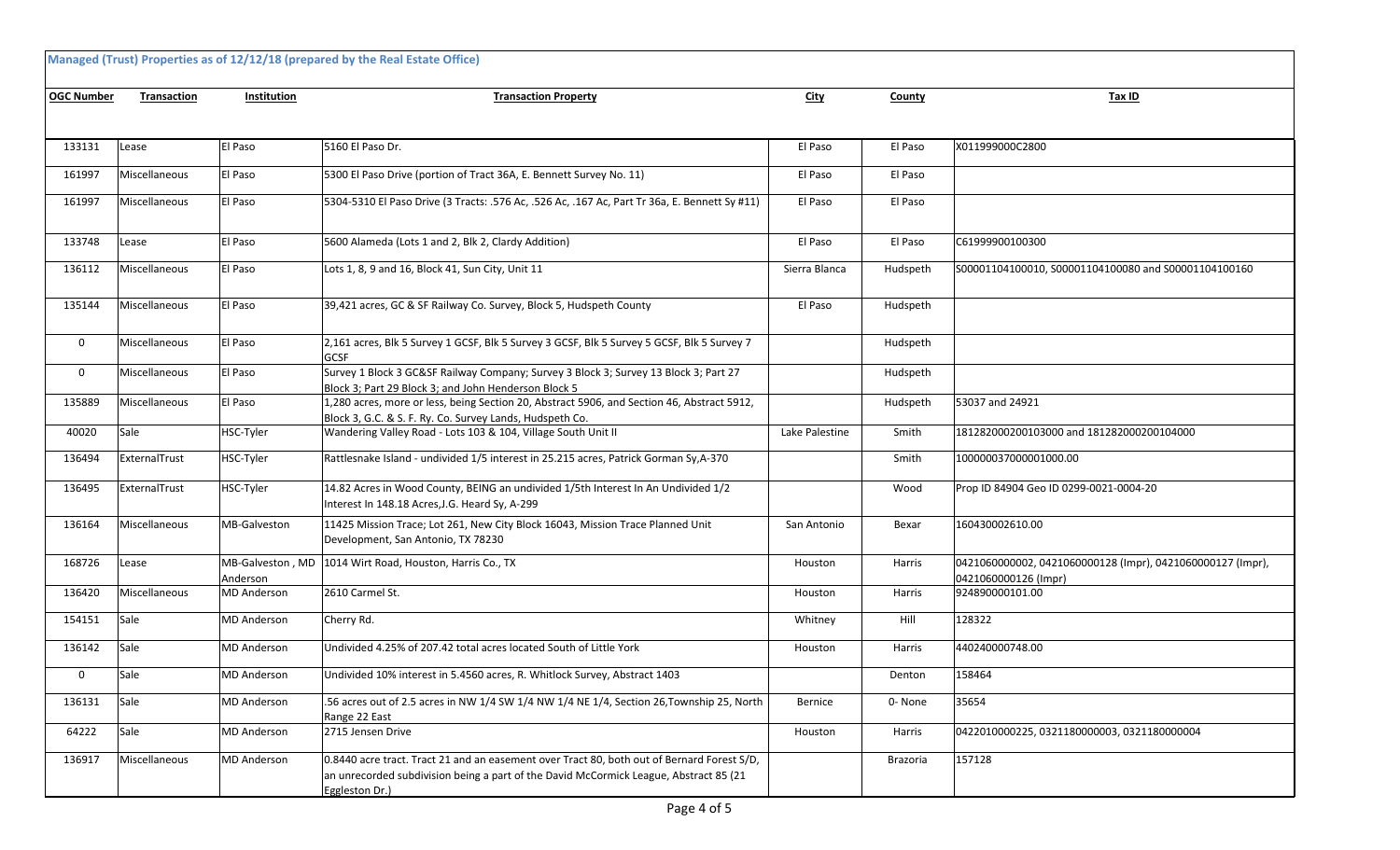| Managed (Trust) Properties as of 12/12/18 (prepared by the Real Estate Office) |                    |                    |                                                                                                                                     |                |               |                                                        |  |  |  |
|--------------------------------------------------------------------------------|--------------------|--------------------|-------------------------------------------------------------------------------------------------------------------------------------|----------------|---------------|--------------------------------------------------------|--|--|--|
| <b>OGC Number</b>                                                              | <b>Transaction</b> | <b>Institution</b> | <b>Transaction Property</b>                                                                                                         | <b>City</b>    | County        | Tax ID                                                 |  |  |  |
|                                                                                |                    |                    |                                                                                                                                     |                |               |                                                        |  |  |  |
| 147951                                                                         | Sale               | <b>MD Anderson</b> | CR-2331                                                                                                                             | Liberty        | Liberty       | 23496                                                  |  |  |  |
| 148995                                                                         | Miscellaneous      | MD Anderson        | <b>Green Valley</b>                                                                                                                 | Alvin          | Brazoria      | 646370                                                 |  |  |  |
| 164561                                                                         | Miscellaneous      | <b>MD Anderson</b> | Raintree Drive, Missouri City, Fort Bend Co., TX                                                                                    | Missouri City  | Fort Bend     | R20332                                                 |  |  |  |
| 96001                                                                          | Lease              | Rio Grande Valley  | Lot 13, Block 247, Texas-Mexican Railway Company Survey Subdivision                                                                 | Edinburg       | Hidalgo       | T210000247001305                                       |  |  |  |
| 136411                                                                         | Sale               | SMC-Dallas         | Undivided 10% interest in 5.4560 acres, R. Whitlock Survey, Abstract 1403                                                           |                | Denton        | 158465                                                 |  |  |  |
| 103974                                                                         | Lease              | SMC-Dallas         | 601 S. Port Ave., Store #2117 (includes Underground Storage Tank #35180)                                                            | Corpus Christi | <b>Nueces</b> | 903900020220.00                                        |  |  |  |
| 138307                                                                         | Sale               | SMC-Dallas         | Two tracts located on FM 1389                                                                                                       |                | Kaufman       | 9458 and 9468                                          |  |  |  |
| 172468                                                                         | Miscellaneous      | SMC-Dallas         | Padre Valley Estates S/D, Lot 12, Blk 2                                                                                             | Brownsville    | Cameron       | 7712200020012000.00                                    |  |  |  |
| 131422                                                                         | Miscellaneous      | System             | Shadow Creek Ranch                                                                                                                  | Pearland       | Brazoria      | 545377, 545378, 545379, 545406, 545407, 545408, 564035 |  |  |  |
| 136494                                                                         | ExternalTrust      | Tyler              | Rattlesnake Island, undivided 1/5 interest in 25.215 acres, Patrick Gorman Sy,A-370                                                 |                | Smith         | 10000003700001100.00                                   |  |  |  |
| 136495                                                                         | ExternalTrust      | Tyler              | 14.82 Acres in Wood County, BEING an undivided 1/5th Interest In An Undivided 1/2<br>Interest In 148.18 Acres, J.G. Heard Sy, A-299 |                | Wood          |                                                        |  |  |  |